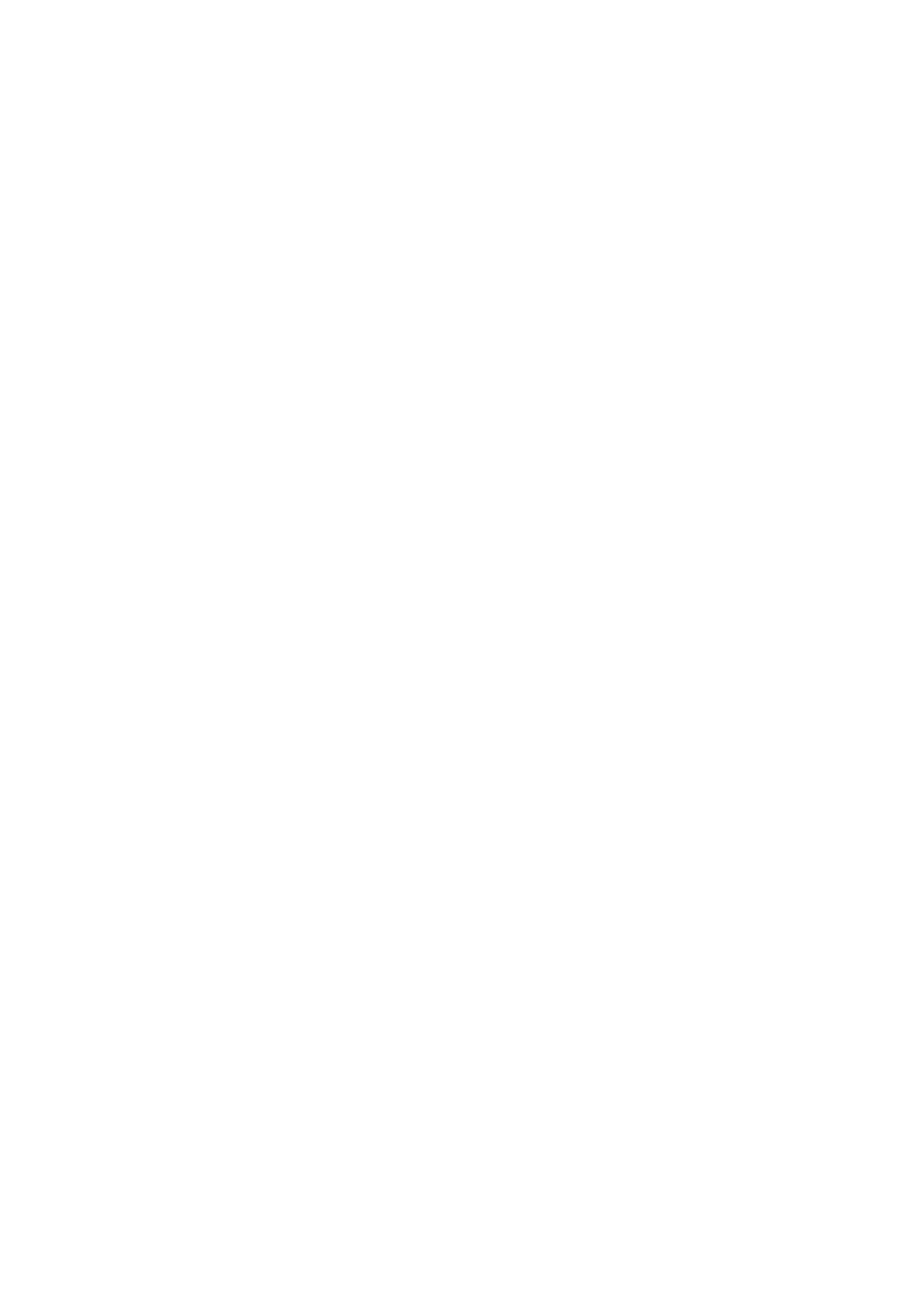#### BRITISH GEOLOGICAL SURVEY

ECONOMIC MINERALS PROGRAMME OPEN REPORT OR/08/065

The National Grid and other Ordnance Survey data are used with the permission of the Controller of Her Majesty's Stationery Office. Licence No: 100037272/ 2009.

*Keywords* 

Mineral resources; Warwickshire;

## Minerals Safeguarding Areas for Warwickshire

SD Hannis, TJ Brown

*Scientific editor*  E Hough

*Front cover*  Warwickshire geology at the stratigraphic 'Group' level.

*Bibliographical reference* 

SD HANNIS, TJ BROWN. 2009. Minerals Safeguarding Areas for Warwickshire. *British Geological Survey Open Report*, OR/08/065. 58pp

Copyright in materials derived from the British Geological Survey's work is owned by the Natural Environment Research Council (NERC) and/or the authority that commissioned the work. You may not copy or adapt this publication without first obtaining permission. Contact the BGS Intellectual Property Rights Section, British Geological Survey, Keyworth, e-mail ipr@bgs.ac.uk. You may quote extracts of a reasonable length without prior permission, provided a full acknowledgement is given of the source of the extract.

Maps and diagrams in this book use topography based on Ordnance Survey mapping.

Unless otherwise stated © NERC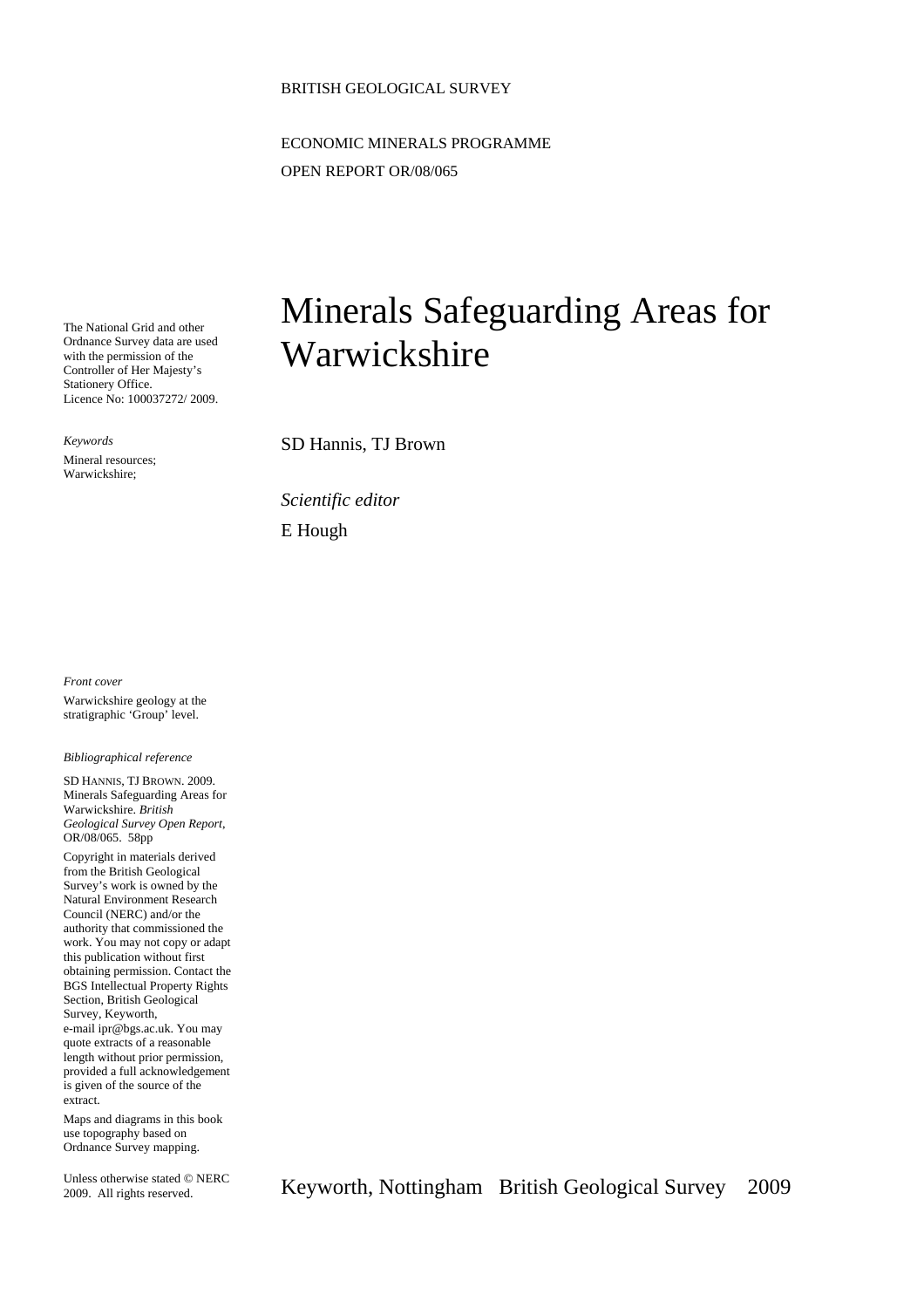#### **BRITISH GEOLOGICAL SURVEY**

The full range of our publications is available from BGS shops at Nottingham, Edinburgh, London and Cardiff (Welsh publications only) see contact details below or shop online at www.geologyshop.com

The London Information Office also maintains a reference collection of BGS publications, including maps, for consultation.

We publish an annual catalogue of our maps and other publications; this catalogue is available online or from any of the BGS shops.

*The British Geological Survey carries out the geological survey of Great Britain and Northern Ireland (the latter as an agency service for the government of Northern Ireland), and of the surrounding continental shelf, as well as basic research projects. It also undertakes programmes of technical aid in geology in developing countries.* 

*The British Geological Survey is a component body of the Natural Environment Research Council.* 

#### *British Geological Survey offices*

#### **BGS Central Enquiries Desk**

| Tel 0115 936 3143        |
|--------------------------|
| email enquires@bgs.ac.uk |

#### **Kingsley Dunham Centre, Keyworth, Nottingham NG12 5GG**

Fax 0115 936 3276

Tel 0115 936 3241 Fax 0115 936 3488 email sales@bgs.ac.uk

#### **Murchison House, West Mains Road, Edinburgh EH9 3LA**

Tel 0131 667 1000 Fax 0131 668 2683 email scotsales@bgs.ac.uk

#### **London Information Office at the Natural History Museum (Earth Galleries), Exhibition Road, South Kensington, London SW7 2DE**

| Tel 020 7589 4090    | Fax 020 7584 8270         |
|----------------------|---------------------------|
| Tel 020 7942 5344/45 | email bgslondon@bgs.ac.uk |

#### **Columbus House, Greenmeadow Springs, Tongwynlais, Cardiff CF15 7NE**

| Tel 029 2052 1962 | Fax 029 2052 1963 |
|-------------------|-------------------|
|                   |                   |

#### **Maclean Building, Crowmarsh Gifford, Wallingford OX10 8BB**

Tel 01491 838800 Fax 01491 692345

#### **Geological Survey of Northern Ireland, Colby House, Stranmillis Court, Belfast BT9 5BF**

Tel 028 9038 8462 Fax 028 9038 8461

www.bgs.ac.uk/gsni/

#### *Parent Body*

#### **Natural Environment Research Council, Polaris House, North Star Avenue, Swindon SN2 1EU**  Tel 01793 411500 Fax 01793 411501

www.nerc.ac.uk

Website www.bgs.ac.uk Shop online at www.geologyshop.com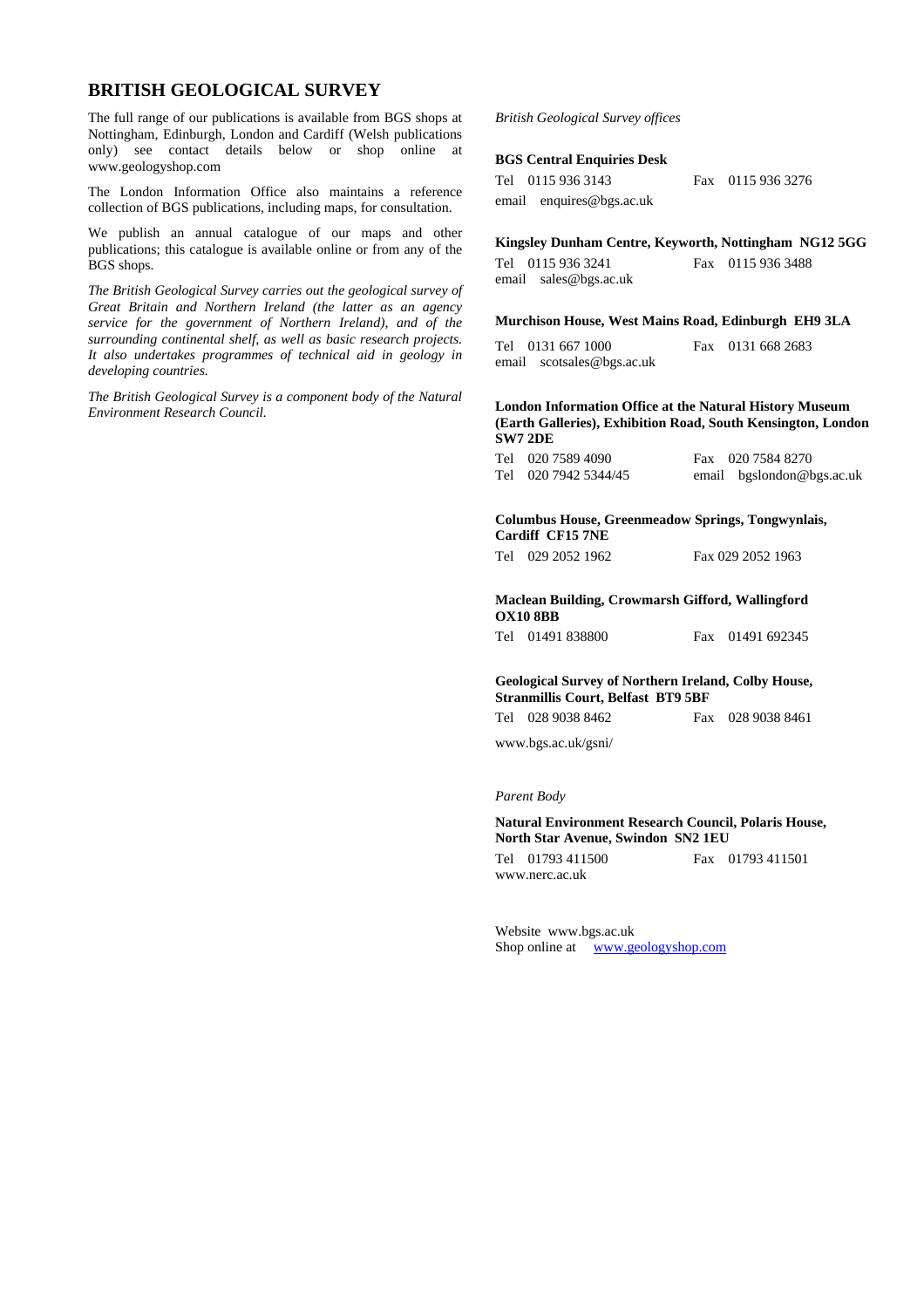## List of abbreviations

| <b>BGS</b>      | <b>British Geological Survey</b>                                                                               |  |  |  |  |  |  |  |
|-----------------|----------------------------------------------------------------------------------------------------------------|--|--|--|--|--|--|--|
| <b>BRITPITS</b> | BGS's database of mines and quarries                                                                           |  |  |  |  |  |  |  |
| <b>CLG</b>      | <b>Communities and Local Government</b>                                                                        |  |  |  |  |  |  |  |
| <b>DPD</b>      | <b>Development Plan Documents</b>                                                                              |  |  |  |  |  |  |  |
| <b>DTLR</b>     | Department of Transport, Local Government and the Regions<br>(predecessor of CLG and Department for Transport) |  |  |  |  |  |  |  |
| <b>ESRI</b>     | Company which supplies the GIS software used in this project                                                   |  |  |  |  |  |  |  |
| <b>GIS</b>      | Geographical Information System                                                                                |  |  |  |  |  |  |  |
| <b>IMAU</b>     | <b>Industrial Minerals Assessment Unit (Mineral Assessment Reports)</b>                                        |  |  |  |  |  |  |  |
| <b>LDD</b>      | <b>Local Development Documents</b>                                                                             |  |  |  |  |  |  |  |
| <b>LDF</b>      | <b>Local Development Framework</b>                                                                             |  |  |  |  |  |  |  |
| <b>MCA</b>      | <b>Mineral Consultation Area</b>                                                                               |  |  |  |  |  |  |  |
| <b>MPA</b>      | <b>Mineral Planning Authority</b>                                                                              |  |  |  |  |  |  |  |
| <b>MPG</b>      | <b>Minerals Planning Guidance</b>                                                                              |  |  |  |  |  |  |  |
| <b>MPS</b>      | Mineral Planning Statement (replaces some MPGs)                                                                |  |  |  |  |  |  |  |
| <b>MSA</b>      | Mineral Safeguarding Area                                                                                      |  |  |  |  |  |  |  |
| <b>MWDF</b>     | Minerals and Waste Development Framework                                                                       |  |  |  |  |  |  |  |
| <b>NERC</b>     | <b>Natural Environmental Research Council</b>                                                                  |  |  |  |  |  |  |  |
| <b>ODPM</b>     | Office of the Deputy Prime Minister (predecessor of CLG)                                                       |  |  |  |  |  |  |  |
| <b>PPS</b>      | <b>Planning Policy Statement</b>                                                                               |  |  |  |  |  |  |  |
| <b>WCC</b>      | Warwickshire County Council                                                                                    |  |  |  |  |  |  |  |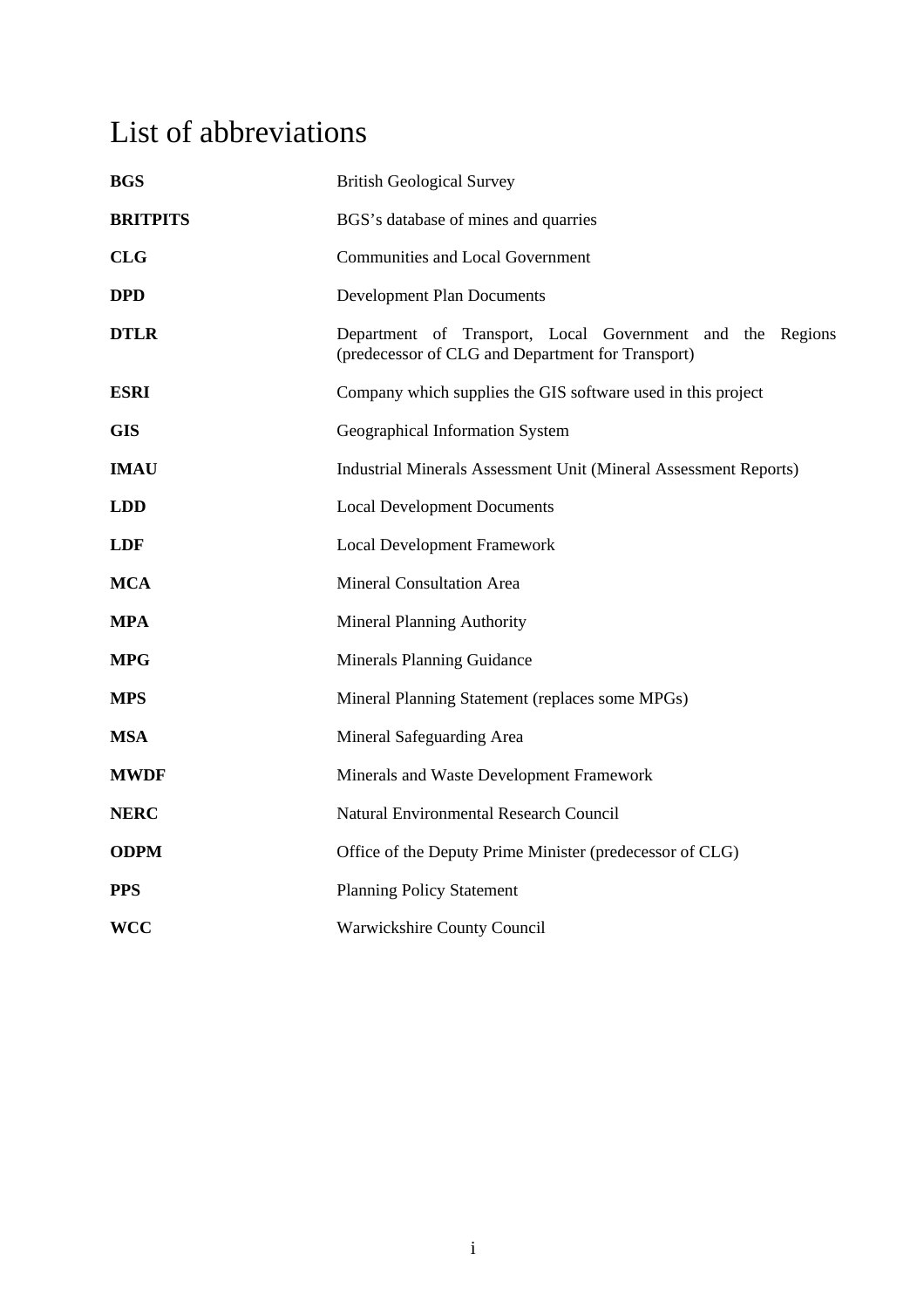## Acknowledgements

The authors would like to thank Tony Lyons at Warwickshire County Council for his input throughout the project. The authors would also like to acknowledge and thank the representatives from the participating companies for their involvement during the consultation part of this project.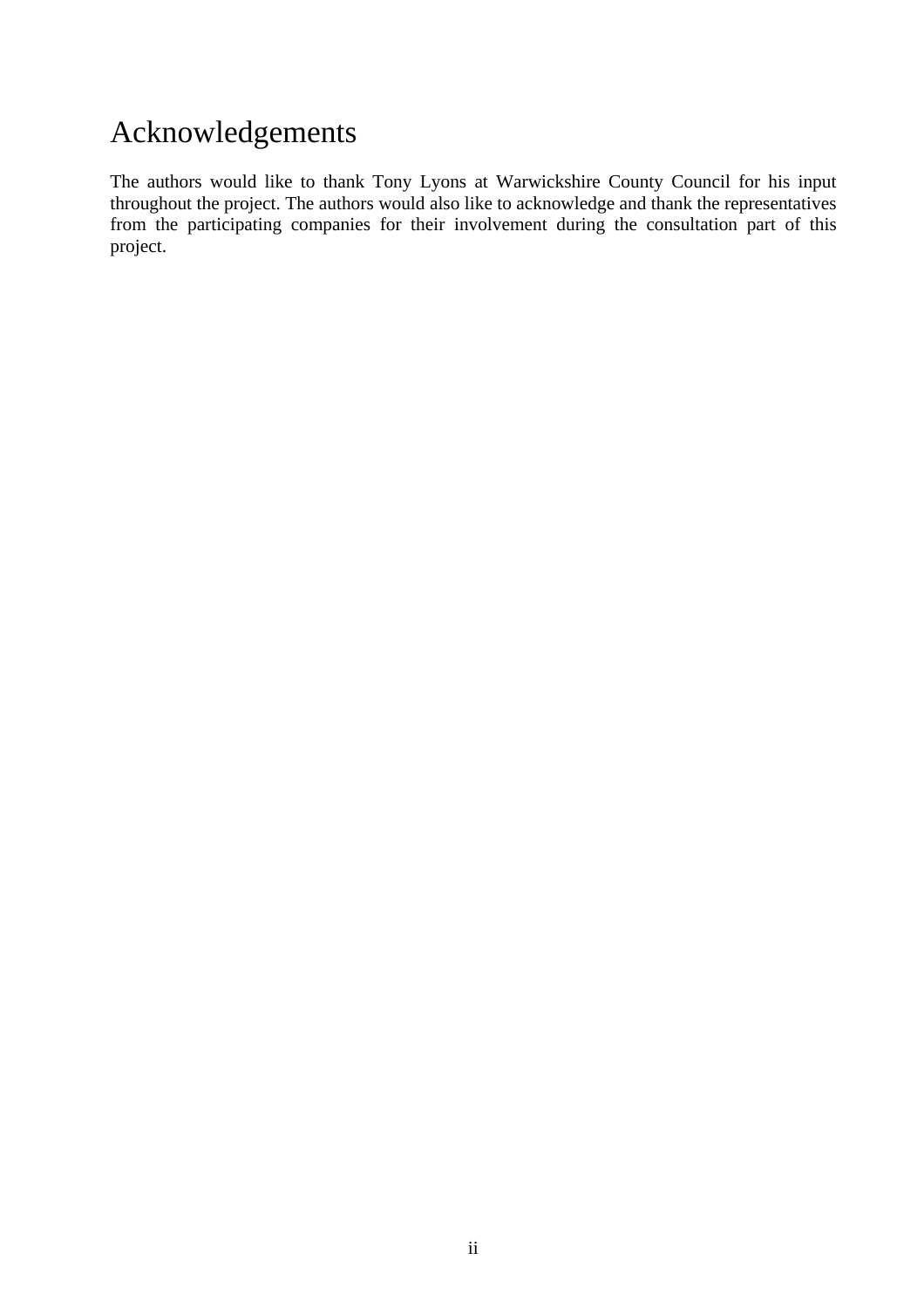## Contents

| 1              |     |  |
|----------------|-----|--|
|                | 1.1 |  |
|                | 1.2 |  |
| $\overline{2}$ |     |  |
|                | 2.1 |  |
| 3              |     |  |
|                | 3.1 |  |
|                | 3.2 |  |
|                | 3.3 |  |
|                | 3.4 |  |
|                | 3.5 |  |
| 4              |     |  |
| 5              |     |  |
|                | 5.1 |  |
|                | 5.2 |  |
| 6              |     |  |
|                | 6.1 |  |
|                | 6.2 |  |
| $\overline{7}$ |     |  |
|                | 7.1 |  |
|                | 7.2 |  |
| 8              |     |  |
|                | 8.1 |  |
|                | 8.2 |  |
| 9              |     |  |
|                | 9.1 |  |
|                | 9.2 |  |
| 10             |     |  |
|                |     |  |
|                |     |  |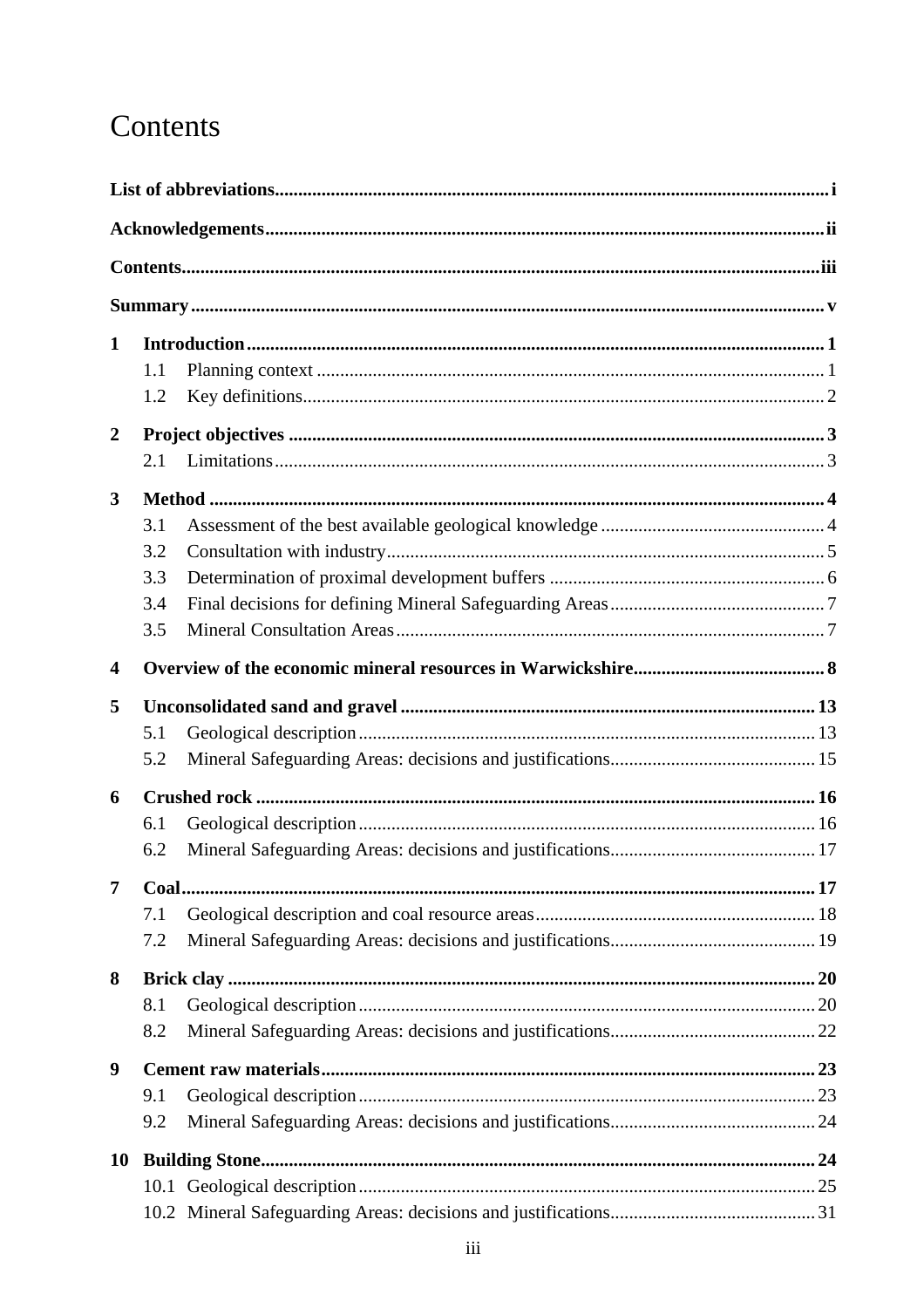| <b>Appendix 1</b>        |                                                                                                                                                                                         |  |
|--------------------------|-----------------------------------------------------------------------------------------------------------------------------------------------------------------------------------------|--|
| <b>Appendix 2</b>        |                                                                                                                                                                                         |  |
| <b>Appendix 3</b>        |                                                                                                                                                                                         |  |
| <b>Appendix 4</b>        |                                                                                                                                                                                         |  |
| <b>BOXES</b>             |                                                                                                                                                                                         |  |
|                          |                                                                                                                                                                                         |  |
|                          |                                                                                                                                                                                         |  |
|                          |                                                                                                                                                                                         |  |
|                          |                                                                                                                                                                                         |  |
|                          | Box 5 Step by step approach to creating an effective safeguarding system for minerals 4                                                                                                 |  |
| <b>FIGURES</b>           |                                                                                                                                                                                         |  |
|                          |                                                                                                                                                                                         |  |
|                          |                                                                                                                                                                                         |  |
| <b>MAPS (APPENDIX 4)</b> |                                                                                                                                                                                         |  |
|                          | <b>Published mineral resources map</b><br>Figure A1 Warwickshire Mineral Resources map (published 1999)43<br><b>Consultation phase maps showing proposed Mineral Safeguarding Areas</b> |  |

| Revised maps, following consultation showing any additional units identified    |  |
|---------------------------------------------------------------------------------|--|
|                                                                                 |  |
|                                                                                 |  |
| <b>Maps showing Mineral Safeguarding Areas for each mineral category</b>        |  |
|                                                                                 |  |
|                                                                                 |  |
|                                                                                 |  |
|                                                                                 |  |
|                                                                                 |  |
|                                                                                 |  |
| Final output map showing all Mineral Safeguarding Areas defined in Warwickshire |  |
|                                                                                 |  |

### **TABLES**

| Table 4 Summary of the geological units included or excluded from MSAs in Warwickshire  41 |  |
|--------------------------------------------------------------------------------------------|--|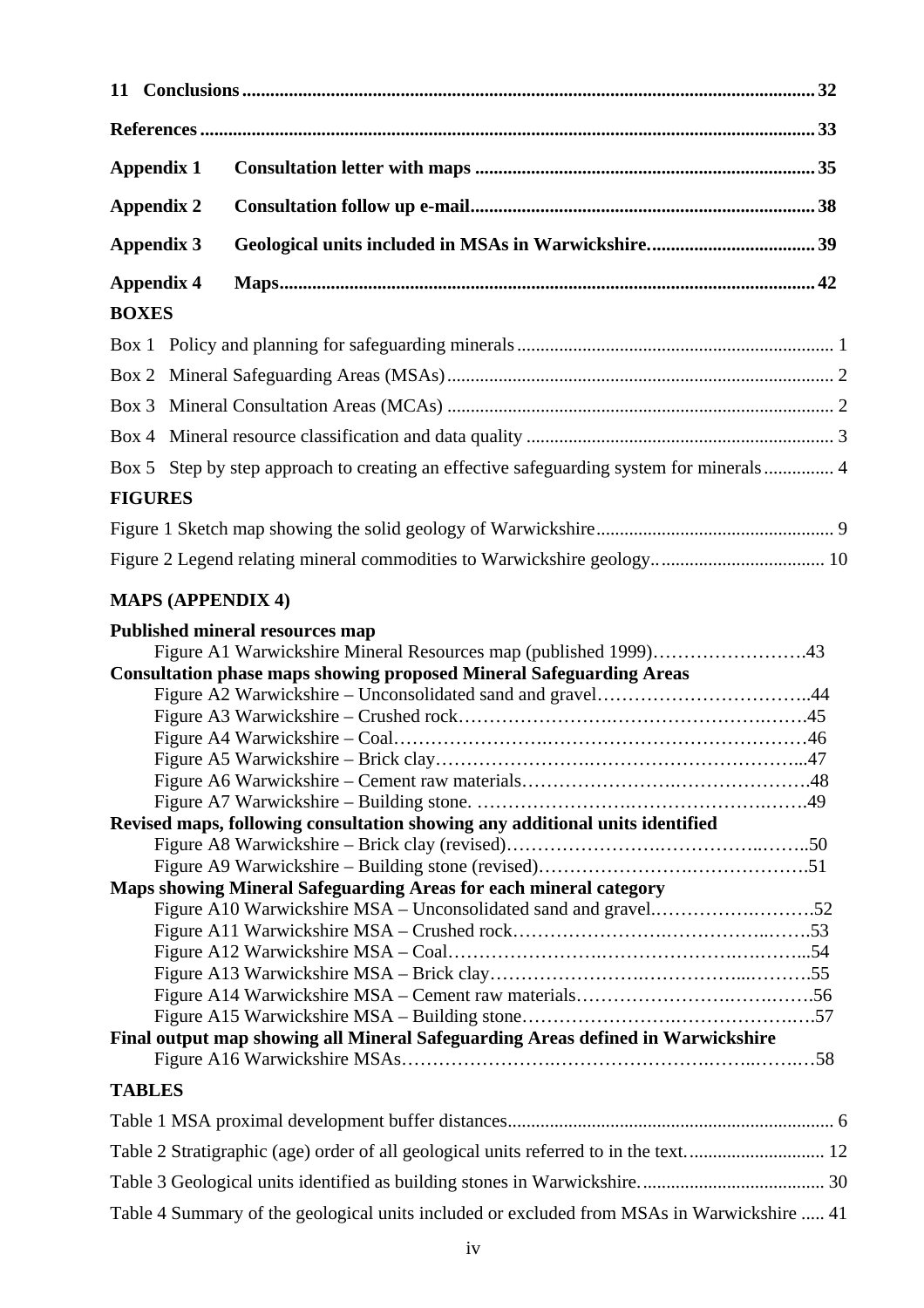## Summary

This report describes work carried out by the British Geological Survey on behalf of Warwickshire County Council to delineate its Minerals Safeguarding Areas. This is in accordance with the methodology outlined in *"A guide to mineral safeguarding in England"* (McEvoy et al., 2007), which is in line with the Communities and Local Government document, Mineral Policy Statement 1: Planning and Minerals. This was released in November 2006 and it introduces the obligation on all Mineral Planning Authorities to define Minerals Safeguarding Areas.

The work involved the provision of maps showing the extent of individual mineral resources in Warwickshire and creating Minerals Safeguarding Areas for each mineral resource. These were provided in digital form for use within a geographical information system.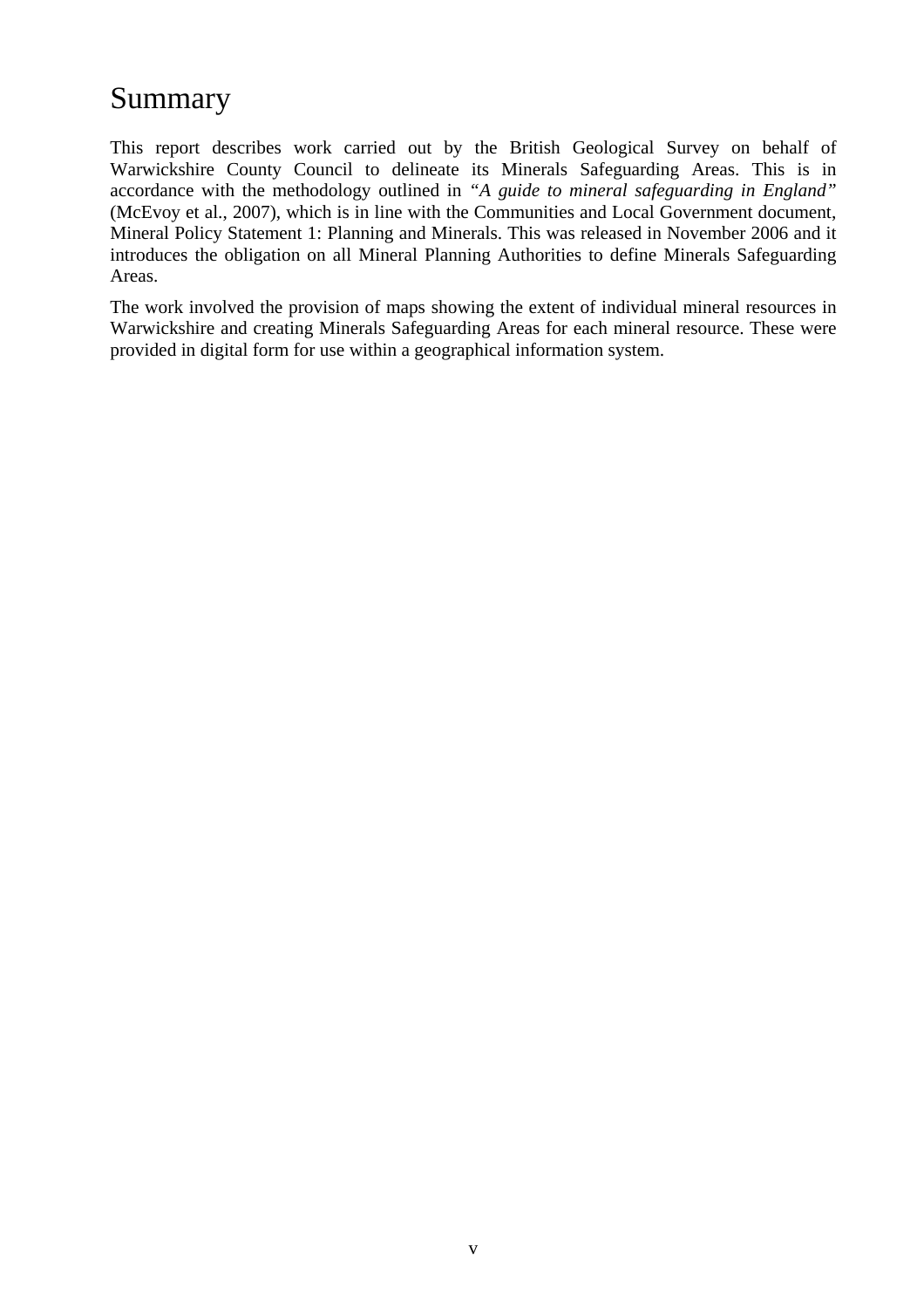## 1 Introduction

Warwickshire County Council (WCC) commissioned the British Geological Survey (BGS) to delineate its Mineral Safeguarding Areas (MSAs). This will assist the review of their Minerals Local Plan documents to fit into the new Minerals and Waste Development Framework (MWDF).

### **1.1 PLANNING CONTEXT**

WCC is in the process of producing their MWDF. This will replace their current Minerals Local Plan. This review is in accordance with reforms to the planning system under the Planning and Compulsory Purchase Act 2004 and specifically, guidance within Planning Policy Statement 12: Local Spatial Planning (CLG, 2008). Box 1 outlines the general policy, planning and guidance for the safeguarding of minerals.

#### **Box 1 Policy and planning for safeguarding minerals**

#### **National policy**

Minerals Policy Statement 1: Planning for Minerals (CLG, 2006) outlines the national policy for safeguarding minerals resources. It requires Mineral Planning Authorities in England to define **Mineral Safeguarding Areas** in their local development framework documents. In two-tier planning areas, **Mineral Consultation Areas** may also be defined and these should be based on the Mineral Safeguarding Areas. Where Mineral Consultation Areas are shown, consultation between the district and county is compulsory when a non-mineral planning application falls within those areas. Mineral Safeguarding Areas and Mineral Consultation Areas should be shown on the adopted proposal maps at the county and district level, indicating where there are significant mineral resources subject to safeguarding policies.

#### *Key documents*

Minerals Policy Statement 1: Planning for Minerals (CLG, 2006) Minerals Policy Statement 1: Practice guide (CLG, 2006) Minerals Planning Guidance 10: Provision of raw material for the cement industry (ODPM, 1991)

#### **Local planning**

Planning Policy Statement 12: Local Spatial Planning (CLG, 2008) outlines the policies that should be taken in to account by local planning authorities in the preparation of local development frameworks and minerals and waste development documents. The local development framework (LDF) comprises local development documents (LDDs), which include development plan documents (DPDs). These, together with the regional spatial strategy (RSS), provide the essential framework for planning in a local planning authority's area. The key development plan documents are:

- Core strategy, which may include a key diagram spatially outlining the broad strategy;
- Site specific allocations of land;
- Adopted proposals map, which illustrates the spatial extent of policies on an Ordnance Survey map or similar; and
- Area action plans (where needed);

Each Mineral Planning Authority is required to prepare minerals and waste development plan documents as part of their MWDF. It is stated in PPS12 that *'spatial planning is…critical in relation to economic growth and regeneration by…providing a robust basis for assessing the need for, and providing supporting infrastructure and natural resources for economic development'* (Para 2.5).

Reference is made in PPS12 to mineral safeguarding. In two tier authority areas, *'district planning authorities should include on their adopted proposals map, minerals and waste matters including safeguarding areas'* (Para 8.2).

*Key document* Planning Policy Statement 12: Local Spatial Planning (CLG, 2008) (continued)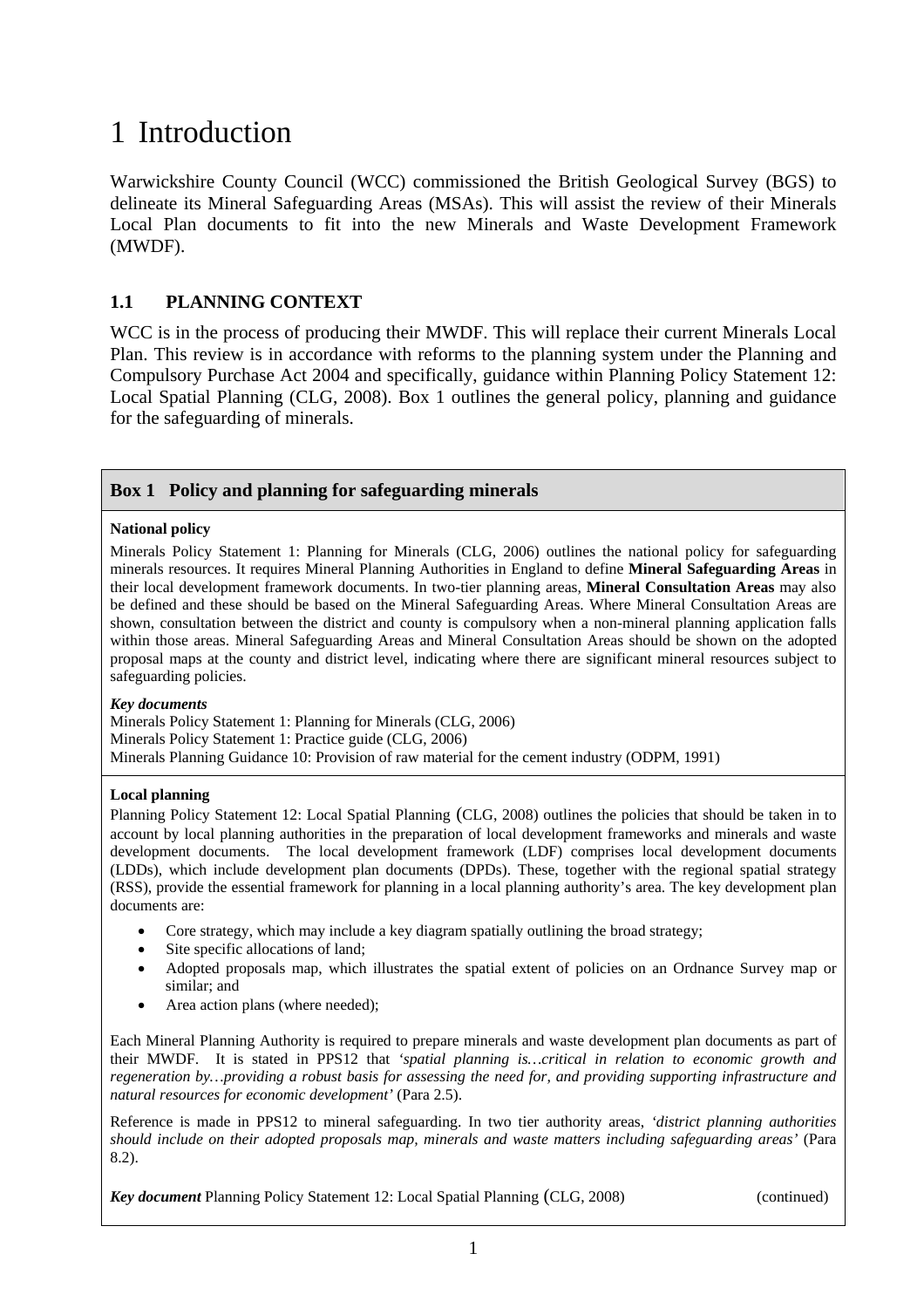#### (continued)

#### **Guidance**

Mineral Safeguarding Areas should be based upon the best available geological and minerals resource information (Minerals Policy Statement 1: Practice guide, Para 32). 'A guide to mineral safeguarding in England' has been published with the support of the Communities and Local Government. This provides guidance on how current mineral safeguarding policy can be complied with. The guide outlines a step by step methodology for defining Mineral Safeguarding Areas.

#### *Key document*

A guide to mineral safeguarding in England (McEvoy et al., 2007)

### **1.2 KEY DEFINITIONS**

Boxes 2 and 3 provide explanations of some of the important terms used throughout the report. A list of abbreviations used commonly in this report can be found on page i.

#### **Box 2 Mineral Safeguarding Areas (MSAs)**

MSAs are areas of known mineral resources that are of sufficient economic or conservation value to warrant protection for generations to come. The level of information used to prove the existence of a mineral resource can vary from geological mapping to more in depth geological investigations.

Defining MSAs carries no presumption for extraction and there is no presumption that any areas within MSAs will ultimately be environmentally acceptable for mineral extraction. Areas of Search, Preferred Areas, and Specific Sites are designated for that purpose; to indicate to mineral operators and others the places where mineral extraction is most likely to take place.

The purpose of MSAs is to ensure that mineral resources are adequately and effectively considered in land-use planning decisions, so that like other finite resources, they are not needlessly sterilised, compromising the ability of future generations to meet their needs. Mineral Safeguarding Areas will make relevant parties aware of the presence of mineral resources and will make specific local planning policies applicable to those areas.

All Mineral Planning Authorities, both unitary and two-tier authorities, must include policies and proposals to safeguard mineral resources within MSAs and show them in their Development Plan Documents (DPDs), to alert prospective applicants for planning permission to the existence of valuable mineral resources and to show where specific local mineral safeguarding policies apply. In two-tier authorities, the Mineral Planning Authorities must pass information on the location of MSAs to the district councils and districts are obliged to ensure that they are shown in appropriate district Local Development Documents (LDDs).

**Source: 'A guide to mineral safeguarding areas in England' (McEvoy et al., 2007)** 

### **Box 3 Mineral Consultation Areas (MCAs)**

MCAs are a mechanism that aims to ensure that in two-tier authority areas consultation takes place between county and district planning authorities when mineral interests could be compromised by non-mineral development. The definition of MCAs is not obligatory, but consultation within an MCA is. They are a useful additional method of supporting mineral safeguarding by facilitating discussion between respective authorities.

MCAs also give an additional measure of safeguarding to sites relating to minerals infrastructure, such as wharves and railheads that cannot be protected by MSAs which should only be defined to protect the resource itself.

MCAs can be updated more easily than MSAs as their statutory basis is outside that of the development framework. They can therefore be responsive to the latest information on geology and mineral economics. A regularly updated and used set of MCAs can complement the protection of mineral interest facilitated by MSAs.

#### **Source: 'A guide to mineral safeguarding areas in England' (McEvoy et al., 2007)**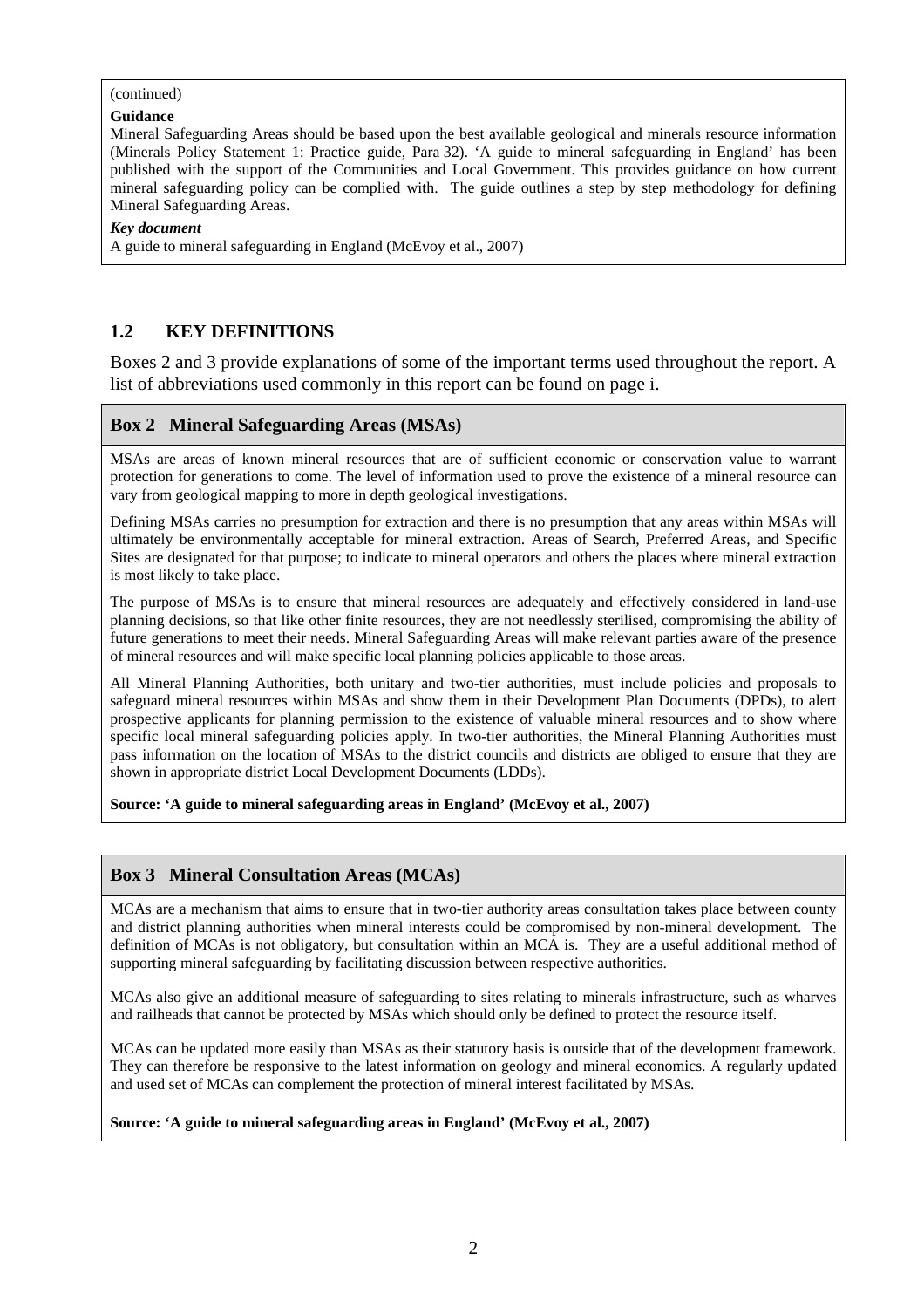## 2 Project objectives

The objectives of the project are:

- To provide a five-year band 1 seat licence to WCC for the BGS mineral resource digital data.
- To supply paper maps and Adobe PDF documents to WCC showing the mineral resources, Mineral Safeguarding Areas within the MPA. These maps will be based on BGS geological line work, amended where appropriate based on information obtained from the regional geologist and consultation with industry and other stakeholders including WCC.
- To provide 'ESRI' shapefiles defining the Mineral Safeguarding Areas and Mineral Consultation Areas for use in a GIS to WCC.
- To produce a short report documenting methodologies used, a review of the consultation process and reasoning behind decisions to include or exclude certain resources for safeguarding.

### **2.1 LIMITATIONS**

### **Box 4 Mineral resource classification and data quality**

Mineral resources are natural concentrations of minerals which might now, or in the foreseeable future, be of economic value. The identification and delineation of mineral resources is imprecise as it is limited by the quantity and quality of data currently available and involves predicting what might or might not become economic to work in the future. The pattern of demand for minerals is continually evolving due to changing economic, technical and environmental factors. The economic potential of mineral resources is not static, but it changes with time.

The mineral resource maps are derived from geological linework forming part of the national 1:50 000 scale digital coverage DiGMapGB-50 from the British Geological Survey (BGS). This dataset is based on surveys carried at 6 inch or 1:10 000 scales, and acquired at different times. Whilst every effort has been made to ensure consistency of approach across the county, the level of detail reflects in part the age of the mapping, with more recent surveys placing greater emphasis on subdivision and characterisation of the deposits.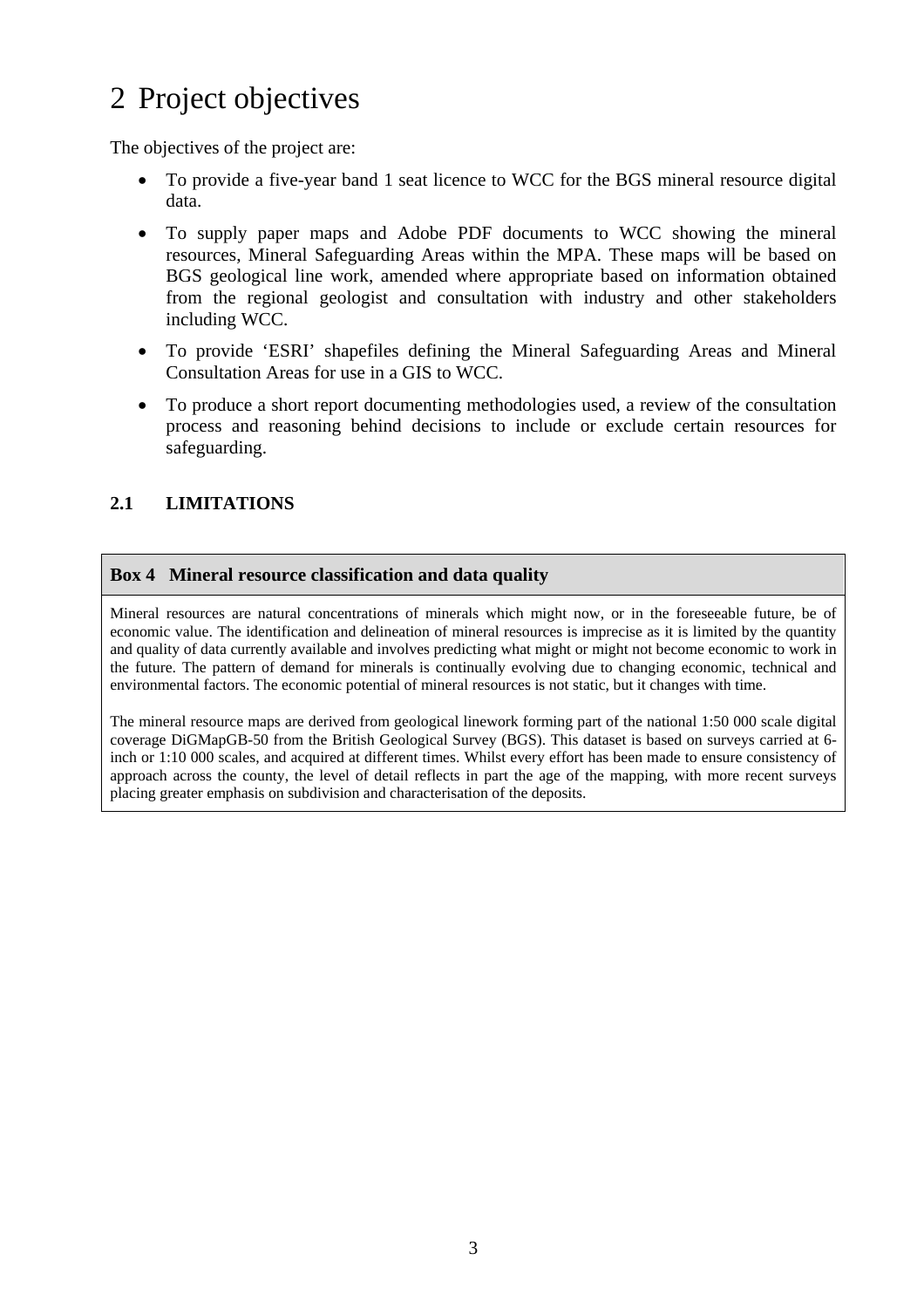## 3 Method

This section provides an overview of the method used to delineate MSAs for WCC.

MSAs were defined in Warwickshire in accordance with the methodology outlined in 'A guide to mineral safeguarding in England' (McEvoy et al., 2007). Part 1 of the guide outlines a six-step approach to creating an effective system of mineral safeguarding. The scope of this project is limited to steps 1-3 and 6 (Box 5) and is related to producing the spatial maps. Creation of the associated policies (steps 4 and 5) are beyond the scope of this report. Decisions relating to the sizes and shape of MSAs have been fully justified in this report. A summary of the geological units included or excluded from the MSAs can be found in Appendix 3.

#### **Box 5 Step by step approach to creating an effective safeguarding system for minerals**

| Step 1 | Assess what is the best geological and<br>resource information available.                               |                                                                                                               |
|--------|---------------------------------------------------------------------------------------------------------|---------------------------------------------------------------------------------------------------------------|
| Step 2 | Decide which minerals within the MPA may<br>become of economic importance in the<br>foreseeable future. | Use the best geological and mineral resource<br>information.<br>Refine resources in discussion with industry. |
| Step 3 | Decide how the physical extent of the<br>resource areas to be safeguarded should be<br>determined.      | Account for sterilisation by proximal development.                                                            |
| Step 6 | into account when considering proposals for non-minerals development.                                   | Decide whether MCAs should be defined in addition to MSAs to ensure that mineral interests are taken          |

Source: A guide to mineral safeguarding in England (McEvoy et al., 2007)

The following steps were used as a basis for the project:

- 3.1 An assessment of the best available geological knowledge
- 3.2 Consultation with industry
- 3.3 Determination of proximal development buffers
- 3.4 Decide whether to define MCAs in addition to MSAs
- 3.5 Final decisions for defining MSAs (and MCAs if appropriate)

#### **3.1 ASSESSMENT OF THE BEST AVAILABLE GEOLOGICAL KNOWLEDGE**

This was conducted in accordance with Step 1 of 'A guide to mineral safeguarding in England' (McEvoy et al., 2007) in order to identify the current and possible future economic mineral resources within Warwickshire.

• All relevant BGS published literature relating to Warwickshire was reviewed by an economic geologist. This included the most recent geological maps, the economic geology section of the accompanying sheet memoirs or sheet descriptions and an Industrial Minerals Assessment Unit report. The published BGS 'County Mineral Resource Map' for Warwickshire (Appendix 4, Figure A1) and the relevant regional geology series were also used.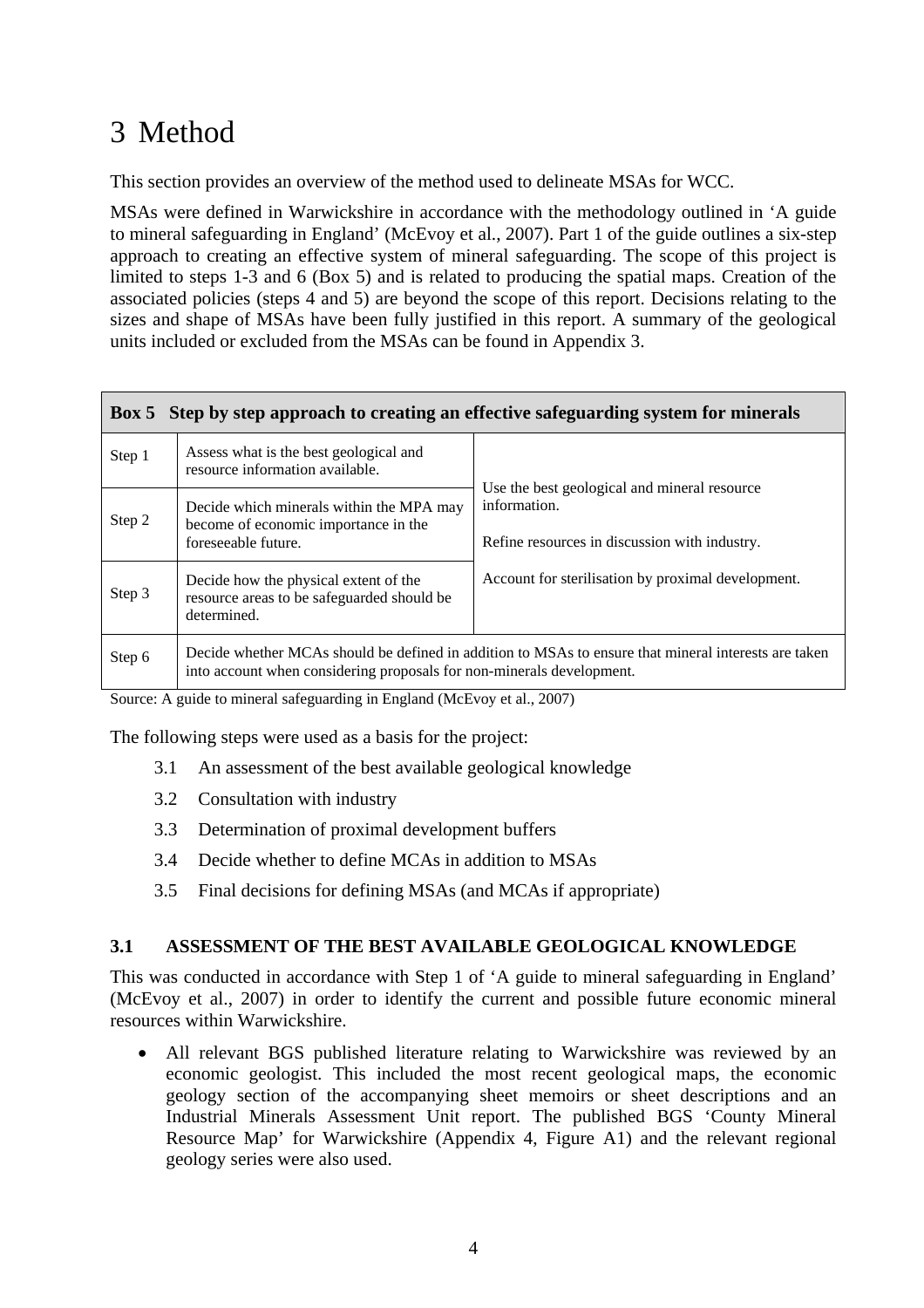- Present economic resources and potential future resources were re-examined and discussed in detail with the regional geologist and other expert economic geologists at the BGS.
- Based on the assessment of the best available geological knowledge, six categories of mineral resources were considered of economic importance in the foreseeable future in Warwickshire, thus warranting safeguarding for future generations. Consultation maps showing proposed Mineral Safeguarding Maps were produced for each resource and these were used as the basis for consultation with industry (Appendix 4, Figures A2 to A7). Resources identified were:
	- i) unconsolidated sand and gravel,
	- ii) crushed rock aggregate,
	- iii) coal,
	- iv) brick clay,
	- v) cement raw materials; and
	- vi) building stone.

MSAs were delineated for each resource category to enable separate policies to be associated with each, if necessary. This could reflect the different extraction techniques, resource importance within the county (which for example could allow prior extraction of a resource such as sand and gravel to be considered) and different exemption criteria.

Historically ironstone, gypsum and agricultural lime were also identified as having been worked in the county. However in modern times they are considered unlikely to be used and are therefore currently unworthy of safeguarding.

• The consultation maps produced show the mineral resources extended 5 km beyond the MPA boundary. This is to ensure that resources just outside the county boundary would not be potentially sterilised by non-mineral developments close to the county border. It also enables a broader view of the size of possible adjacent deposits.

*"Importantly, mineral resources do not stop at administrative boundaries and MPAs should attempt to consider resources which straddle other MPAs"* (Page 15).

A guide to mineral safeguarding in England (McEvoy et al., 2007)

### **3.2 CONSULTATION WITH INDUSTRY**

*"MSAs can be defined objectively using the best available geological and minerals resource information, including that…made available by the industry…areas will generally need to be refined in discussion with the industry and other stakeholders"* (Para. 32).

Minerals Policy Statement 1: Practice guide (CLG, 2006)

The identification and delineation of mineral resources changes with time and is dependant on economic influences, advances in technology and environmental factors. Consultation is important as commercial operators often have the best local knowledge about the quality and viability of currently exploited geological formations which may be considered mineral resources. An outline of the consultation process is provided below: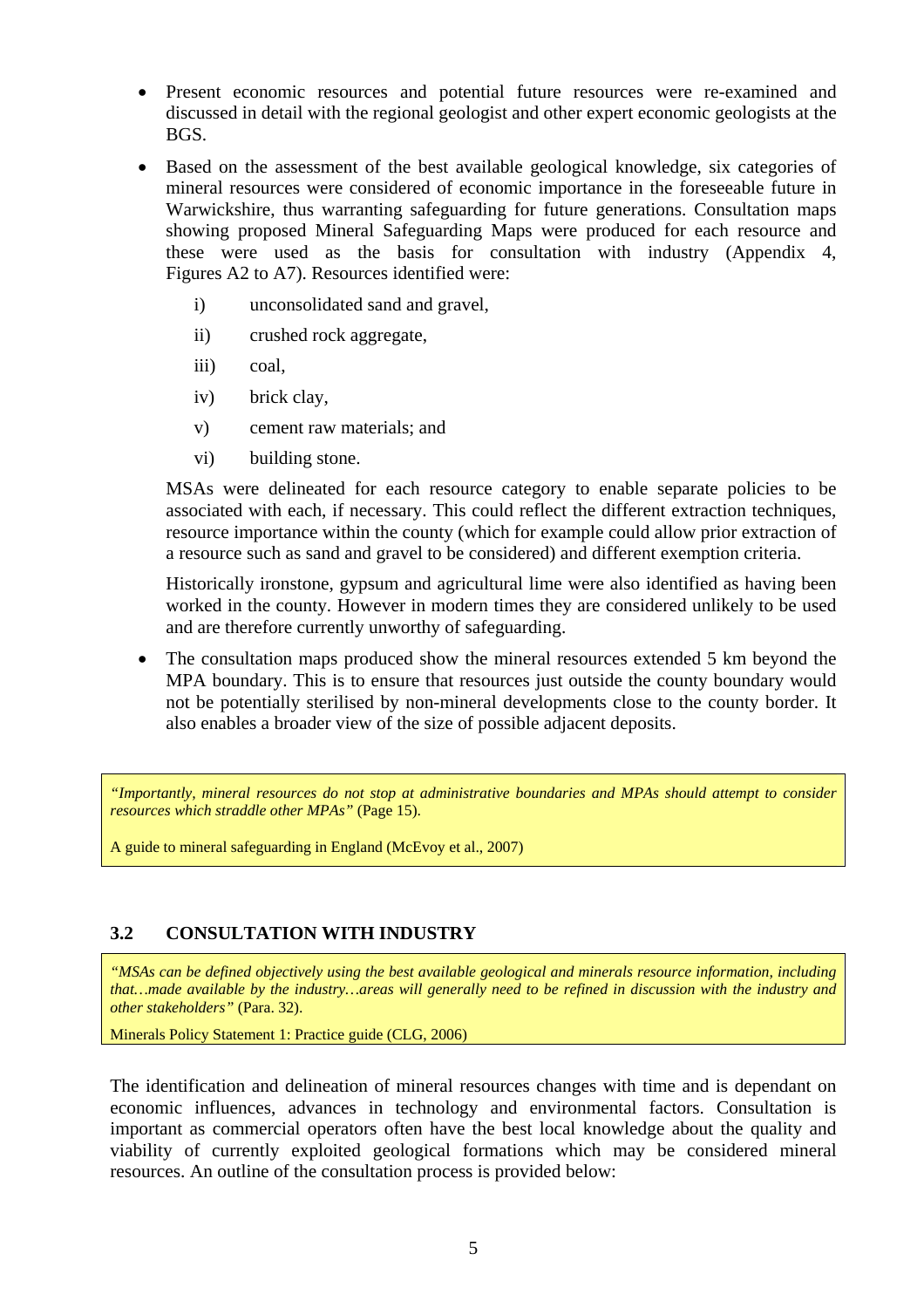- A list of mineral operators and other stakeholders within the area was supplied by WCC. This was compared with BGS's 'BRITPITS' database of active and non-active quarries.
- Notification of the project was provided to these mineral operators by email or letter (Appendix 1). along with the relevant consultation maps showing proposed mineral safeguarding areas (Appendix 4, Figures  $A2 - A7$ ).
- A subsequent follow up email or letter (Appendix 2) was provided inviting operators to comment and discuss criteria for the delineation of MSAs.
- Where possible, consultation appointments were arranged between BGS staff and industry in order to gain local information that may be used to refine MSAs and to provide local knowledge on which resources might become economic in the future. These appointments took the form of telephone discussions and/or on-site meetings.
- Additional information received through consultation enabled the project to supplement the best available geological knowledge. Comments received during the consultation exercise have been incorporated in the text and maps describing the individual mineral resources in the economic geology sections 5.2, 6.2, 7.2, 8.2, 9.2 and 10.2.
- In some cases discussions resulted in additional geological units to be considered which were not shown on the original consultation maps sent out. In these cases, new revised maps were put together to show the geographical extent of the resources discussed. (Appendix 4, Figures A8 and A9).

### **3.3 DETERMINATION OF PROXIMAL DEVELOPMENT BUFFERS**

*"…It should be kept in mind that, in addition to proposed development within a MSA, incompatible development that is allowed close to a MSA may also lead to sterilisation of part of the resource"* (Para 32).

Minerals Policy Statement 1: Practice guide (CLG, 2006)

In order to safeguard a mineral resource in its entirety, and to account for the inexact nature of mapped geological boundaries, MSAs can be extended beyond the mineral resource boundary. This can be achieved by applying a buffer to the mineral resource outline. The purpose of the buffer is to safeguard the mineral resource from proximal development. The process used to determine suitable buffer sizes in Warwickshire is described as follows:

- On the basis of the examples provided in the case study section of 'A guide to mineral safeguarding in England' (McEvoy et al., 2007), a proximal development buffer size of 250 m was proposed for all mineral resources in Warwickshire which do not require blasting and those which may, a buffer of 500 m was proposed.
- The proximal development buffer size was discussed during consultation with industry for each specific resource. These were refined as shown in table 1. Justification for decisions can be found in the relevant section on each resource.
- The use of buffering in the delineation of MSAs resulted in a dataset that crossed the county boundary in some places. Therefore the resultant MSA dataset was clipped to the extent of the county.

| Category              | <b>Buffer</b>   |  |  |  |  |
|-----------------------|-----------------|--|--|--|--|
| Sand and gravel       | $250 \text{ m}$ |  |  |  |  |
| Crushed rock          | 500 m           |  |  |  |  |
| Coal: deep            | 400 m           |  |  |  |  |
| shallow               | $250 \text{ m}$ |  |  |  |  |
| Brick clay            | $250 \text{ m}$ |  |  |  |  |
| Cement raw materials  | $250 \text{ m}$ |  |  |  |  |
| <b>Building</b> stone | $150 \text{ m}$ |  |  |  |  |

 **Table 1 MSA proximal development buffer distances**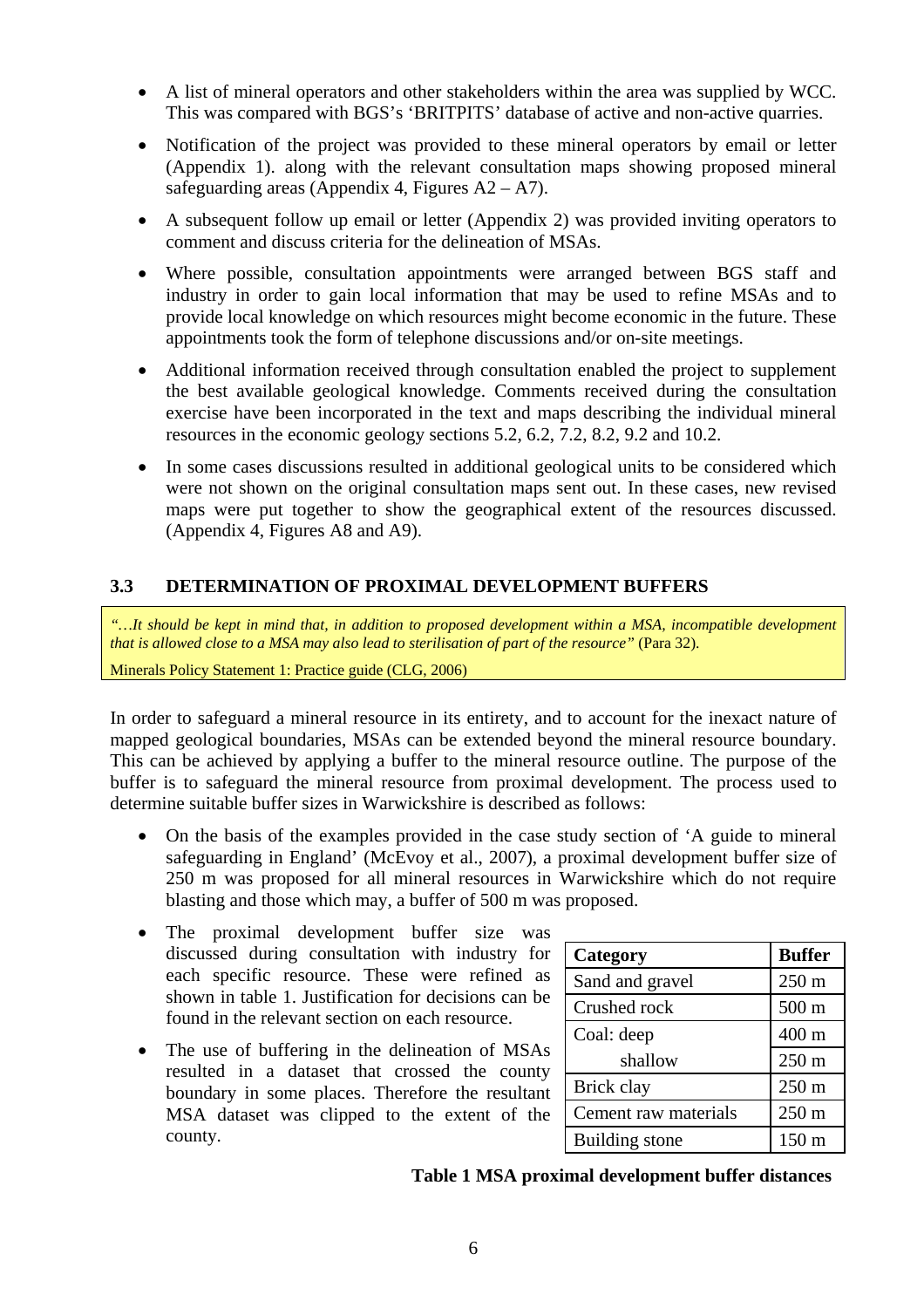### **3.4 FINAL DECISIONS FOR DEFINING MINERAL SAFEGUARDING AREAS**

Where appropriate the comments from industry consultation were incorporated and discussed with the BGS regional geologist and WCC. Final decisions for MSAs delineation were made by WCC in discussion with the BGS project team. It was important to ensure that the reasoning behind inclusion or exclusion of certain mineral resources could be fully justified. These decisions are specific to each mineral resource and are described more fully in sections 5.2, 6.2, 7.2, 8.2, 9.2 and 10.2. MSA maps were produced based on the outcome of these decisions as follows:

- The digital linework for the mineral resources identified and refined through this project were extracted from the existing mineral resource counties digital dataset and from DiGMapGB-50 and clipped to 5 km beyond the county boundary (described in section 3.1).
- Each mineral resource was buffered by the amount that was decided appropriate to avoid sterilisation by proximal development (described in section 3.3).
- The final dataset was clipped to the county boundary.
- Maps showing the MSA for each individual resource were produced (Figures A10 A15). These are displayed together for the final map (Figure A16).
- Individual digital ESRI shapefiles for each MSA were provided to WCC.

### **3.5 MINERAL CONSULTATION AREAS**

*"MCAs are simply a mechanism which aims to ensure that in two-tier authority areas consultation takes place between county and district planning authorities when mineral interests could be compromised by proposed nonminerals development. The definition of MCAs is not obligatory but consultation within a defined MCA is."*  (Page 11).

A guide to mineral safeguarding in England (McEvoy et al., 2007)

In accordance with Step 6 of 'A guide to mineral safeguarding in England' (McEvoy et al., 2007) WCC decided that MCAs should not be defined in addition to MSAs for the following reasons:

- MCAs can give an additional measure of safeguarding to sites related to minerals infrastructure, that cannot be protected by MSAs. However, during consultation, no such sites outside the proposed MSAs were identified. Should MCAs be defined they would therefore be identical in size to MSAs.
- In accordance with published guidance, the obligatory consultation element of MCAs could be transferred to MSAs by a planning policy in a district council's DPD, worded along the following lines: *"planning permission will not be granted for any development within an MSA unless the MPA have been formally consulted on the proposal".*
- MSAs can therefore fulfil the same role as MCAs. The districts should therefore already be familiar with the consultation process which they are obliged to follow if an application for non-mineral development is received within a MSA.
- A list of exemption criteria set out in policies to accompany the MSAs could avoid any increase in applications that require consideration on mineral safeguarding grounds. This list of exemptions would be more flexible and could be more easily updated than the proposals map (for example to reflect expanding urban boundaries or new factors affecting the economics of extraction). 'A guide to mineral safeguarding in England' (McEvoy et al., 2007) contains some suggestions for criteria for exemption which could be outlined in MWDF on Page 18, Figure 4, Note 2.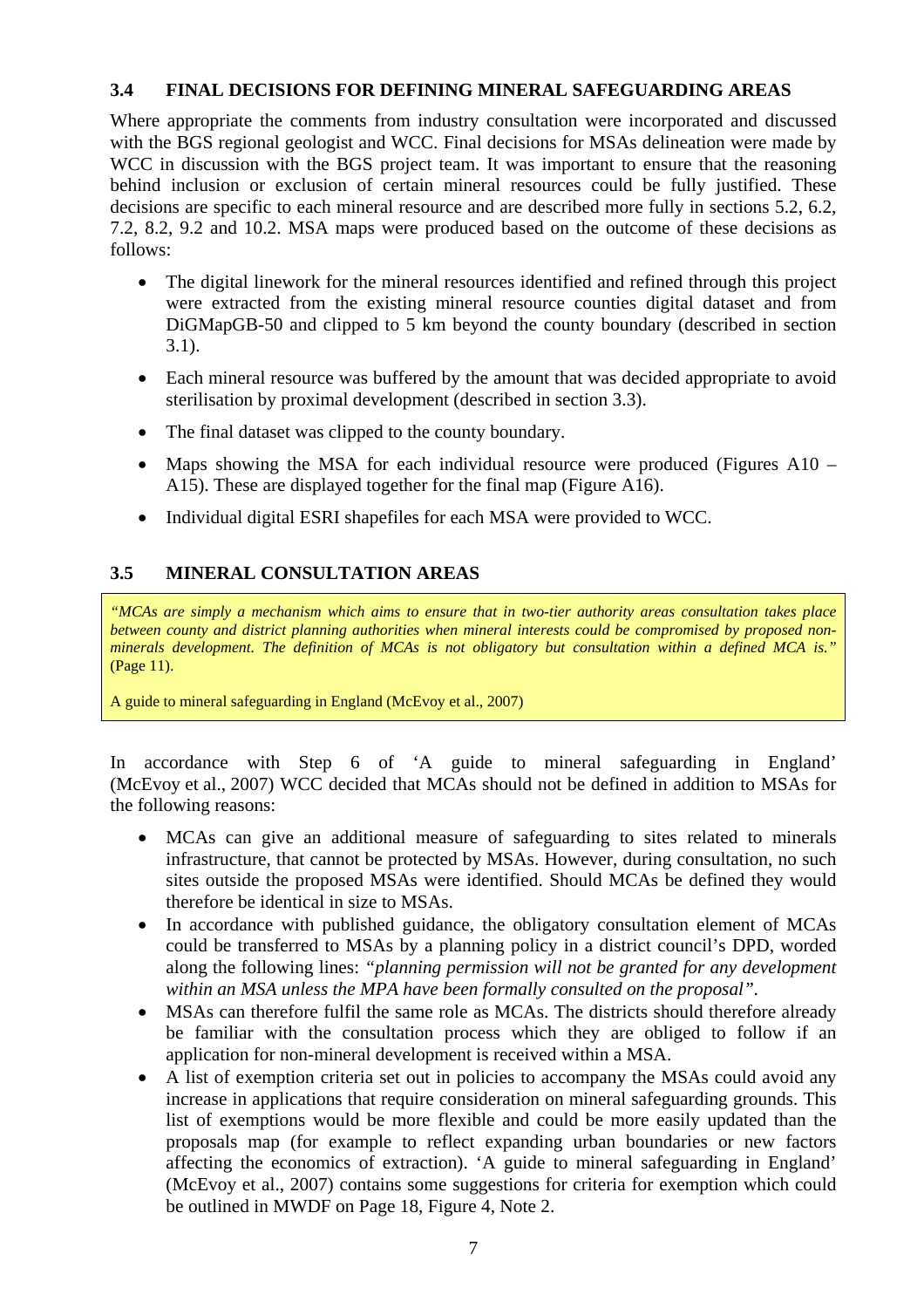## 4 Overview of the economic mineral resources in Warwickshire

This section provides a brief summary of the geological mineral resources in Warwickshire from an economic perspective. It is intended to provide background to Sections 5 to 10. These sections discuss individual mineral resources in more detail including the decisions made about mineral safeguarding.

The mineral resources of Warwickshire occur in sedimentary and igneous rocks ranging from Precambrian to Quaternary in age. Historically, the majority of these units within the county have been worked for specific minerals including aggregate, coal, brick clays, cement raw materials, building stone. A geological sketch map (Figure 1) and accompanying legend (Figure 2) show the geological succession in Warwickshire and resources derived from the rocks.

The proximity of Warwickshire to the major West Midlands conurbation has historically led to a high demand for minerals from the county. That demand continues, particularly for construction raw materials. Aggregates (in the form of sand and gravel and crushed rock) now dominate minerals production in Warwickshire.

**Sand and gravel** extracted from the Quaternary deposits have been extensively exploited and form an important source of aggregate for asphalt and concrete. In 2007 Warwickshire produced 1.2 million tonnes of sand and gravel, which represents 12% of regional supply (ONS, 2007). The main units extracted are river terrace deposits from the valleys of the Tame and Avon along with some older (pre-glacial) deposits which occur around Warwick and Coventry. Glaciofluvial sand and gravel deposits also represent a valuable resource, particularly in the east of the county around Rugby and in the north west around Coleshill.

A regionally important resource of **hard rock** suitable for aggregate purposes is the Precambrian – Ordovician Nuneaton Inlier. The outcrop area of the inlier is small (approximately 15 km by 1.5 km), and much of the former resource is now worked-out or sterilised by urban development. The Precambrian volcanic rocks and overlying Cambrian sandstone were formerly an important source of high PSV roadstone for the Midlands and southern England. Roadstone and high specification aggregate are still produced from two quarries in Ordovician-age intrusions in the Cambrian shales which form the younger rocks of the inlier. The Jurassic Marlstone Rock Formation (formerly a source of iron ore) now constitutes a small, but locally important, source of Type 1 roadstone, fill and building stone.

**Coal** extraction from the narrow crop of the Warwickshire Coalfield in the northern part of the county began in Roman times. Deep mining and the exploitation of the concealed coalfield to the south and west only began in the latter part of the  $19<sup>th</sup>$  Century, reaching its peak between the wars. Extraction has declined in recent times, with only one deep mine (Daw Mill) remaining in production. However, this mine is now the largest in the UK and produces around 3 million tonnes of coal per year. It supplies the region's power stations with high quality coal which can be blended with lower quality coal from other sources.

As elsewhere in the West Midlands region, the Carboniferous Etruria Formation (which forms part of the succession in the Warwickshire Coalfield) is an important raw material for the manufacture of **bricks**. It is currently extracted at Kingsbury and on the Warwickshire border at Wilnecote.

The Jurassic rocks in eastern Warwickshire provide **clay** resources for a large **cement** plant in Rugby (limestone in the form of chalk is imported from outside the county).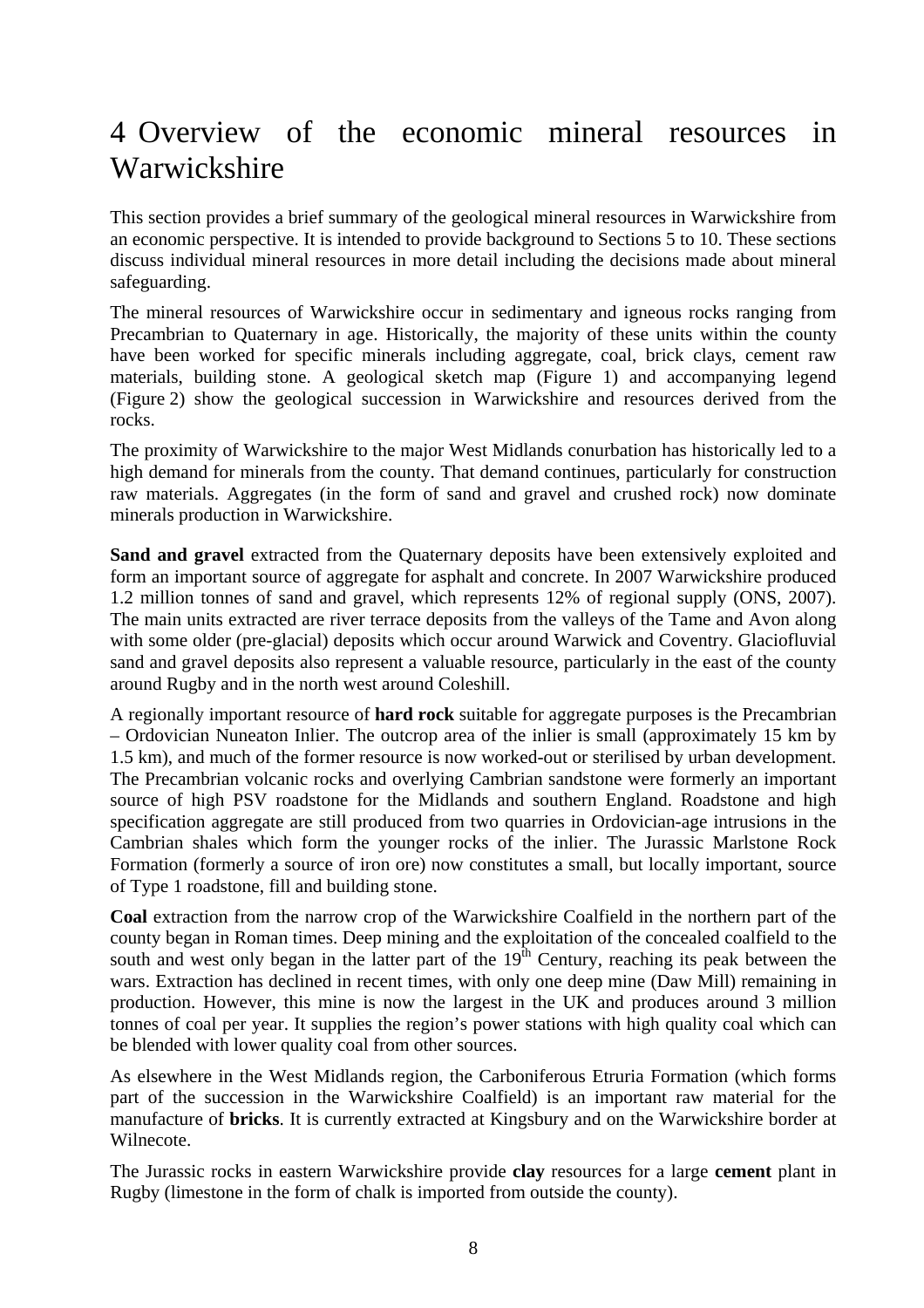As in many other areas of England, the **building stone** industry was far more widespread in Warwickshire in the past than it is today. A wide variety of Triassic and Jurassic sandstones were formerly worked as building stones supplying fairly localised markets. The main exception to this is the Marlstone Rock Formation, also known as 'Hornton Stone'. In the past it has been exported all over the world and also favoured as a sculpting medium by several artists including Henry Moore. With changes in building methods and fashions, this building stone industry has contracted to a few small working quarries supplying a specialised market. This industry may be revived with increased necessity for matching stones for restorative works as recommended in recent guidance from English Heritage.



**Figure 1 Sketch map showing the solid geology of Warwickshire**  (For explanation of colours, see Figure 2).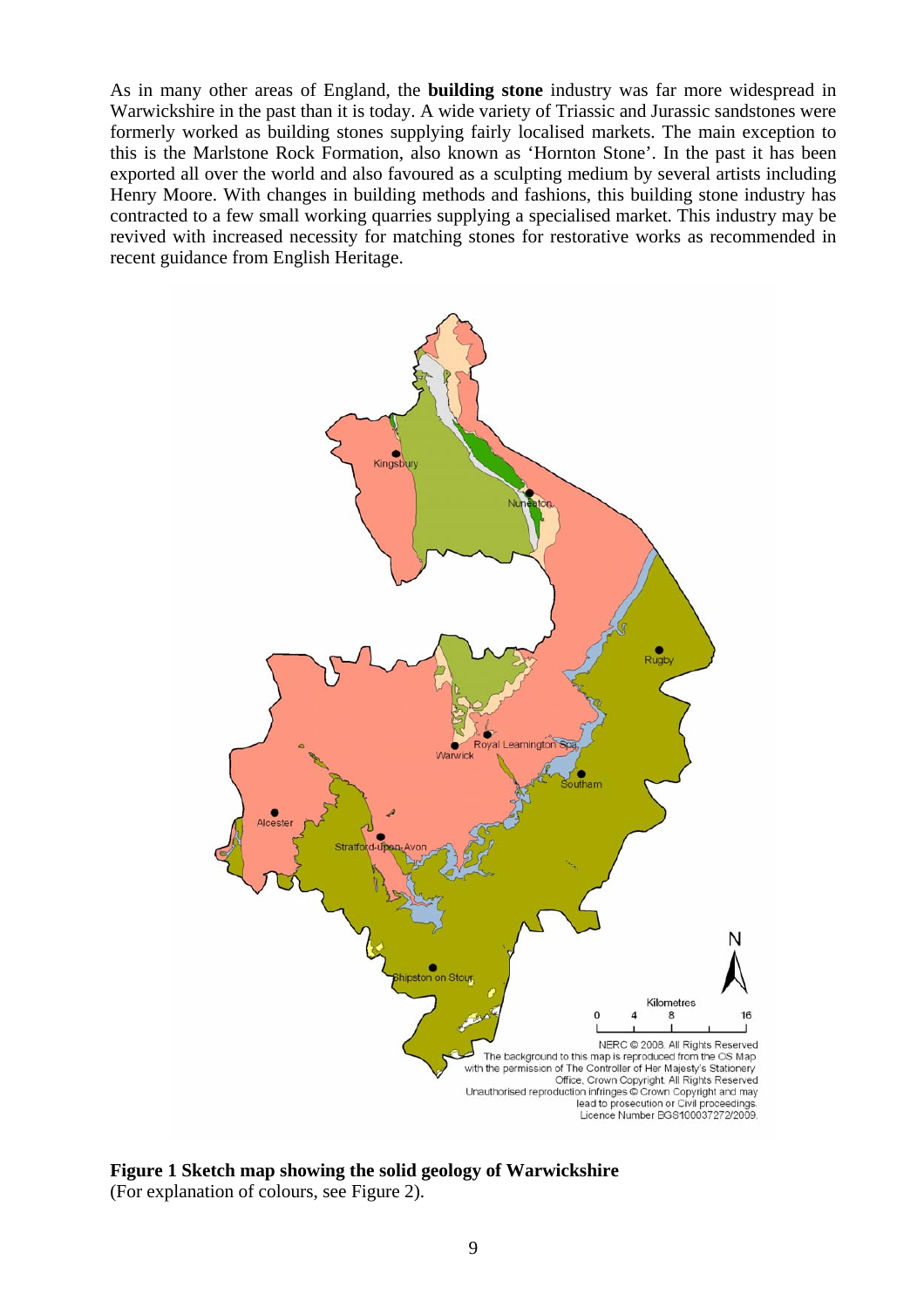

**Figure 2 Legend relating mineral commodities to Warwickshire geology.** Materials not currently used in Warwickshire are shown in blue. Specific geological units within these groups are listed in table 2, in stratigraphic order (age, youngest first).

.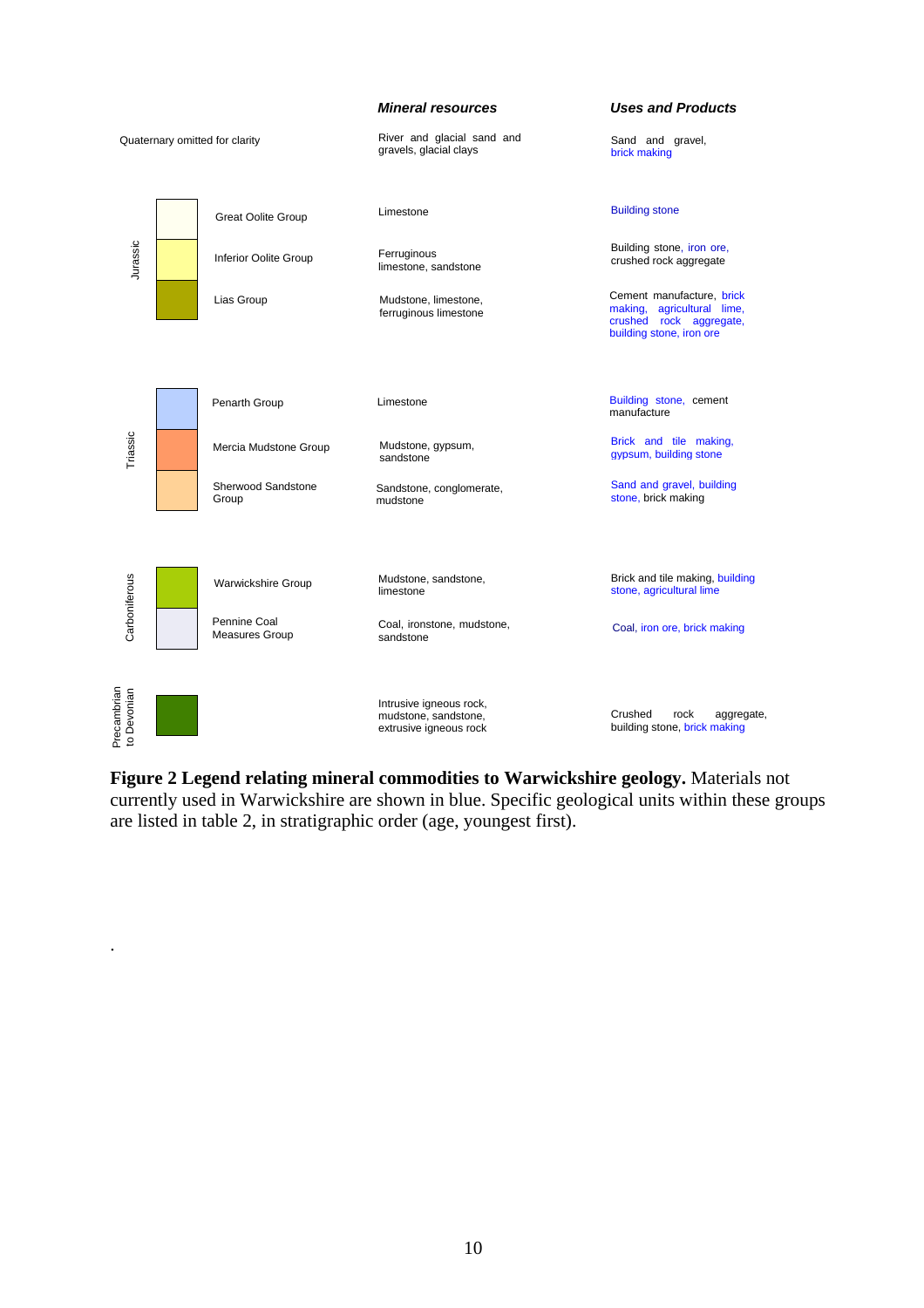| Age                  | <b>Thickness</b><br>range (m)                   | Group                           | Geological unit name                                       | on 1999 map | Sand & gravel             | Brick clay   | Cement       | Crushed rock | stone<br>Building         | Coal | Alternative name               |
|----------------------|-------------------------------------------------|---------------------------------|------------------------------------------------------------|-------------|---------------------------|--------------|--------------|--------------|---------------------------|------|--------------------------------|
| Quaternary           | Superficial (omitted from Figure 1 for clarity) |                                 |                                                            |             |                           |              |              |              |                           |      |                                |
|                      | $0 - 20 +$                                      |                                 | Glaciolacustrine deposits, Wolston Clay                    |             |                           | $\mathbf{x}$ |              |              |                           |      |                                |
|                      | $0 - 10 +$                                      |                                 | River terrace, sub-alluvial and glaciofluvial deposits     | x           | $\mathbf{x}$              |              |              |              |                           |      |                                |
| Jurassic             |                                                 | <b>Great Oolite Group</b>       |                                                            |             |                           |              |              |              |                           |      |                                |
|                      | $0-5$                                           |                                 | Sharp's Hill Formation                                     |             |                           |              |              |              | $\pmb{\chi}$              |      |                                |
|                      | $0 - 16$                                        |                                 | Chipping Norton Limestone Formation                        |             |                           |              |              | $\mathsf{x}$ | $\mathsf{x}$              |      |                                |
| <b>Jurassic</b>      |                                                 | <b>Inferior Oolite Group</b>    |                                                            |             |                           |              |              |              |                           |      |                                |
|                      | $0 - 11$                                        |                                 | Northampton Sand Formation                                 |             | $\boldsymbol{\mathsf{x}}$ |              |              |              | $\pmb{\chi}$              |      |                                |
|                      | $0 - 74$                                        |                                 | <b>Birdlip Limestone Formation</b>                         |             |                           |              |              | $\mathsf{x}$ | $\boldsymbol{\mathsf{x}}$ |      |                                |
| Jurassic             |                                                 | <b>Lias Group</b>               |                                                            |             |                           |              |              |              |                           |      |                                |
|                      | $0 - 17$                                        |                                 | <b>Bridport Sand Formation</b>                             |             |                           | $\mathbf{x}$ |              |              |                           |      | <b>Upper Lias</b>              |
|                      | 25-111                                          |                                 | Whitby Mudstone Formation                                  |             |                           | $\mathbf{x}$ |              |              |                           |      | <b>Upper Lias</b>              |
|                      | $0 - 6$                                         |                                 | <b>Marlstone Rock Formation</b>                            | x           |                           |              |              | $\mathsf{x}$ | $\mathsf{x}$              |      |                                |
|                      | 130-290                                         |                                 | <b>Charmouth Mudstone Formation</b>                        |             |                           | $\mathbf{x}$ |              |              |                           |      | Lower Lias                     |
|                      | $10 - 75$                                       |                                 | Blue Lias Formation (undifferentiated)                     | x           |                           |              | $\mathbf{x}$ |              | $\mathsf{x}$              |      | Lower Lias                     |
|                      | $20 - 40 +$                                     |                                 | Rugby Limestone Member (Blue Lias Formation)               | x           |                           |              | $\mathsf{x}$ |              | $\boldsymbol{\mathsf{x}}$ |      | Lower Lias                     |
|                      | 20-30                                           |                                 | Saltford Shale Member (Blue Lias Formation)                | x           |                           |              |              |              | $\mathsf{x}$              |      | Lower Lias                     |
|                      | $1.5 - 10$                                      |                                 | Wilmcote Limestone Member (Blue Lias Formation)            | x           |                           |              | $\mathbf{x}$ |              | $\mathbf{x}$              |      | Lower Lias                     |
| <b>Triassic</b>      |                                                 | <b>Penarth Group</b>            |                                                            |             |                           |              |              |              |                           |      |                                |
|                      | $0 - 5$                                         |                                 | Langport Member (Lilstock Formation)                       |             |                           |              | $\mathsf{x}$ |              | $\boldsymbol{\mathsf{x}}$ |      | <b>White Lias</b>              |
| <b>Triassic</b>      | 110-600                                         | <b>Mercia Mudstone Group</b>    |                                                            |             |                           | $\mathsf{x}$ |              |              |                           |      |                                |
|                      | $0 - 10$                                        |                                 | Arden Sandstone Formation                                  |             |                           |              |              |              | $\boldsymbol{\mathsf{x}}$ |      |                                |
|                      | 20-60                                           |                                 | Tarporley Siltstone Formation (Warwickshire<br>equivalent) |             |                           |              |              |              | $\mathsf{x}$              |      |                                |
| <b>Triassic</b>      |                                                 | <b>Sherwood Sandstone Group</b> |                                                            |             |                           |              |              |              |                           |      |                                |
|                      | $0 - 650$                                       |                                 | Bromsgrove Sandstone Formation                             |             | $\mathbf{x}$              | $\mathbf{x}$ |              |              | $\boldsymbol{\mathsf{x}}$ |      | Keuper Sandstone, lower        |
|                      | 0-350                                           |                                 | <b>Wildmoor Sandstone Formation</b>                        |             | $\mathbf{x}$              |              |              |              |                           |      | <b>Upper Mottled Sandstone</b> |
|                      | $0 - 375$                                       |                                 | Kidderminster Formation                                    | X           | $\boldsymbol{\mathsf{x}}$ |              |              |              |                           |      | <b>Bunter Pebble Beds</b>      |
|                      | $0 - 300$                                       |                                 | <b>Poleworth Formation</b>                                 |             | $\mathbf{x}$              |              |              |              | $\mathsf{x}$              |      | <b>Bunter Pebble Beds</b>      |
| Permian              | $1 - 10$                                        |                                 | <b>Hopwas Breecia Formation</b>                            |             | $\mathbf{x}$              |              |              |              |                           |      |                                |
| <b>Carboniferous</b> |                                                 | <b>Warwickshire Group</b>       |                                                            |             |                           |              |              |              |                           |      | Unconformity                   |
|                      | 175                                             |                                 | <b>Ashow Formation</b>                                     |             |                           | $\mathbf{x}$ |              |              | $\mathsf{x}$              |      |                                |
|                      | 100                                             |                                 | Kenilworth Sandstone Formation                             |             |                           |              |              |              | $\mathsf{x}$              |      |                                |
|                      | 90-275                                          |                                 | Enville Member (Salop Formation)                           |             |                           |              |              |              | $\mathsf{x}$              |      | <b>Enville Formation</b>       |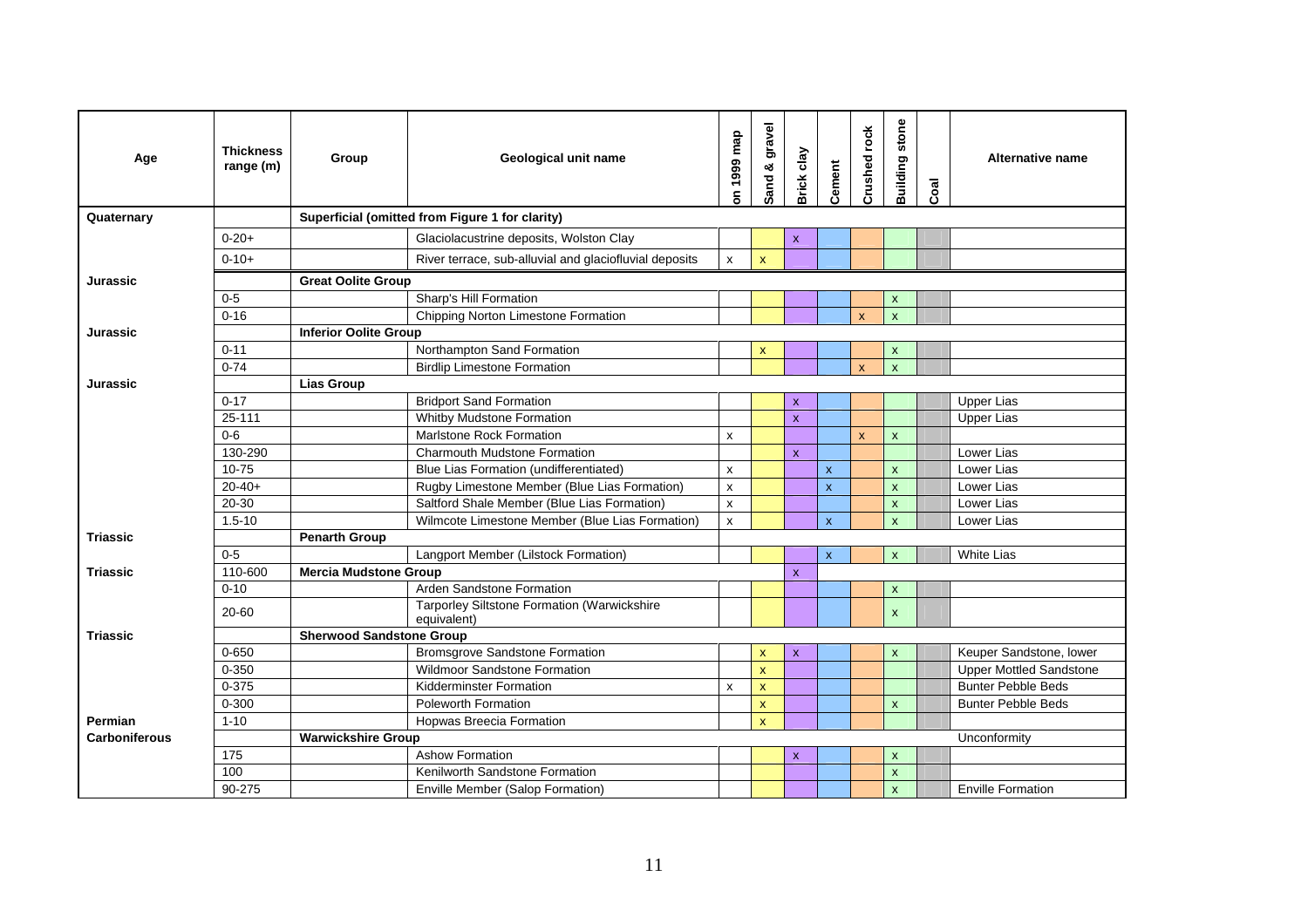| Age                      | <b>Thickness</b><br>range (m) | Group                                 | Geological unit name                    | map<br>1999<br>ã          | gravel<br>Sand & | clay<br><b>Brick</b> | Cement | Crushed rock | stone<br>Building         | Coal         | <b>Alternative name</b>   |
|--------------------------|-------------------------------|---------------------------------------|-----------------------------------------|---------------------------|------------------|----------------------|--------|--------------|---------------------------|--------------|---------------------------|
| <b>Carboniferous</b>     |                               | <b>Warwickshire Group (continued)</b> |                                         |                           |                  |                      |        |              |                           |              |                           |
|                          | 110-274                       |                                       | Alveley Member (Salop Formation)        |                           |                  | $\mathbf x$          |        |              | $\mathsf{x}$              |              | Keele Formation           |
|                          | 270-325                       |                                       | Whitacre Member (Salop Formation)       |                           |                  | $\mathsf{x}$         |        |              | $\mathsf{x}$              |              | Coventry Sandstone, lower |
|                          | 30-175                        |                                       | <b>Halesowen Formation</b>              |                           |                  |                      |        |              | $\mathsf{x}$              |              | Keele Formation           |
|                          | $0 - 250$                     |                                       | <b>Etruria Formation</b>                | $\boldsymbol{\mathsf{x}}$ |                  | $\mathsf{x}$         |        |              |                           |              | <b>Etruria Marl</b>       |
| <b>Carboniferous</b>     |                               | <b>Pennine Coal Meaures Group</b>     |                                         |                           |                  |                      |        |              |                           |              |                           |
|                          | 130-320                       |                                       | Pennine Middle Coal Measures Formation  | $\boldsymbol{\mathsf{x}}$ |                  | $\mathsf{x}$         |        |              |                           | X            |                           |
|                          | 100-150                       |                                       | Pennine Lower Coal Measures Formation   | $\boldsymbol{\mathsf{x}}$ |                  | $\mathbf x$          |        |              |                           | $\mathsf{x}$ |                           |
|                          |                               | <b>Unspecified group</b>              |                                         |                           |                  |                      |        |              |                           |              |                           |
| Devonian                 | 152                           |                                       | <b>Oldbury Farm Sandstone Formation</b> |                           |                  |                      |        | X            |                           |              |                           |
| Ordovician               |                               | <b>Unspecified group</b>              |                                         |                           |                  |                      |        |              |                           |              |                           |
|                          | $Jan-60$                      |                                       | <b>Midlands Minor Intrusive Suite</b>   | X                         |                  |                      |        | $\mathsf{x}$ | $\mathsf{x}$              |              | <b>Diorite</b>            |
| Cambrian -<br>Ordovician |                               | <b>Stockingford Shale Group</b>       |                                         |                           |                  |                      |        | X            |                           |              |                           |
|                          | 90                            |                                       | Merevale Shale Formation                |                           |                  | $\mathsf{x}$         |        |              |                           |              |                           |
|                          | 250-300                       |                                       | Outwoods Shale Formation                | X                         |                  | $\mathsf{x}$         |        |              |                           |              |                           |
|                          |                               | <b>Unspecified group</b>              |                                         |                           |                  |                      |        |              |                           |              |                           |
|                          | 275                           |                                       | <b>Hartshill Sandstone Formation</b>    | X                         |                  |                      |        | X            | $\boldsymbol{\mathsf{x}}$ |              |                           |
| Precambrian              |                               | <b>Charnian Supergroup</b>            |                                         |                           |                  |                      |        |              |                           |              |                           |
|                          | 130                           |                                       | Caldecote Volcanic Formation            | $\mathsf{x}$              |                  |                      |        | X            | $\mathbf{x}$              |              | Charnian volcanics        |

Table 2 Stratigraphic (age) order of all geological units referred to in the text. Crosses indicate which of the mineral category maps these units appear on.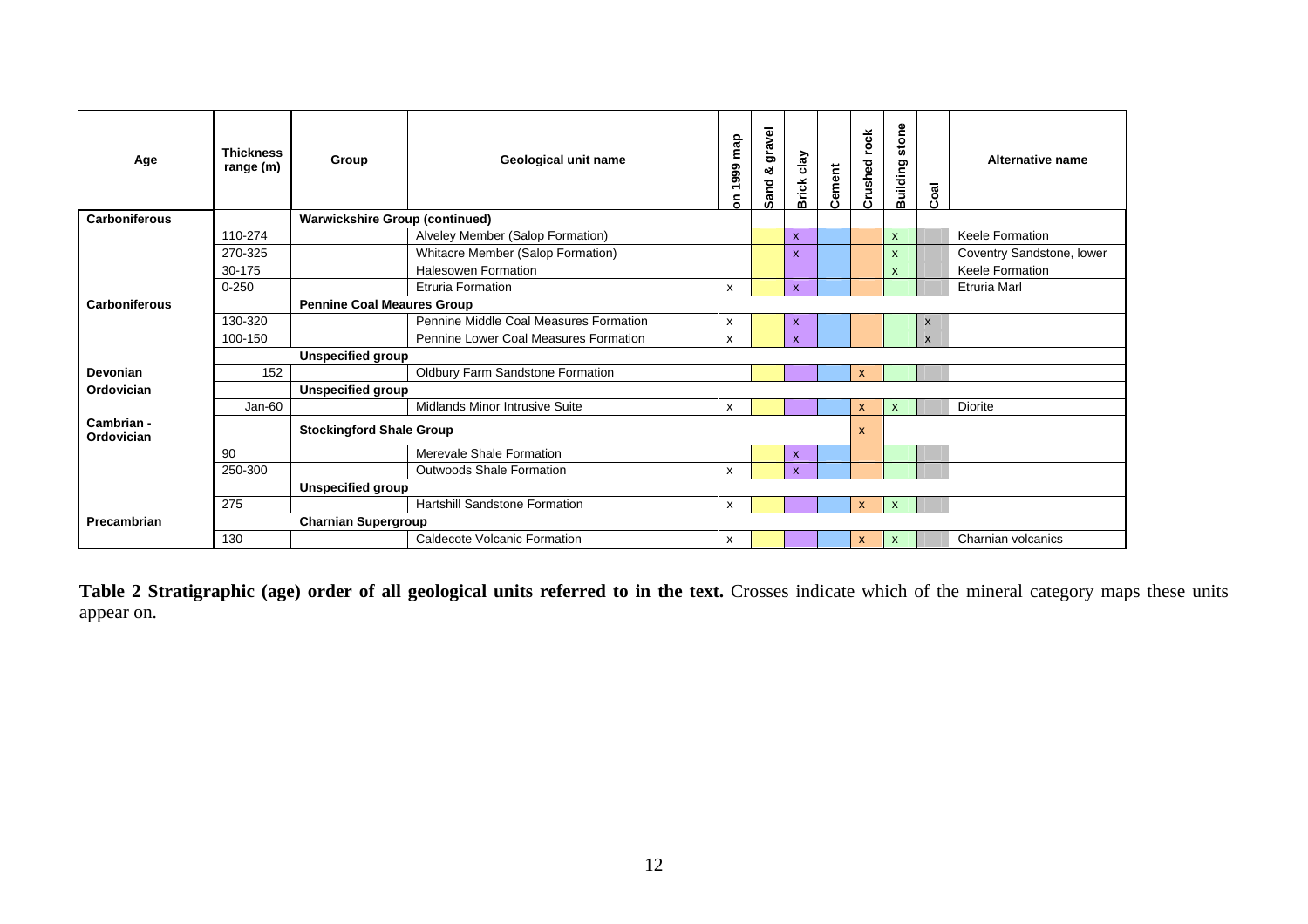## 5 Unconsolidated sand and gravel

This section describes in more detail the unconsolidated sand and gravel geological units in Warwickshire. These include those units which are currently considered to be mineral resources and those units which may be considered mineral resources in the future. It also outlines the reasoning behind inclusion or exclusion of certain areas of the mineral resource for mineral safeguarding.

The principal aggregate use of sand is as fine aggregate in concrete and asphalt. The main use of gravel is as coarse aggregate in concrete. Substantial quantities of sand and gravel may also be used for constructional fill.

### **5.1 GEOLOGICAL DESCRIPTION**

The unconsolidated sand and gravel resources of Warwickshire fall broadly into two categories which are very different in character, reflecting their different modes of deposition:

**Superficial deposits** of Quaternary age, deposited by rivers, or glaciers.

**Unconsolidated bedrock sand and gravel** deposits, of Triassic or Jurassic age.

This division is based on the different origin of the deposits, which influences their likely workable extent and yield, composition, particle size and need for processing, and ultimately their relative importance as an aggregate resource.

In general, these deposits are shown on the maps as their mapped surficial extent, and show no indication of thickness or quality of deposit. However, where more in-depth studies have been carried out (e.g. the BGS Industrial Mineral Assessment Unit reports from the 1970s and 1980s), resources are shown only where their thickness, quality and depth of overburden meet specific criteria. In these areas, mineral resources may therefore be shown beneath overburden.

### **5.1.1 Superficial deposits**

**River terrace deposits** lie along the margins of rivers, particularly the Avon (which runs north east to south west across the county) and the Tame (northwest Warwickshire). These deposits usually consist of well sorted gravel deposits, typically 3 m thick but individual terraces may be up to 6 m thick. By inference **sub-alluvial deposits** are extensions of river terrace gravel beneath the alluvium. The material deposited in the river terraces is derived from the river catchment area, hence in Warwickshire the deposits from rivers flowing over the Triassic rocks incorporate chiefly quartz and quartzite pebbles and sand derived from the rocks of the Sherwood Sandstone Group and some Jurassic limestone clasts in the south east of the county. A small deposit of **alluvial fan gravels** near Stretton-on-Dunsmore has also been included in this category as they are likely to have similar characteristics and are derived from the same sources.

The deposits consist of a mixture of sand and gravel, in varying proportions, from which coarse and fine aggregates are produced by a process of washing and size separation. River terrace deposits represent one of the principal sand and gravel resources in the county. Extensive extraction has occurred where the terrace gravels are located close to urban areas. Most of the larger terrace deposits, however, have been worked at some time and several pits are still active in the river gravels of the Tame (east of Birmingham) and in the River Avon gravels near Bidford-on-Avon and near Stretton-on-Dunsmore.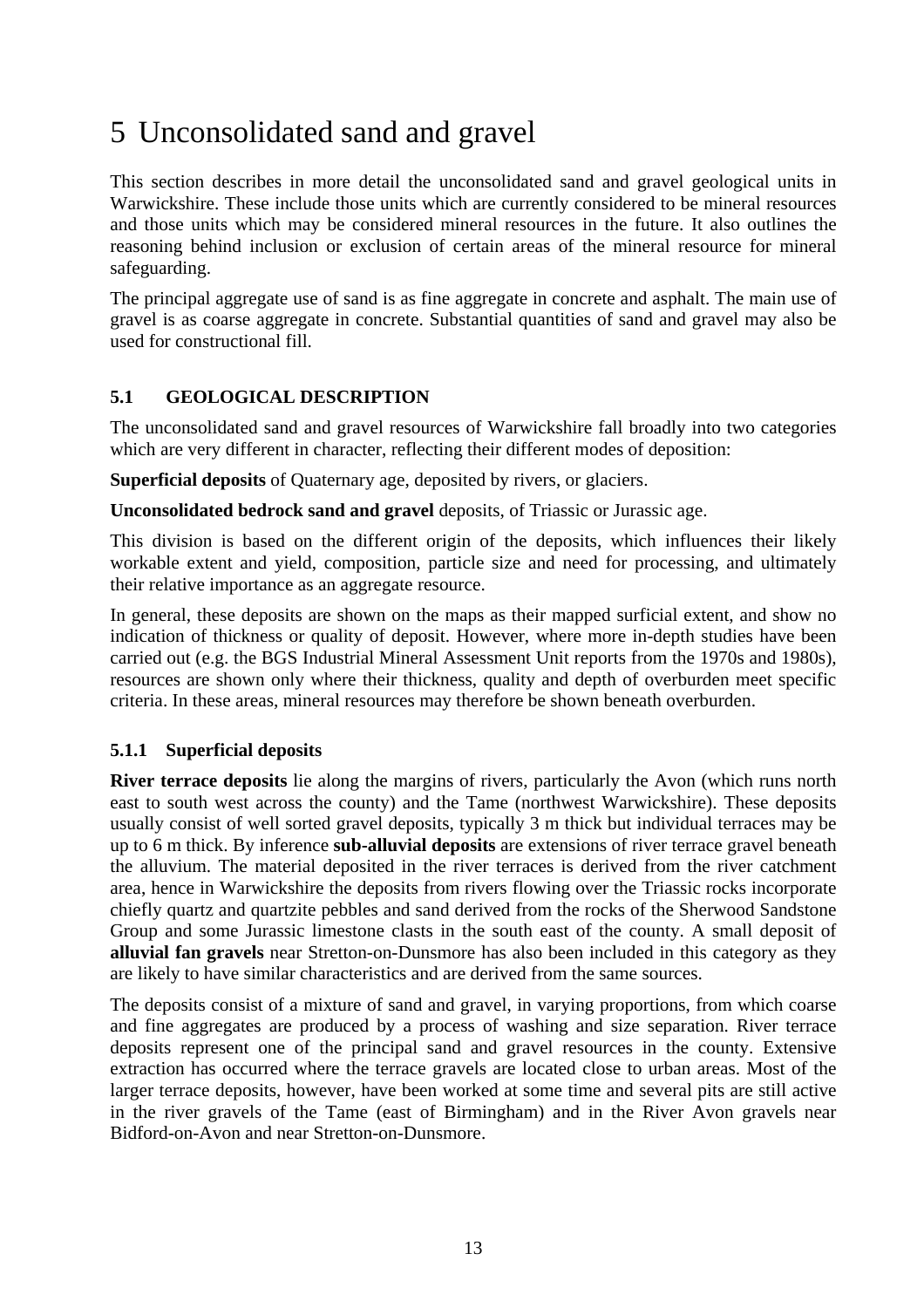**Glaciofluvial sand and gravel deposits** occur extensively in northern part of Warwickshire and extend patchily south as far as Snitterfield. The sand and gravel were deposited in contact with an ice sheet or in glacial outwash plains. They are usually associated with spreads of till (boulder clay) and may be interbedded within till, or infill hollows and channels scoured out by glacial action into the underlying rocks. The chaotic nature of their genesis results in deposits which are typically variable in extent, thickness and lithology. In Warwickshire, glacial deposits are generally sheet like, commonly 3-4 m thick, but may locally exceed 20 m thickness where they infill channels. Compositionally, they are mostly derived from erosion of local bedrock, and typically contain quartzite, Triassic and Carboniferous sandstone, Jurassic limestone and Cretaceous Chalk and flint clasts in a matrix of reddish sand with clay layers.

Locally named glaciofluvial deposits include the Wolston Sand and Gravel, Shawell Sand and Gravel, Anker Sand and Gravel and the Dunsmore Sand and Gravel in the east of the county.

The Baginton Sand and Gravel Formation is around 10 m thick and consists of predominantly well rounded pebbles of quartzite and quartz derived from local Triassic rocks. The upper part of the unit is generally sandy, consisting mostly of fine to medium-grained, clean, well-sorted quartz sand. The Hillmorton Sand and Gravel is a localised fluvial channel-fill deposit near Rugby which consists mostly of fine to medium sand with lenses of flint and quartzite gravel. These deposits outcrop around Coventry and Warwick and are mapped as glaciofluvial and are therefore included in this category, although they are now thought to represent pre-glacial river terrace deposits. They were deposited from river systems draining the pre-glacial land surface (Proto-Soar river).

#### **5.1.2 Unconsolidated bedrock sand and gravel**

Bedrock units are not currently worked for sand and gravel in Warwickshire, however the following units have been identified as having been historically worked for sand and gravel, and are a worked resource in other counties in the West Midlands.

The Jurassic **Northampton Sand Formation** (part of the Inferior Oolite Group) is a sandy, ooidal ironstone. It also contains ferruginous sandstones, limestones and mudstones. It is recorded as having been dug extensively for building sand in the past.

The **Bromsgrove Sandstone Formation** (formerly termed 'Keuper Sandstone') is part of the Triassic Sherwood Sandstone Group. It consists of red, brown and grey sandstones which are commonly pebbly; with interbedded red and brown siltstones and mudstones. This unit has been worked locally just west of Warwickshire near Birmingham.

The **Wilmore Sandstone Formation** (formerly termed 'Upper Mottled Sandstone') comprises bright orange-red to dark brick-red, fine- to medium-grained sandstones, with subordinate siltstone and mudstones. This unit has been worked near Coventry, just outside Warwickshire for fine grained foundry sand.

The **Kidderminster Formation** and the **Polesworth Formation** are part of the unit formerly termed 'Bunter Pebble Beds. These are both pebble conglomerates and reddish brown sandstones. The Polesworth Formation is less well-cemented and also contains thin beds of red mudstones. Both units have been worked in the past where it is poorly cemented, mainly as a building sand or moulding sand. The conglomerates of the Kidderminster Formation are worked in the counties to the north east of Warwickshire.

**Hopwas Breccia** is a coarse breccia composed of locally derived quartzitic material and a few limestone clasts, interbedded with sandstones and subordinate mudstone beds, which has been worked very locally.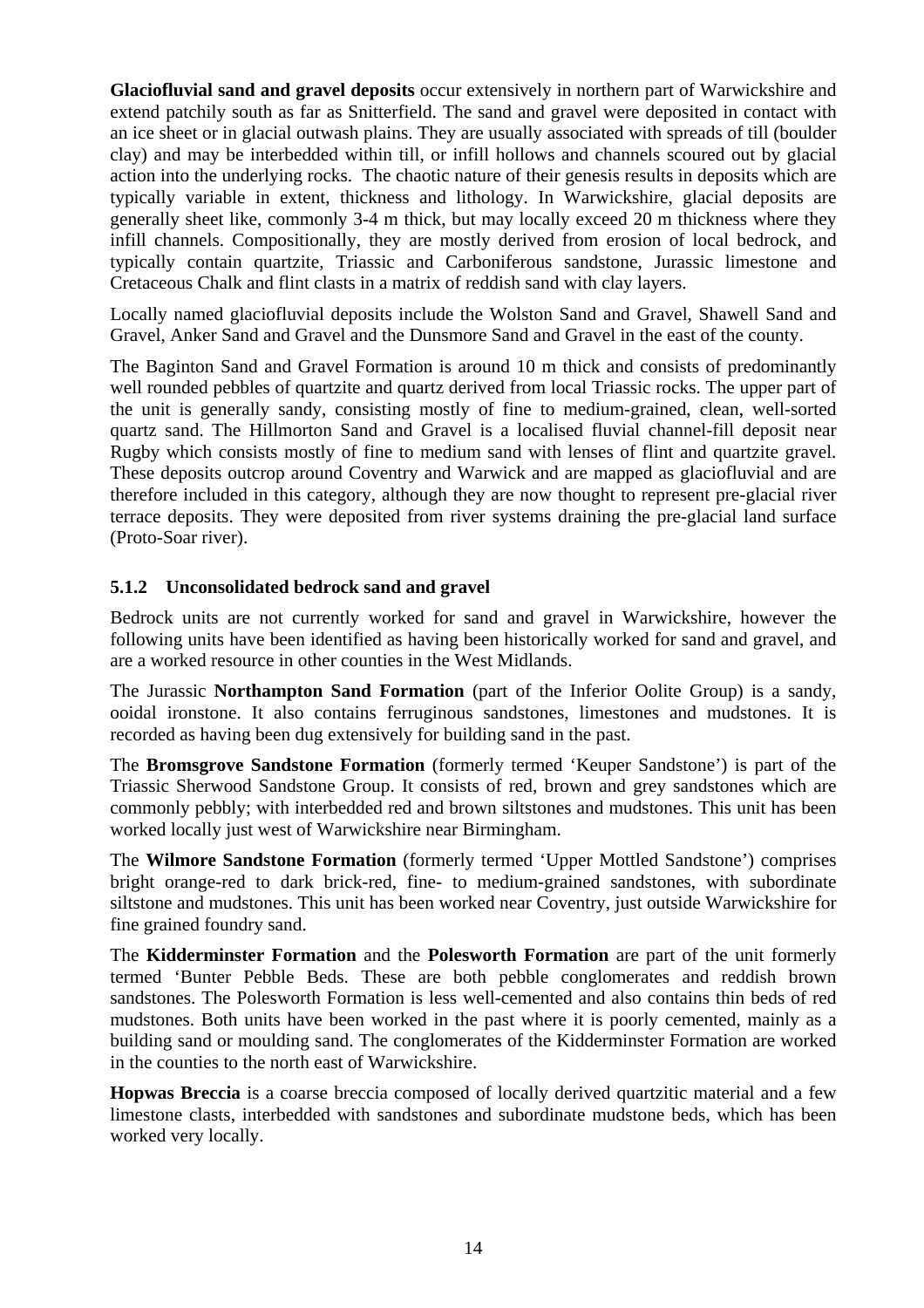### **5.2 MINERAL SAFEGUARDING AREAS: DECISIONS AND JUSTIFICATIONS**

For this section, please refer to:

Figure A1: 1999 published county mineral resource map for Warwickshire

Figure A2: Consultation map for unconsolidated sand and gravel in Warwickshire

Figure A10: Mineral Safeguarding Areas for unconsolidated sand and gravel in Warwickshire

Important factors in the economics of all aggregates include the amount of processing required to make a saleable product. Transport distances to the demand area and competition from alternative supplies are also important. In Warwickshire the sand and gravel currently extracted supplies the county and neighbouring market areas such as the eastern side of Birmingham, Tamworth and Coventry. Currently this low value, high bulk commodity can only economically transported 15-30 kilometres to its destination. However some aggregate is further processed in the county into higher value end products (such as rail sleepers) which may subsequently be distributed nationally.

**All the superficial deposits shown on the consultation map have been included within the MSA** using the linework from the newly updated sand and gravel resources digital dataset (2009). These deposits are currently considered to be mineral resources and while consultation highlighted the variable quality of particularly the glaciofluvial deposits, it is likely that these more marginal resources will become more important once higher quality resources become exhausted.

Of the unconsolidated bedrock units, only those belonging to the former 'Bunter Pebble Beds' (the **Kidderminster Formation** and the **Polesworth Formation**) **have been included in the Mineral Safeguarding Area**. Gravel derived from these units is currently worked in the neighbouring counties to the north east. In Warwickshire, some operators expressed past and potential future interest in this unit as a potential source of concrete aggregate.

The other units shown on the consultation map are not considered worth safeguarding, primarily as they are thought likely to be too consolidated, or too fine grained sand (insufficient gravel content).

### **5.2.1 Proximal development buffer**

A **250 m** buffer around defined resources was applied to avoid future sterilisation by proximal development. It was not considered necessary to increase the buffer distance around the Kidderminster Formation and the Polesworth Formation to allow for protecting the down-dip resource beneath overburden.

Consultation responses with regards to the proximal development buffer varied from 100-250 m+. In general 250 m was suggested as a useful sized buffer to show on the proposals maps, although in practice it was recommended that they should be considered on a site by site basis. In addition, the following points were also recorded:

- In general due to the relatively small size of superficial sand and gravel deposits, extraction periods are likely to be shorter than for some other mineral resources.
- In some cases sand and gravel extraction has occurred within 50-100 m from a dwelling without the resource being sterilised by the development.
- Glaciofluvial deposits may often continue beneath overburden and so a larger buffer could include these resources.
- Glaciofluvial deposits often have fractal/feather edges. A larger buffer would 'smooth' out these edges and allow for mapping scale limitations.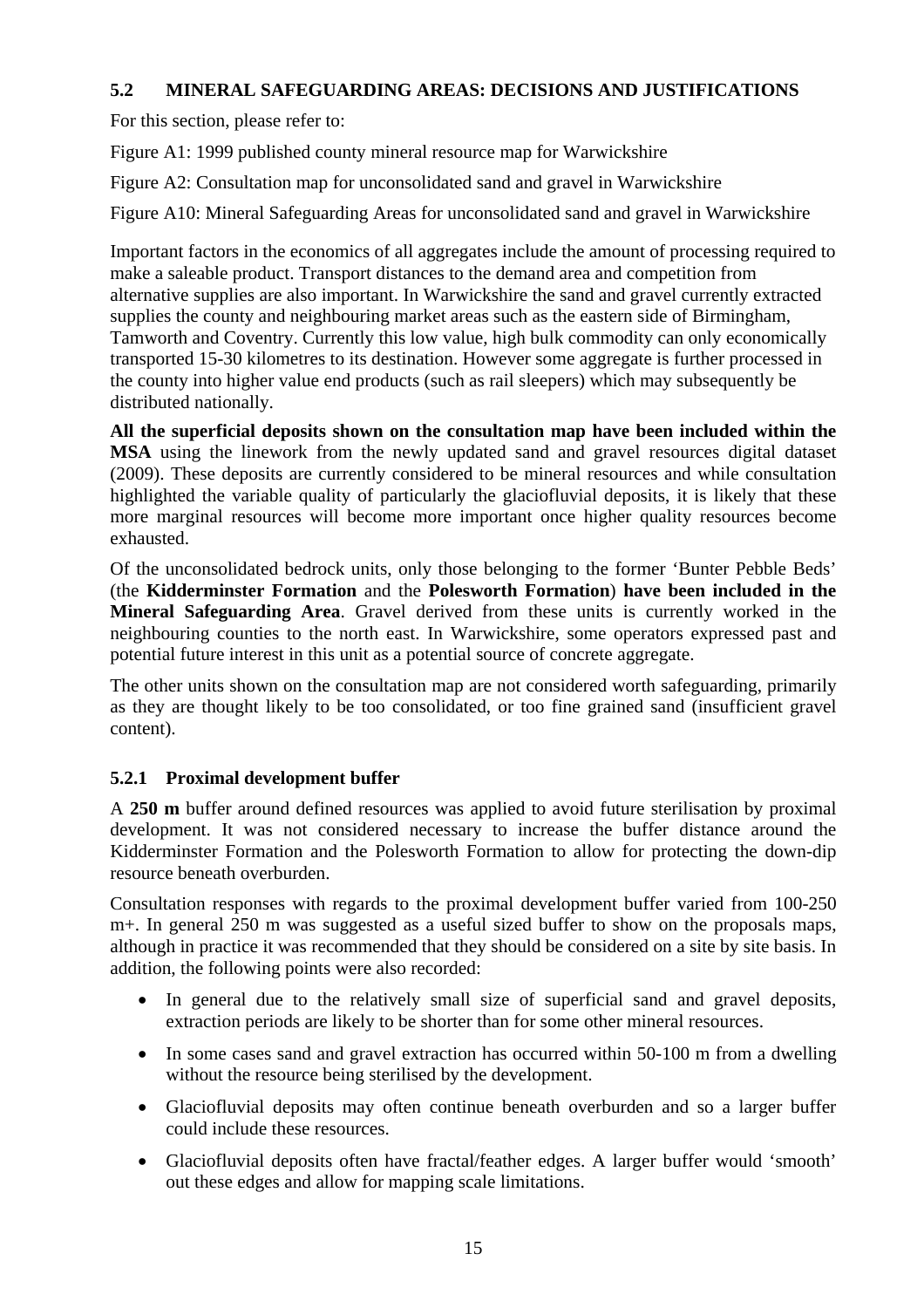## 6 Crushed rock

This section describes in more detail the geological units in Warwickshire which can produce rock suitable for crushing for aggregate purposes. These include those units which are currently considered to be mineral resources and those units which may be considered mineral resources in the future. It also outlines the reasoning behind inclusion or exclusion of certain areas of the mineral resource for mineral safeguarding.

The principle use for crushed rock is for roadstone and rail ballast. The value of crushed rock is dependent on its quality. This is defined by its hardness (aggregate abrasion and impact value, AAV, AIV), crushability (aggregate crushing value, ACV), and how skid resistant it is on road surfaces (polished stone value, PSV). The rocks near Nuneaton in the north of the county display relatively high quality in these respects. They have a PSV close to 60.

### **6.1 GEOLOGICAL DESCRIPTION**

Rocks suitable for producing crushed rock are limited in extent in Warwickshire. They are restricted to some Jurassic limestones along the southern fringes of the county and a relatively small outcrop containing some Precambrian to Ordovician age rocks within a small area known as the Nuneaton Inlier. Within this area, the rocks have a steep south westerly regional dip of around 40° and form a narrow NW-SE elongated outcrop that extends for 18 km from Bedworth through Nuneaton to Atherstone. These include some of the few sources of high strength, hard rock for crushed-rock aggregates in central England.

The Jurassic limestones suitable for crushing in Warwickshire include the **Chipping Norton Limestone Formation,** which is an off-white to pale brown ooidal limestone. It contains shelly fragments, fine burrows, flakes of greenish grey mudstone, thin mudstone beds and trace lignite and fine-grained sand. It is thick-bedded and cross-bedded or massive. It is currently extracted at the southern tip of the county boundary at Flick Quarry. Beneath that is the **Birdlip Limestone Formation,** a pale honey coloured ooidal limestone, which varies from ferruginous, sandy or shelly to marly.

The **Marlstone Rock Formation** is a sandy, shelly and ooidal ferruginous limestone interbedded with ferruginous sandstone, and mudstones. Locally these form ironstones where the iron content is sufficiently high. Colloquially they are all termed ironstones. The Marlstone Rock Formation is worked in Warwickshire at Avon Hill quarry and there are many historic workings in that area. It is also worked just outside the county boundary.

The **Oldbury Farm Sandstone Formation** lies along the south-western edge of the Nuneaton Inlier. It consists of greyish green conglomerates, sandstones, siltstones and mudstones.

The rocks of the Nuneaton Inlier have been extensively quarried in the past. Two operational quarries remain at Griff and Mancetter, working the thin, Ordovician-age sills (igneous intrusions) of the **Midlands Minor Intrusive Suite.** These steeply dipping sills of diorite and lamprophyre are intruded into Cambrian aged **Stockingford Shales Group**. Contact metamorphism along the sill boundaries has baked the shales, so in some cases the baked shales may be hard enough to be used for crushed rock aggregate.

The **Hartshill Sandstone Formation** is exposed in a narrow belt running northwest southeast, approximately 4.5 km by 0.45 km between Nuneaton and Hartshill. The formation consists of hard, massively bedded, grey or purple-red hard sandstone with thin mudstone drapes to some of the sandstone beds. Although there no current active sites, it has been extensively quarried in the past for high quality aggregate.

The **Caldecote Volcanic Formation** forms the north-eastern limit of the Nuneaton Inlier, outcropping as a thin strip running northwest south east approximately 3.5 km by 0.35 km. It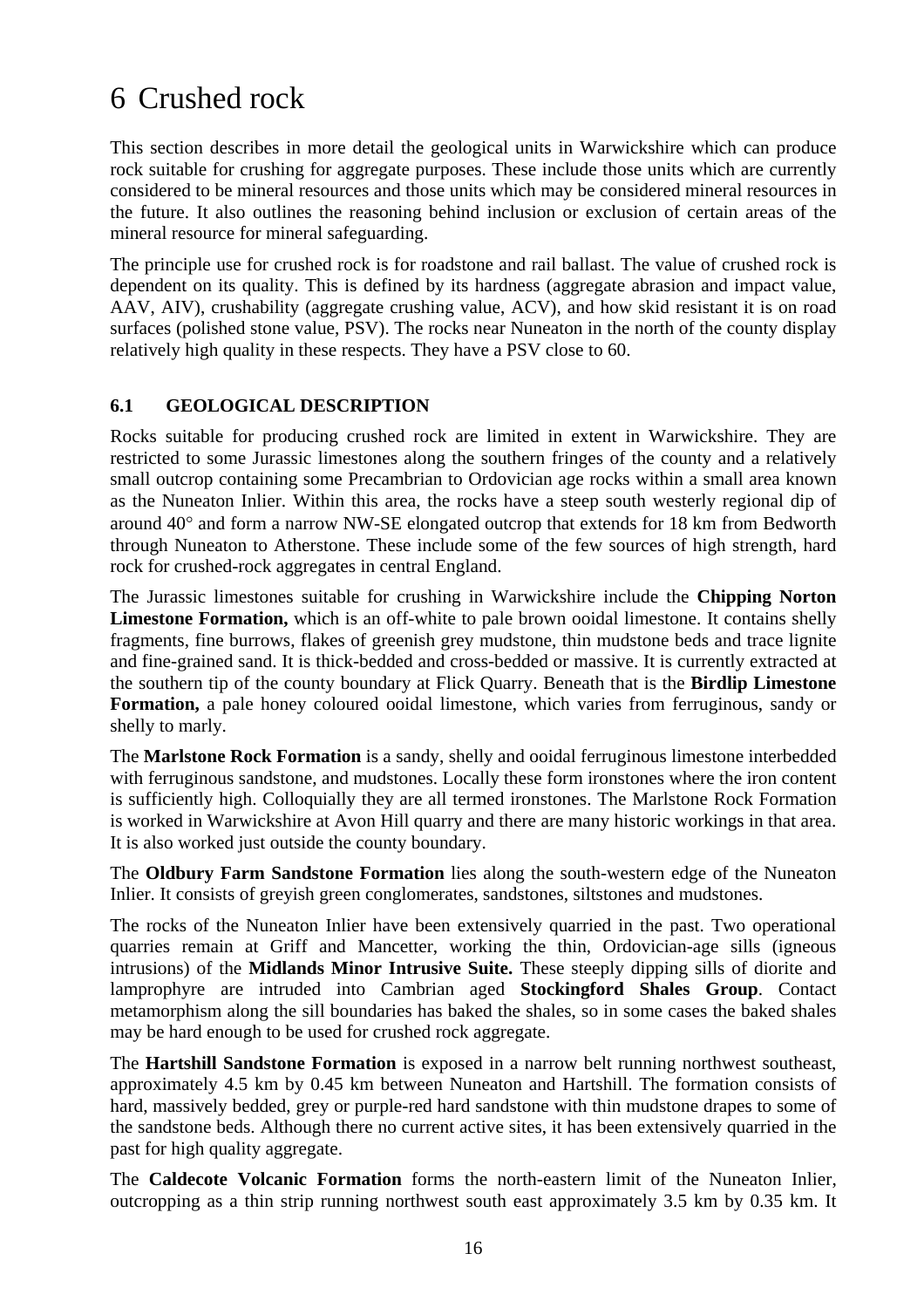consists of purplish grey, coarse and fine-grained, massive or stratified, volcanic ashes (tuffs) and tuffaceous siltstones.

### **6.2 MINERAL SAFEGUARDING AREAS: DECISIONS AND JUSTIFICATIONS**

For this section, please refer to:

Figure A1: 1999 published Warwickshire county resource map.

Figure A3: Consultation map for crushed rock in Warwickshire.

Figure A11: Mineral Safeguarding Area map for crushed rock in Warwickshire.

**All the units mentioned in the geological description section above** (and shown on the consultation map) **have been included in the MSA**. This is due to their relative scarcity within the county and central England, which increases their regional importance. As with other low value, high bulk minerals, transport costs form a large part of their end price, so having a local supply of material is particularly important. Large areas to the east and south are largely devoid of comparable material. However, some operators consulted with did not express any interest in these resources. This was due to the limited extent of resources, constraints on the resources, or they controlled even higher quality resources elsewhere in England. Several of the units contain working quarries and associated infrastructure.

### **6.2.1 Proximal development buffer**

All units included in the MSA were buffered using the recommended buffer of 500 m, for rock which may require blasting to extract, to avoid sterilisation of resources by proximal development.

## 7 Coal

This section describes in more detail the geological units which are considered to be coal resources in Warwickshire. These include those units which are currently considered to be mineral resources and those units which may be considered mineral resources in the future. It also outlines the reasoning behind inclusion or exclusion of certain areas of the mineral resource for mineral safeguarding.

Coal is a combustible rock made from plant remains. Depending on its quality it can be used as power station fuel to generate electricity, or if it is high enough quality, it can be used to fire blast furnaces for the metallurgical industries. Its quality is ranked by its calorific value (CV) which can vary from 15 MJ/kg for peat to 35 MJ/kg for anthracite. Impurities such as chlorine and sulphur are detrimental in coal as it causes corrosion and pollution.

Coal is extracted by surface or underground mining, depending on its proximity to the surface. However, where conditions and quality allow it may also be suitable for coal bed methane (CBM) extraction (exploiting the gas which is adsorbed onto the coal surface during coal formation usually via boreholes) or underground coal gasification (UCG) (initiating partial combustion of the coal seams *in situ* in order to drive off gases and produce heat).

Fireclays are often worked as a by-product of surface coal mining. They are beds of non-marine sedimentary clays called seatearths (fossil soils) that usually underlie a coal seam. Beds are typically thin (less than 1.5 m) and form a high quality resource suitable for making refractory products and buff-coloured facing bricks and pavers.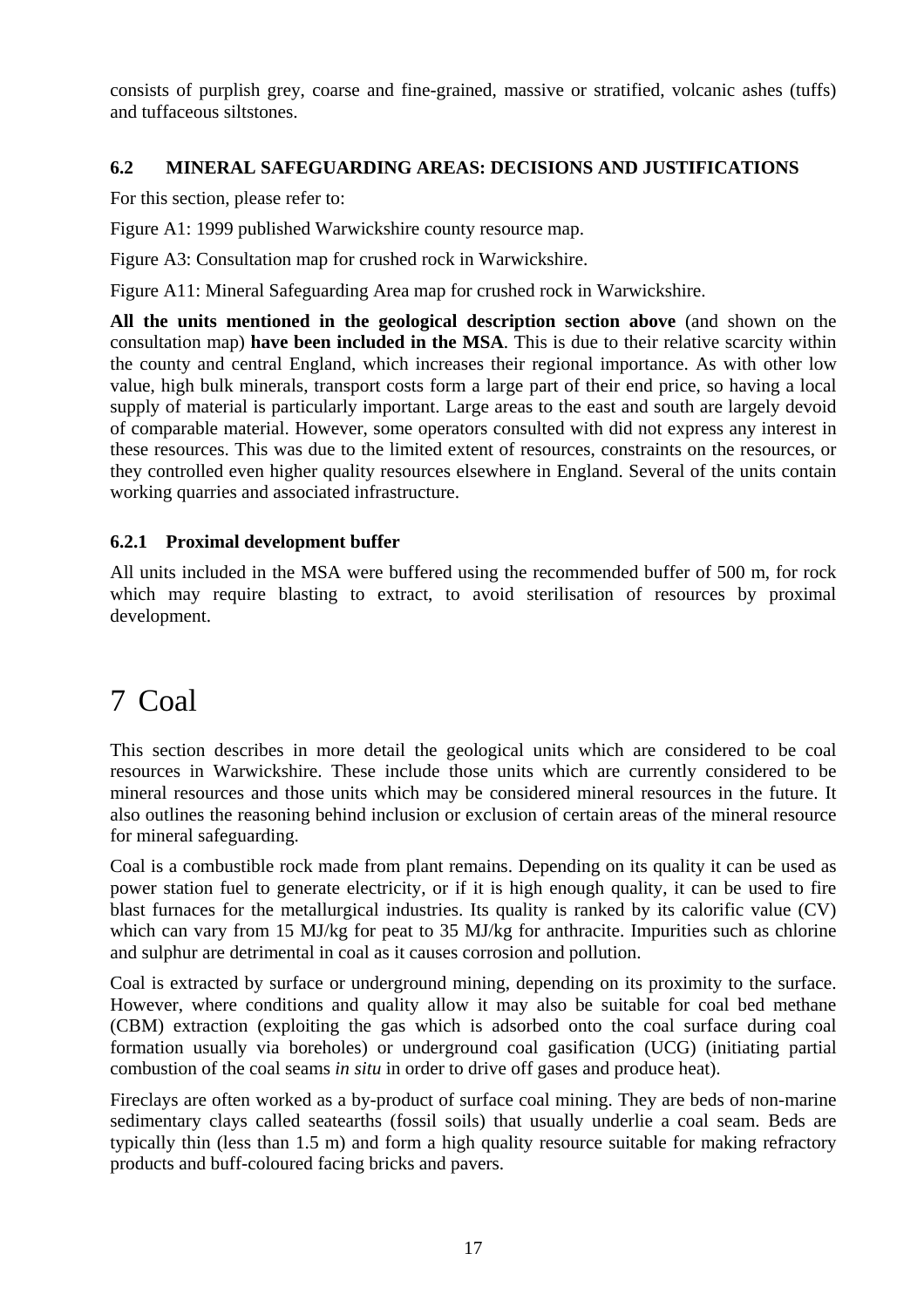### **7.1 GEOLOGICAL DESCRIPTION AND COAL RESOURCE AREAS**

In Warwickshire, coal is present as beds within the Pennine Lower and Middle Coal Measures formations in the north of the county. These formations lie in a north-south trending syncline, which deepens (plunges) to the south, resulting in the coal seams lying at increasing depth in that direction.

The outcrop of the exposed coalfield follows the northern and north-eastern perimeter of the syncline forming a narrow belt, typically no more than a kilometre wide. Within this belt, the coal-bearing strata are steeply inclined (8 to 50°) but dips moderate rapidly downdip. The succession is up to 190 m thick.

The Coal Measures Group comprises cyclical sequences of marine and non-marine mudstones and fluvial sandstones, with subordinate beds of coal, ironstone and fireclay. The **Pennine Lower and Middle Coal Measures formations** contain zones of relatively closely spaced, thick coals. The succession is up to 190 m thick, and includes seven named coal seams in the Lower Coal Measures Formation, and the important Thick Coal group of seams in the Middle Coal Measures Formation. Over the central and south-western part of the coalfield, the constituent leaves of the Thick Coal are either in contact or are separated by only thin 'dirt' (mud-rich coal) partings, giving a total seam thickness of up to 8.5 m. However, in the area of outcrop these seams split and are spread out over a vertical interval of between 25 and 35 m.

The coals are generally high-volatile, low-rank bituminous coals (British Coal Rank, 902), with a moisture content that is generally quite high (over 10 per cent). *In situ* average sulphur values range from less than 4 per cent by weight to less than 1.5 per cent. Average ash contents are less than 9 per cent by weight (air dried basis). Coal quality deteriorates slowly towards the southeast, with ash and chlorine increasing and calorific value and rank decreasing from north-west to south-east (Fulton, 1987; National Coal Board, 1957; 1985).

For the purpose of this study the spatial geological information for the coal measures formations is shown as coal resource areas in order to give a more relevant indication of their suitability as a coal resource. These resource areas were delineated in the 2006 study carried out by BGS for the Coal Authority (CR/06/159N). They are based on detailed examination of the stratigraphy to determine the vertical spacing, lateral continuity and thickness of coals:

- **Primary opencast coal resource area** comprises a relatively closely spaced succession of variable but generally thick coals. These coals typically occur within a certain discrete stratigraphic interval, which comprises the succession from the middle to upper part of the Pennine Lower Coal Measures to the Pennine Middle Coal Measures Formation.
- **Secondary opencast coal resource area** represents the area in which the coals are generally thinner and less concentrated in vertical and aerial distribution. The zone spans the lower part of the Pennine Lower Coal Measures Formation and parts of the Pennine Middle Coal Measures Formation.
- **Buried coals resource overlain by up to 50 m overburden:** In some areas, particularly downdip of the main area of mapped resources, coals are present in the subsurface covered by younger strata. This zone represents the area where these coals are overlain by less than 50 m of overburden. In this case the overburden is defined as bedrock and the thickness of superficial deposits is not considered here.
- **Underground coal resource area (greater than 50 m overburden):** These represent coals in the subsurface, buried by greater than 50 m of overburden. Again, the thickness of superficial deposits is not considered here.
- **Underground coal resource area (seams at least 2 m thick between 600 m and 1200 m depth):** These represent areas (within the 'Underground coal resource area,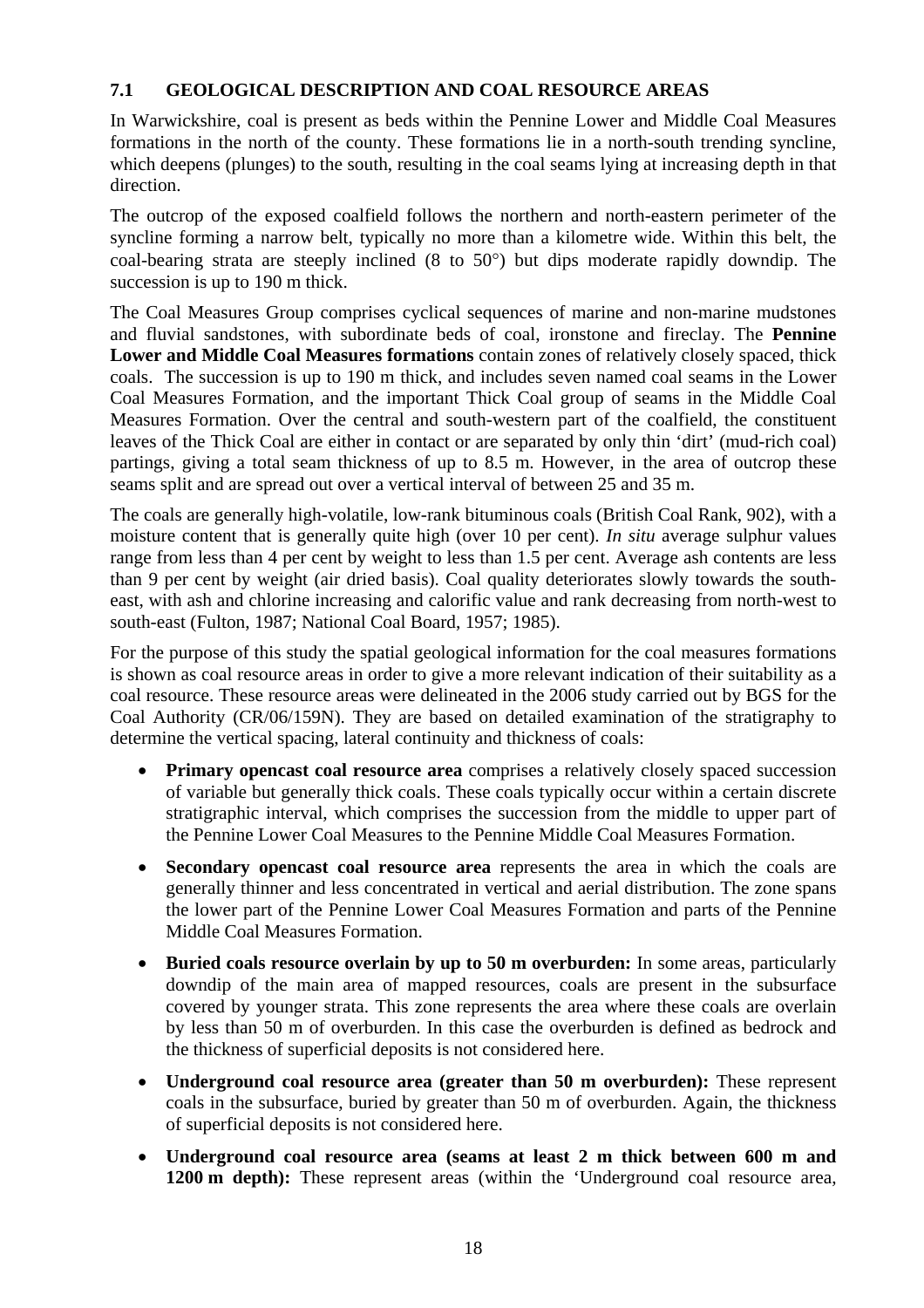greater than 50 m overburden') where boreholes indicate that coals of 2 m or greater thickness are present between the depths of 600-1200 m below surface.

### **7.2 MINERAL SAFEGUARDING AREAS: DECISIONS AND JUSTIFICATIONS**

For this section, please refer to:

Figure A1: 1999 published Warwickshire county resource map.

Figure A4: Consultation map for coal in Warwickshire.

Figure A12: Mineral Safeguarding Area map for coal in Warwickshire

In Warwickshire there is currently one operational deep mine at Daw Mill. No surface mining has taken place since 1989. However historical small scale surface mining was undertaken along much of the length of the outcrop, up to the late 1980s.

Following consultation it was found necessary to treat shallow and deep coal as separate commodities because of the differences associated with their extraction techniques. These differences means different types of developments might sterilise the resources and the exemption criteria associated with an MSA for deep coal could be quite different from that for shallow coal. At this time, there is insufficient information to comment on the relative importance of Warwickshire coal as a possible resource of coal bed methane or underground coal gasification, although it is likely to only apply to the deep coal resource areas.

### **7.2.1 Shallow coal resources**

Although the Warwickshire coalfield has not been exploited by surface mining since the late 1980s, these areas are still considered to be a mineral resource. Consultation showed there is current interest in the area. The calorific value of the coal in these areas makes it suitable for power station fuel or for blending with higher quality coal.

Primary and secondary opencast coal resource areas and buried coal resource overlain by up to 50 m overburden are included in the MSA for shallow coal as they were considered worthy of safeguarding. In other parts of the country, shallow coal over 100 m in depth has been extracted by surface mining methods, so therefore coal resources in Warwickshire defined as 'overlain by up to 50 m of overburden' should also be safeguarded in this category.

### **7.2.2 Deep coal resources**

Deep coal operation at Daw Mill is the largest in England with a current annual output around three million tonnes. The majority of coal produced supplies the closest power stations in the Trent Valley and Oxfordshire and also as far north as Yorkshire. The high quality of the coal means that it is suitable for blending with lower quality sources from elsewhere. It is sold as lump coal for the domestic market. This coal resource is currently economic and of regional importance.

 **"Underground coal resource area (greater than 50 m overburden)"** which includes the area identified as **"Underground coal resource area (seams at least 2 m thick between 600 m and 1200 m depth)" are included in the Deep coal MSA.** This is because of the regional importance of deep coal and its otherwise possible sterilisation by specific forms of development.

### **7.2.3 Proximal development buffer for shallow and deep coal resources**

The **proposed 250 m buffer for surface coal** was not revised during consultation although smaller buffer distances of 100 to 200 metres were discussed with industry. Extraction methods would be likely to require blasting sufficiently rarely to not require the whole resource to be buffered by 500 m. However, it is recommended that individual applications be considered on a site by site basis. The overburden ratio increases rapidly downdip and is likely to preclude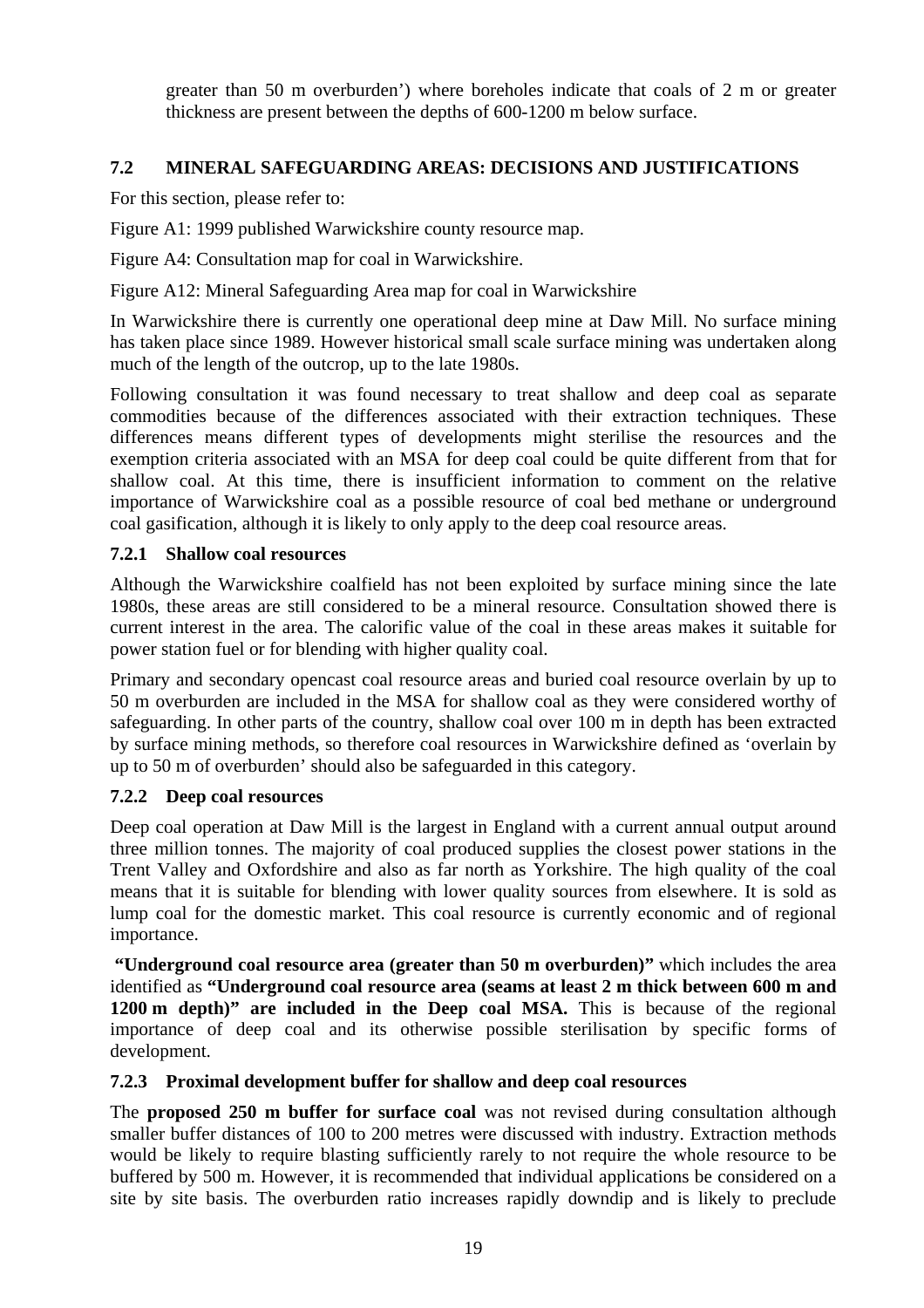significant workings beneath younger cover rocks. It is therefore not necessary to increase the buffer distance to allow for down dip extensions.

The **suggested buffer for deep coal resources is 500 m** to avoid sterilisation by very specific forms of proximal development. Currently under the Coal Act (1980) subsidence which occurs in coal mining areas and causes damage must be repaired by the operator. Important structures where absolutely no subsidence or tilting is allowed to occur therefore sterilises the coal beneath it, as a pillar of coal must be left to prevent subsidence. This is generally only true of either important historic buildings (which have already sterilised resource) or developments such as those involving high precision factories, gas pipelines or major railway lines. Exemption criteria in an associated policy could preclude this type of development on underground coal resources on mineral safeguarding grounds.

The proximal development buffer distance of 500 m was selected based on the industry practice known as the 'half depth rule'. Subsidence is negligible (using current extraction techniques) at a horizontal distance of 0.5 multiplied by the depth the coal is worked at. In Warwickshire the coal is currently worked at around 1000 m, so negligible subsidence occurs 500 m from the edge of underground mining. For this reason, the distance of 500 m over the whole resource area acts as an average distance, reflecting that some parts of the resource are shallower or deeper than 1000 m.

## 8 Brick clay

This section describes in more detail the brick clay geological units in Warwickshire. These include those units which are currently considered to be mineral resources and those units which may be considered mineral resources in the future. It also outlines the reasoning behind inclusion or exclusion of certain areas of the mineral resource for mineral safeguarding.

**Brick clay** is the term used to describe common clay used in the manufacture of structural clay products, such as bricks, pavers, clay tiles, and clay pipes. The suitability of a clay for the manufacture of structural clay products depends principally on its behaviour during shaping, drying and, most importantly, firing. This behaviour will dictate the final physical properties of the fired brick, as well as its aesthetic qualities. Modern brick manufacturing processes require raw materials with predictable and consistent firing properties, which can be achieved if needed by blending different clays. Generally clays with a high lime content are reduced in quality as a brick making material. The presence of lime (e.g. as limestone clasts) necessitates additional processing (fine grinding) in order to prevent 'blowing' when the brick is fired (where the lime clasts expand on heating and cause the brick to explode. Presence of such impurities can also cause weakening and discolouration of the bricks through weathering.

### **8.1 GEOLOGICAL DESCRIPTION**

The geological units which have been used for brick in Warwickshire fall broadly into two categories which are very different in character, reflecting their different modes of deposition:

### **8.1.1 Superficial deposits**

Glacial clays in Warwickshire have been used historically for brick making. The **glaciolacustrine deposits** occur patchily over parts of north-west Warwickshire. These types of deposits are laminated clays, deposited in a glacial lake environment. The **Wolston Clay** is a till (boulder clay) deposited by a glacier, which, due to the nature of its deposition, may have a highly variable grain size distribution and thickness.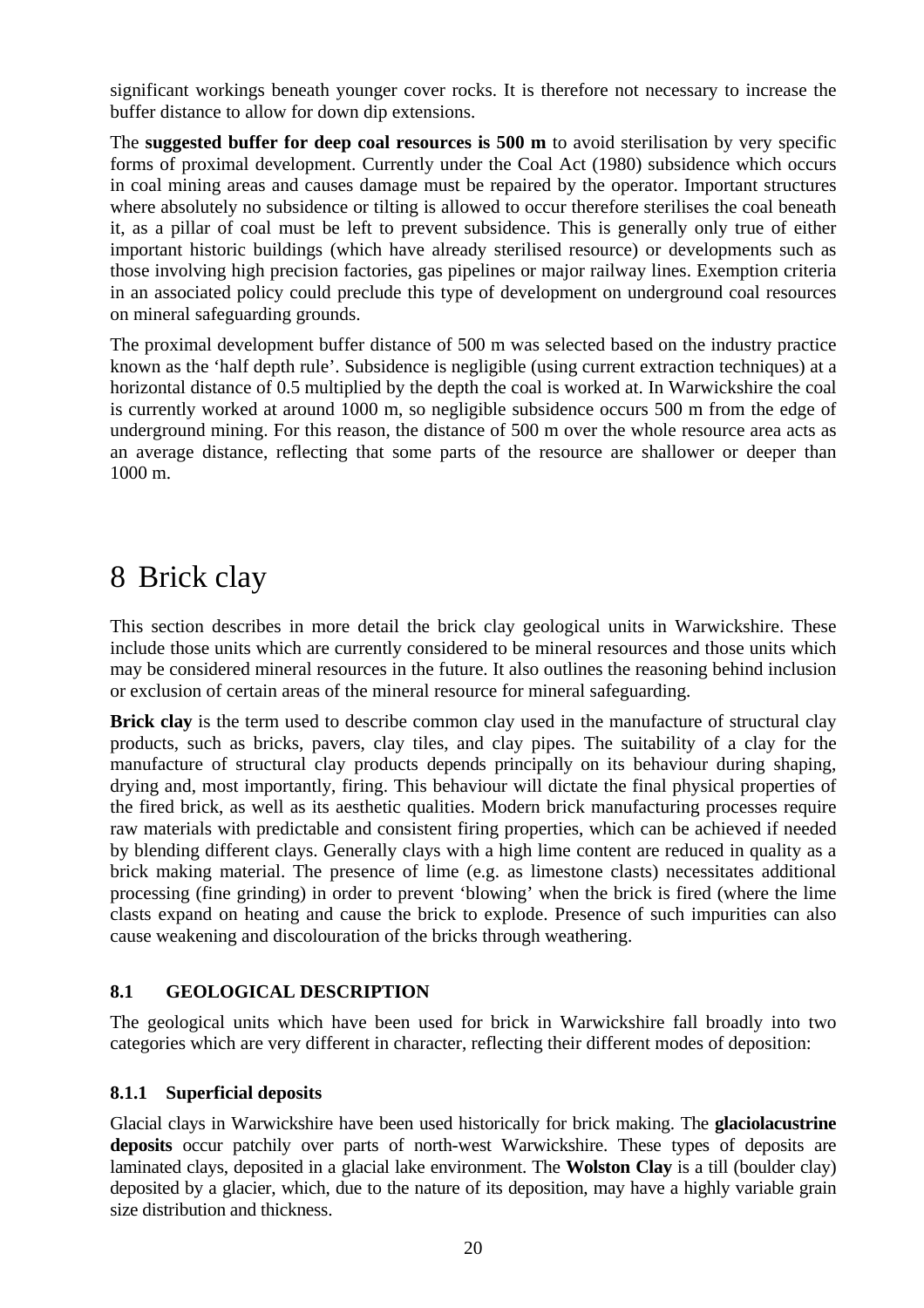### **8.1.2 Bedrock deposits**

The clays of the Lias Group include the **Bridport Sand Formation**. Only the mudstone and siltstone parts of the formation have been shown on the consultation map (the rest of which is predominantly sandstone). As such, it has an extremely limited outcrop in the south west of Warwickshire. The **Whitby Mudstone Formation** lies beneath it along the southern Warwickshire county boundary. It consists of fossiliferous mudstones and siltstones. Some beds contain limestone or phosphatic nodules

The **Charmouth Mudstone Formation** forms a 5-10 km band across the south eastern edge of Warwickshire. It is predominantly dark grey and pale blueish grey laminated mudstones. The limestone parts of the formation have been excluded from the map. Locally it contains some limestone beds and also phosphatic or ironstone nodules. This unit is worked just south of Warwickshire at Wellacre Quarry.

The **Mercia Mudstone Group** is an extensive deposit covering much of Warwickshire. It consists mainly of red calcareous mudstones, with widespread thin beds of gypsum, and subordinate beds of sandstone and dolomitic siltstone. The parts mapped as sandstone or dolomitic siltstone are not shown on the consultation map. The Arden Brickworks just outside Warwickshire is now closed.

The **Bromsgrove Sandstone Formation** (formerly termed 'Keuper Sandstone') is dominantly red and cream-coloured sandstone, but also contains red and brown mudstones and is found in the north of Warwickshire. Only the parts of the formation which are mudstone have been shown on the map. The formation is worked just north of Warwickshire at Measham Quarry.

The **Ashow Formation** consists of red-brown mudstones with subordinate beds of sandstone. It outcrops around Kenilworth in the middle of Warwickshire, where it was worked until the late 1970s.

Two members from the Salop Formation have also been used for brick clay. These are the **Alveley Member** (formerly known as part of the 'Keele Formation') and the **Whitacre Member** (formerly termed the 'Coventry Sandstone') and both comprise red calcareous mudstones and sandstones. The Alveley Member has a very limited geographical extent in the north west of the county. The Whitacre Member is more extensive and outcrops in the central part of the Warwickshire coalfield basin. The sandstone part of this member is not shown on the map.

The **Etruria Formation** forms part of the Carboniferous sequence that crops out in the north west portion of the Warwickshire Coalfield and, as in neighbouring counties, has been worked extensively in the past. It consists of a sequence of predominantly red mottled mudstones with a few thin sandstones and conglomerates (known locally as 'espleys'). Brick clay working in Warwickshire is confined to a single site at Kingsbury in the north of the county. This site works Etruria Formation for the manufacture of facing bricks. It is also worked at Wilnecote just outside the county to the north of Kingsbury.

The **Pennine Lower and Middle Coal Measures** formations contain grey mudstones and siltstones which have in the past been used for brick making. Thin (usually less than 1.5 m thick) beds of fireclays suitable for making high quality refractory bricks often underlie the coal seams found within these formations. The sandstone parts of the formation are not shown on the map.

The **Outwoods Shale Formation** and the **Merevale Shale Formation** are both part of the Stockingford Shale Group. They outcrop around the edge of the Warwickshire coalfield basin in the north of the county and have been identified as a brick clay resource, although locally they may be baked by igneous intrusions (and would therefore require crushing and grinding before they could be used).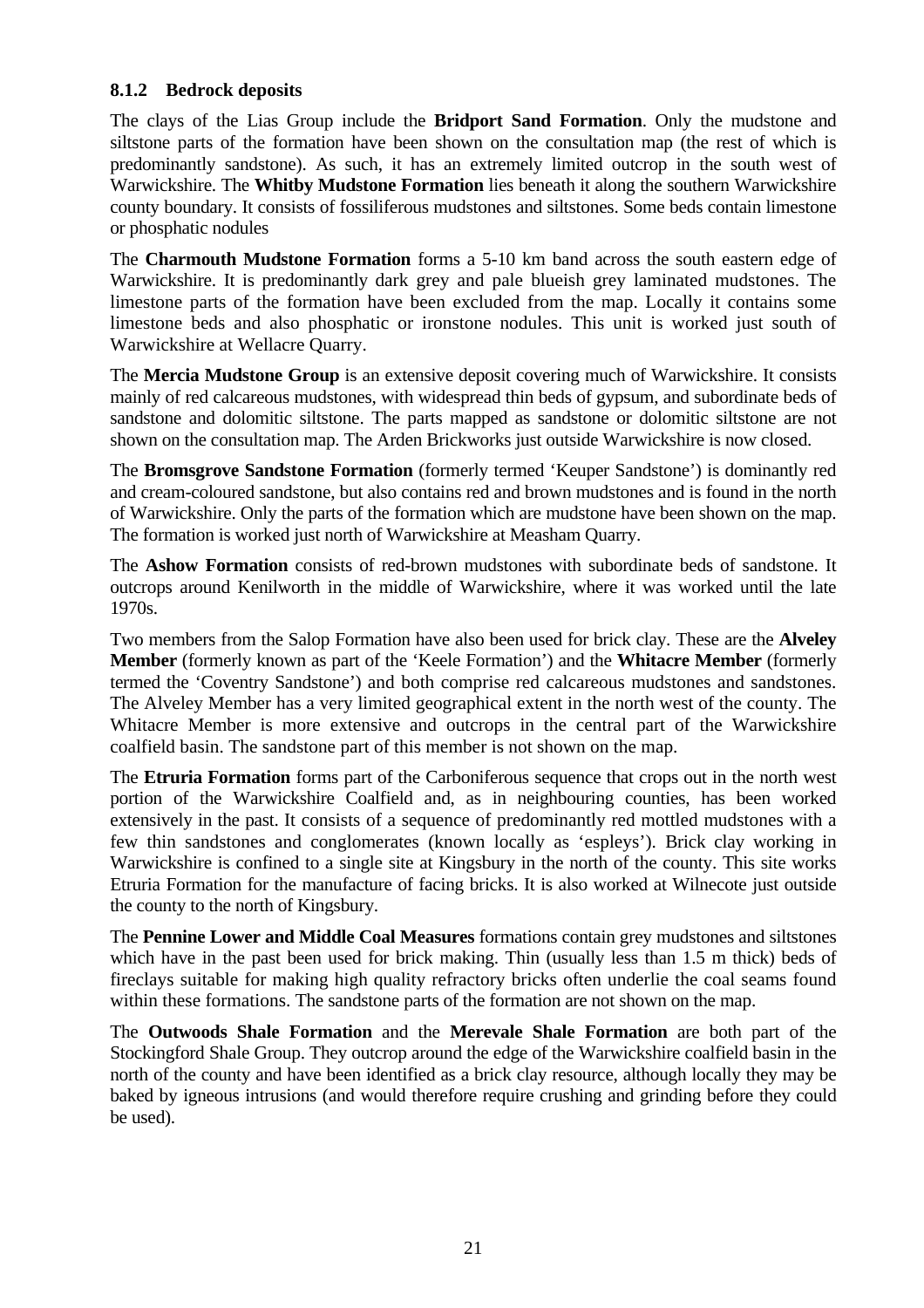### **8.2 MINERAL SAFEGUARDING AREAS: DECISIONS AND JUSTIFICATIONS**

For this section, please refer to:

Figure A1: 1999 published Warwickshire county resource map

Figure A5: Consultation map for brick clay in Warwickshire

Figure A8: Revised consultation map for brick clay in Warwickshire

Figure A13: Mineral Safeguarding Area map for brick clay in Warwickshire

MPS1 Annex 2 refers specifically to brick clay.

"*Planning consideration…should take account of… the need for provision of brick clay from a number of different sources to enable appropriate blends to be made"* (Para. 3.4)

Mineral Policy Statement 1 Annex 2: Brick clay (CLG, 2006)

It is particularly important to ensure a supply of high quality clays that can blended and used to make clay products. Modern brick making technology is highly capital intensive. This technology is increasingly dependent on clay raw materials with predictable and consistent forming and firing characteristics to achieve high yields of saleable products. The current economics of a brick clay deposit depend largely on its proximity to brick making facilities, to avoid large transportation costs.

The **MSA includes the Etruria Formation** because it is a nationally important brick clay resource in Warwickshire. The relative proportions of clay minerals within this formation, and low levels of impurities make it suitable for the manufacture of high-quality facing and engineering bricks, pavers and roofing and floor tiles. The characteristically high, but variable, iron content of the Etruria Formation allows the production of a wide range of fired colours. The Kinsbury Quarry makes blue bricks which are unique and therefore these are exported countrywide.

The **Bromsgrove Sandstone Formation is included** in the safeguarding area for brick clay, despite its inconsistent quality, because of the nearby presence of a modern brickworks at Measham, which is dependent on a local supply of raw material for blending with clay from other sources. It's proximity to the county boundary makes it worth safeguarding this formation within Warwickshire.

The **Ashow Formation**, **Alveley and Whitacre Member**s, **Pennine Lower and Middle Coal Measures formations, Outwoods Shale Formation** and **Merevale Shales are all included in the MSA**. Although these units are not currently worked in Warwickshire. Their relatively small aerial extent and location in the northern half of the county, close to the modern brickworks means a range of brick clays should be safeguarded for the future when perhaps high quality resources may become exhausted.

The superficial, glacial clays **(Glaciolacustrine deposits** and **Wolston Clay) units have been excluded.** Although these types of units have been recently worked in some more northerly parts of England for brick making, the small size, variability of deposits including the likelihood of limestone clasts in the deposits, make them unlikely to be economic for modern brick making purposes. Industry representatives did not consider these units worth safeguarding for the future.

The clays of the Lias Group **(Bridport Sand Formation, Whitby Mudstone Formation** and **Charmouth Mudstone Formation) have also been excluded** from the MSAs because they are considered to contain too high a lime content and other impurities for modern brick making.

The **Mercia Mudstone has been excluded** because of the variability of the deposit and its wide geographic extent. Those parts which may be suitable for brick making are likely to be sporadic and have not been distinguished by current geological mapping. It is thought unlikely that it would be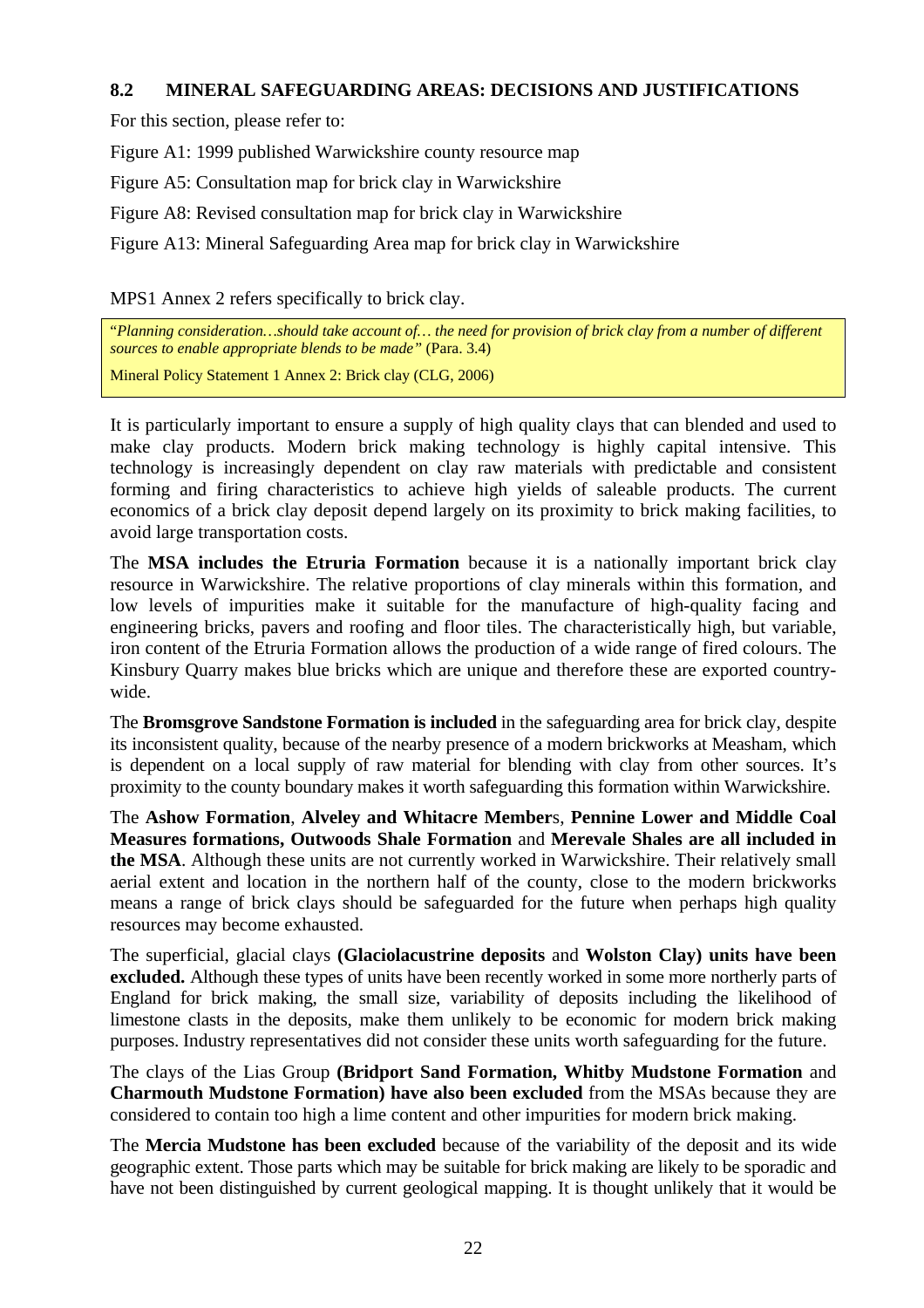suitable as a modern brick making material without significant blending with a higher quality resource.

### **8.2.1 Proximal development buffers**

The suggested **buffer of 250 m** was not revised during consultation and has been applied to the linework, in order to avoid future sterilisation by proximal development. The clays are extracted by scraping and no blasting is necessary, therefore a 250 m buffer is considered sufficient.

The steep dip of the Etruria Formation meant that it was not considered necessary to increase the buffer distance around it to protect the down-dip resource beneath overburden. The dip of other units was not considered due to their larger extent and lower quality in comparison.

## 9 Cement raw materials

This section describes in more detail the geological units in Warwickshire which can form the raw materials for cement manufacture. These include those units which are currently considered to be mineral resources and those units which may be considered mineral resources in the future. It also outlines the reasoning behind inclusion or exclusion of certain areas of the mineral resource for mineral safeguarding.

Portland cement clinker is manufactured by heating a homogenised, controlled mixture of calcareous and clayey raw materials to partial fusion. Small amounts of iron oxide and sand may be added to optimise the mix. The cement clinker formed is cooled and then finely ground typically with 5 per cent of gypsum or anhydrite. The calcareous raw material used is limestone, or chalk which typically accounts for 80-90 per cent of the raw mix. Clay or shale accounts for some 10-15 per cent and provides most of the silica, alumina and iron oxide.

### **9.1 GEOLOGICAL DESCRIPTION**

The Rugby Limestone Member and Wilmcote Limestone Member are both part of the Blue Lias Formation. Where they have not been differentiated by mapping they are shown on the consultation map as 'Blue Lias Formation'. The **Blue Lias Formation** is alternating beds of grey limestones and mudstones. It is limestone rich at the base of the formation with increasing mudstone intercallations towards the top of the formation. The **Rugby Limestone Member,**  which forms the upper part of the Blue Lias formation is therefore predominantly grey mudstone. There are some thinly interbedded limestones typically less than 0.30 m thick. It outcrops in a strip (roughly 0.5-3 km wide) running SE-NW from Shipston-on-Stour to north of Rugby. The Rugby Limestone Member is currently worked at Southam to supply the Rugby cement works.

The lower part of the Blue Lias Formation is the **Wilmcote Limestone Member,** which is more limestone rich, but has a clayey, shelly base, with increasing clay laminations towards the top. It's outcrop is limited to the south west of the county (west of Stratford-Upon-Avon). The area between Wilmcote and Bidford-on Avon also contains some Wilmcote Limestone Member, however this is not shown on the map because it has not been differentiated by mapping. The Wilmcote Limestone Member has been used historically on a small scale for local cement making.

The **Langport Member** (formerly termed 'White Lias') of the Lilstock Formation runs parallel to the Blue Lias Formation. It forms a thinner (0.1-0.5 km) strip running northeast-southwest (east of Coventry to south of Stratford-Upon-Avon). It consists of cream and grey limestones with calcareous mudstones towards the top.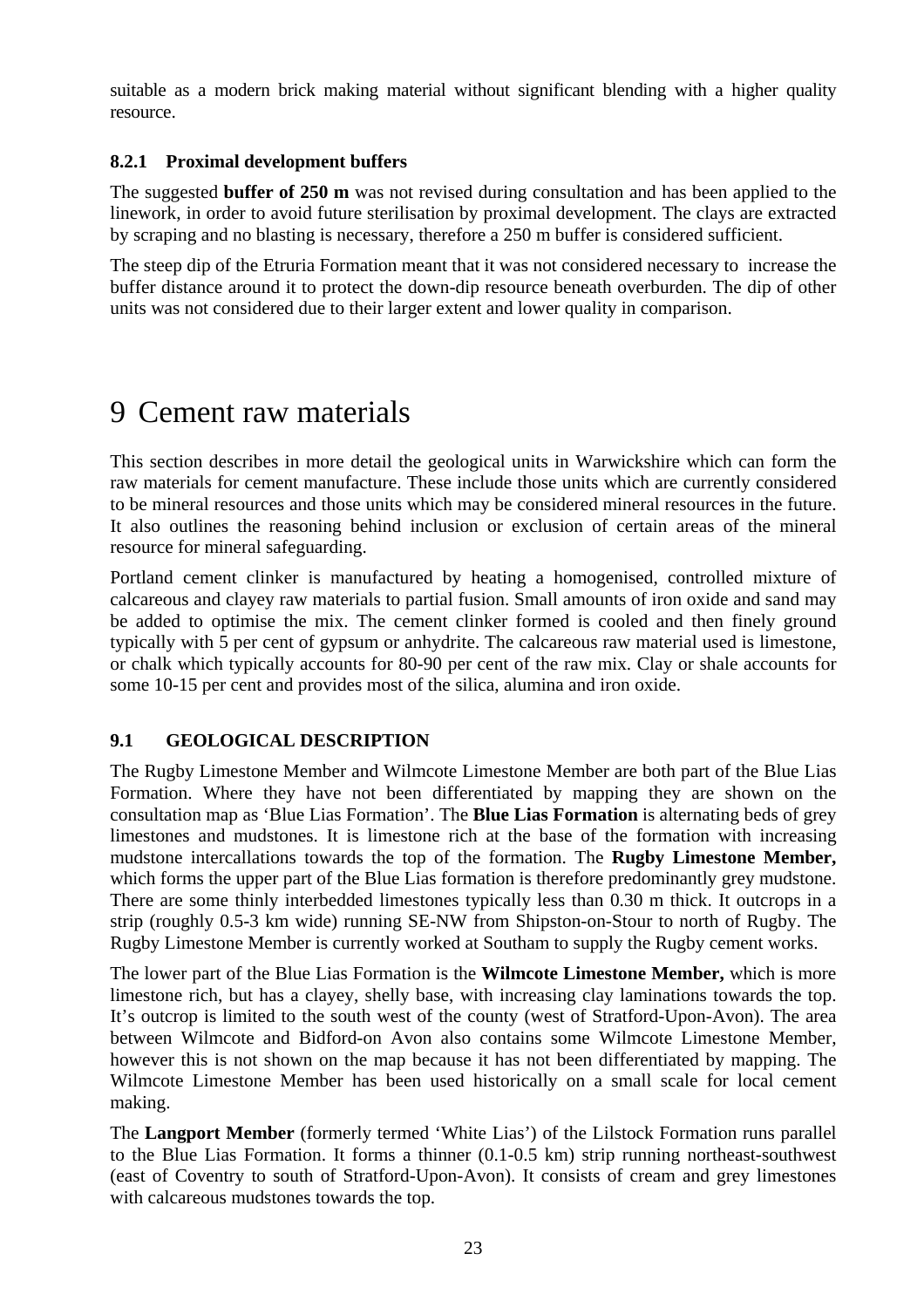### **9.2 MINERAL SAFEGUARDING AREAS: DECISIONS AND JUSTIFICATIONS**

For this section, please refer to:

Figure A1: 1999 published Warwickshire county resource map

Figure A6: Consultation map for cement raw materials in Warwickshire

Figure A14: Mineral Safeguarding Area map for cement raw materials in Warwickshire

Despite relatively poor-quality limestone resources, Warwickshire has a long history of cement manufacture dating back to the early part of the last century. A large cement plant is currently operating in Rugby of which the clay raw materials is supplied by the quarry at Southam. Lime for the cement mix is in the form of chalk slurry, piped from Bedfordshire (since the 1960s). Previous to that the Langport Member limestone was used to supply the lime. Cement making is highly capital-intensive and cement plants are normally located close to the main limestone raw material. The Warwickshire industry is unusual in being remote from its limestone source. Cement from the Rugby plant supplies the counties to the east and south of Warwickshire and into London. It is therefore considered important on a regional to sub-national scale.

The clayey **Rugby Limestone Member** and **Blue Lias Formation** (in the north east) **are included in the MSA.** This is because it is currently worked at Southam to supply the Rugby Cement Works. The limestone beds are not considered pure enough to supply the calcareous raw material under the current economic climate (due to a high ratio of silica to lime).

**The Langport Member is also included** although it is not currently worked. It is harder than the over lying Blue Lias Formation and so would require processing (grinding). However its proximity to the Rugby cement works means that it could become economic in the future in order to maintain supply and is therefore worth safeguarding.

The **Wilmcote Limestone Member** has been excluded due to its distance from the Rugby plant and relatively small outcrop aerial extent. It's historic local use is not considered important enough on a county-wide scale to warrant safeguarding.

#### **9.2.1 Proximal development buffers**

The suggested **250 m buffer** was not revised during consultation and has been applied to the linework, in order to safeguard the units from proximal development. The limestones and clays are extracted by scraping and no blasting is necessary, therefore a 250 m buffer is considered sufficient to protect the resource from potential sterilisation.

## 10 Building Stone

This section describes in more detail the building stone mineral resources in Warwickshire. It also outlines the reasoning behind inclusion or exclusion of certain areas of the mineral resource for mineral safeguarding.

*"English Heritage and the industry are encouraged to make MPAs aware of important sources of building stone that they consider should be safeguarded from other forms of development through policies in their LDDs."* (Para. 3.2)

*"important historic quarries should be safeguarded as far as practicable."* (Para. 3.3)

MPS1, Annex 3: Natural building and roofing stone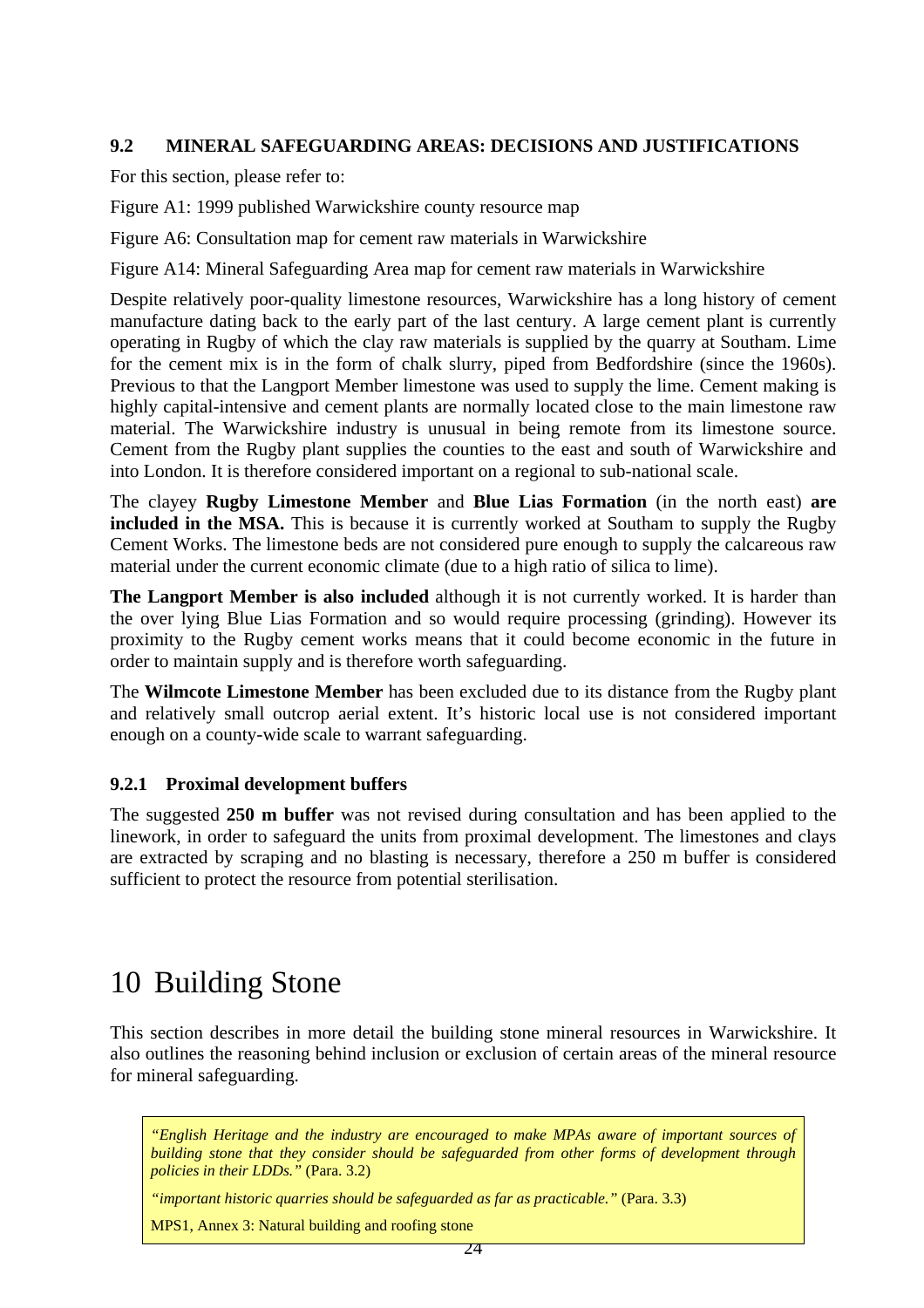Historically building stone has been used extensively throughout the county. The aesthetic qualities of the stones used impart a distinctive local character to the county's historic buildings. However, only a very few sources of building stone are currently quarried in Warwickshire. In accordance with MPS1, Annex 3, building stones should be safeguarded for restoration and conservation of historic buildings.

#### **10.1 GEOLOGICAL DESCRIPTION**

Table 2 includes information on each of the units considered to have been used for building stone in Warwickshire.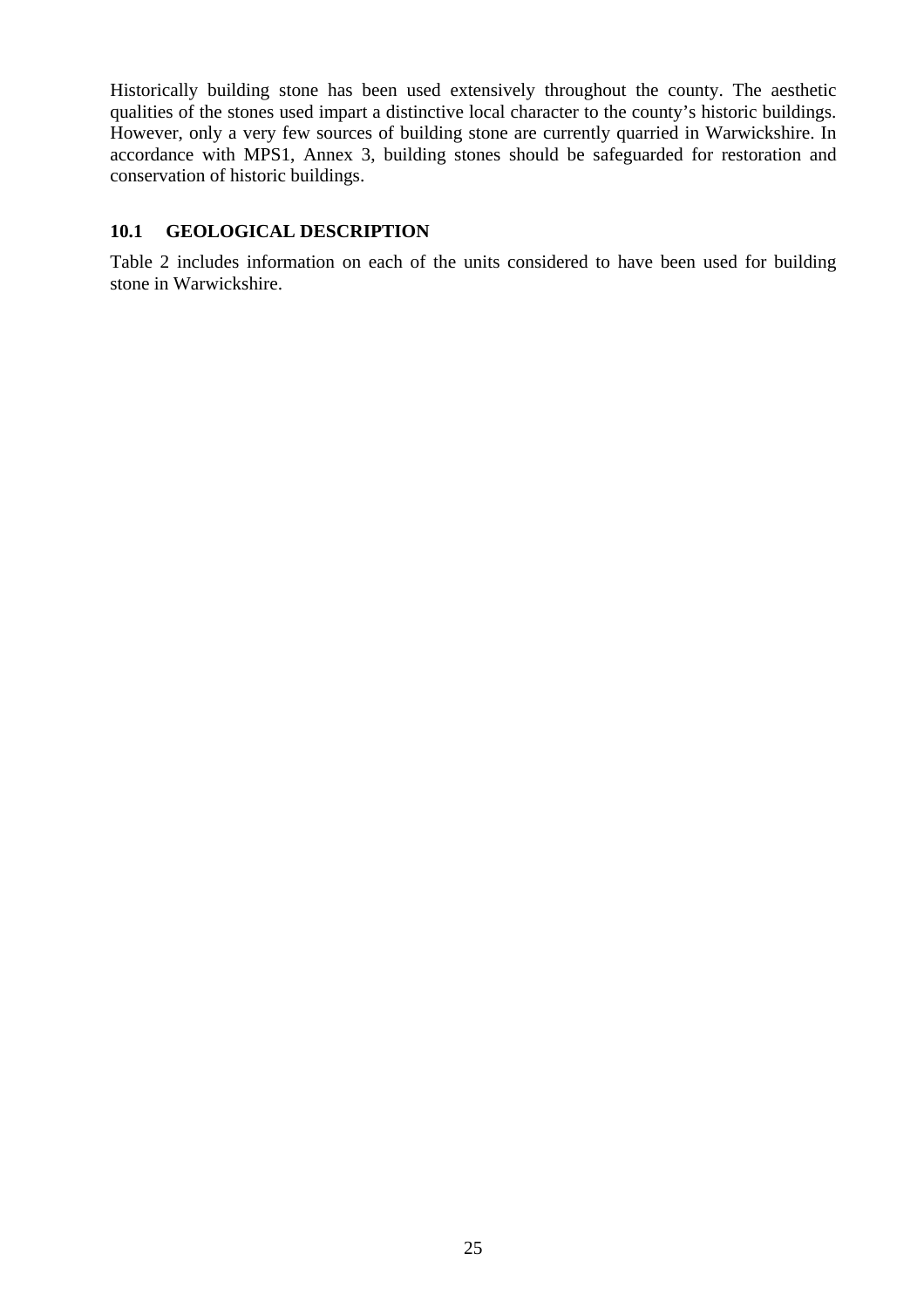| <b>Geological unit</b><br>name                                            | <b>Use and distribution</b>                                                                                                                                                                                                                                                                                                                             | <b>Geographical extent</b>                                                                                                                                                              | <b>Brief geological description</b>                                                                                                                                                                                                                                            | <b>Former/local</b><br>names                               |
|---------------------------------------------------------------------------|---------------------------------------------------------------------------------------------------------------------------------------------------------------------------------------------------------------------------------------------------------------------------------------------------------------------------------------------------------|-----------------------------------------------------------------------------------------------------------------------------------------------------------------------------------------|--------------------------------------------------------------------------------------------------------------------------------------------------------------------------------------------------------------------------------------------------------------------------------|------------------------------------------------------------|
| Sharp's Hill<br><b>Formation (Great</b><br>Oolite Group)                  | Similar in character to the other<br>limestones of the Great Oolite Group,<br>which have all been extensively quarried.<br>It has been used locally for building<br>although it may have been sourced from<br>adjacent counties.                                                                                                                        | Very limited outcrop, restricted<br>to the south of Warwickshire.                                                                                                                       | Multicoloured variable sequence of greenish<br>grey shelly limestones and mudstones, with<br>some siltstones and sandstones.                                                                                                                                                   | <b>Great Oolite</b><br>Limestone, Sharp's<br>Hill Beds.    |
| <b>Chipping Norton</b><br>Limestone<br>Formation (Great<br>Ooolite Group) | A good quality freestone, this stone has<br>been much sought after in the past for<br>many buildings and monuments local to<br>the outcrop. It has been quarried in the<br>area since Roman times and there are<br>many small disused quarries in the south<br>of the county. There is an active quarry on<br>the Warwickshire border with Oxfordshire. | Outcrop is limited to the very<br>south of Warwickshire.<br>Outcrop area increases<br>southwards into Oxfordshire.                                                                      | Off-white to pale brown ooidal limestone.<br>Contains shelly fragments, fine burrows and<br>flakes of greenish grey mudstone. Also<br>contains thin mudstone beds and trace lignite<br>and fine-grained sand. Thick-bedded and<br>cross-bedded or massive, weathers to flaggy. | Cotswold stone.                                            |
| <b>Birdlip Limestone</b><br>Formation                                     | Used in walls along the southern county<br>boundary. Many towns further south are<br>built using this stone, where it imparts a<br>'classic' Cotswold character to<br>settlements, including many churches and<br>important buildings.                                                                                                                  | Small outcrop area straddling<br>the county boundary directly<br>south of Stratford-Upon-Avon,<br>near Ilmington.                                                                       | Pale honey coloured ooidal limestones of<br>varying types; ferruginous, sandy, shelly and<br>marly.                                                                                                                                                                            | Lower Inferior<br>Oolite Series,<br>Cotswold stone.        |
| Northampton<br><b>Sand Formation</b>                                      | Used for local buildings and dry stone<br>walling.                                                                                                                                                                                                                                                                                                      | The outcrop follows the<br>outside of the south eastern<br>county boundary, only<br>outcropping within the south of<br>the county.                                                      | Yellowish grey shelly ferruginous limestones,<br>reddish brown sandstones and greenish grey<br>ooidal ironstone. The unit also includes lenses<br>of mudstone.                                                                                                                 | Northampton<br>Ironstone Beds.                             |
| <b>Marlstone Rock</b><br>Formation                                        | Has been quarried for building stone since<br>medieval times and has in the past been<br>shipped all over the world. Many of the<br>villages around the outcrop are built from<br>the harder, less oxidised blocks from the<br>lower part of the formation, e.g. Napton<br>and Tysoe. Near Edgehill it is known as<br>'Hornton Stone'.                  | This deposit outcrops along<br>the southern county boundary.<br>The deposit is thicker south<br>east of Edgehill due to the<br>'Edgehill syncline' which runs<br>SE-NW through Banbury. | Sandy, shelly and ooidal ferruginous limestone<br>interbedded with ferruginous sandstone, and<br>mudstones. Locally these form ironstones<br>where the iron content is sufficiently high.<br>Colloquially these are all termed ironstones.                                     | <b>Marlstone Rock</b><br>Bed, Hornton<br>stone, Ironstone. |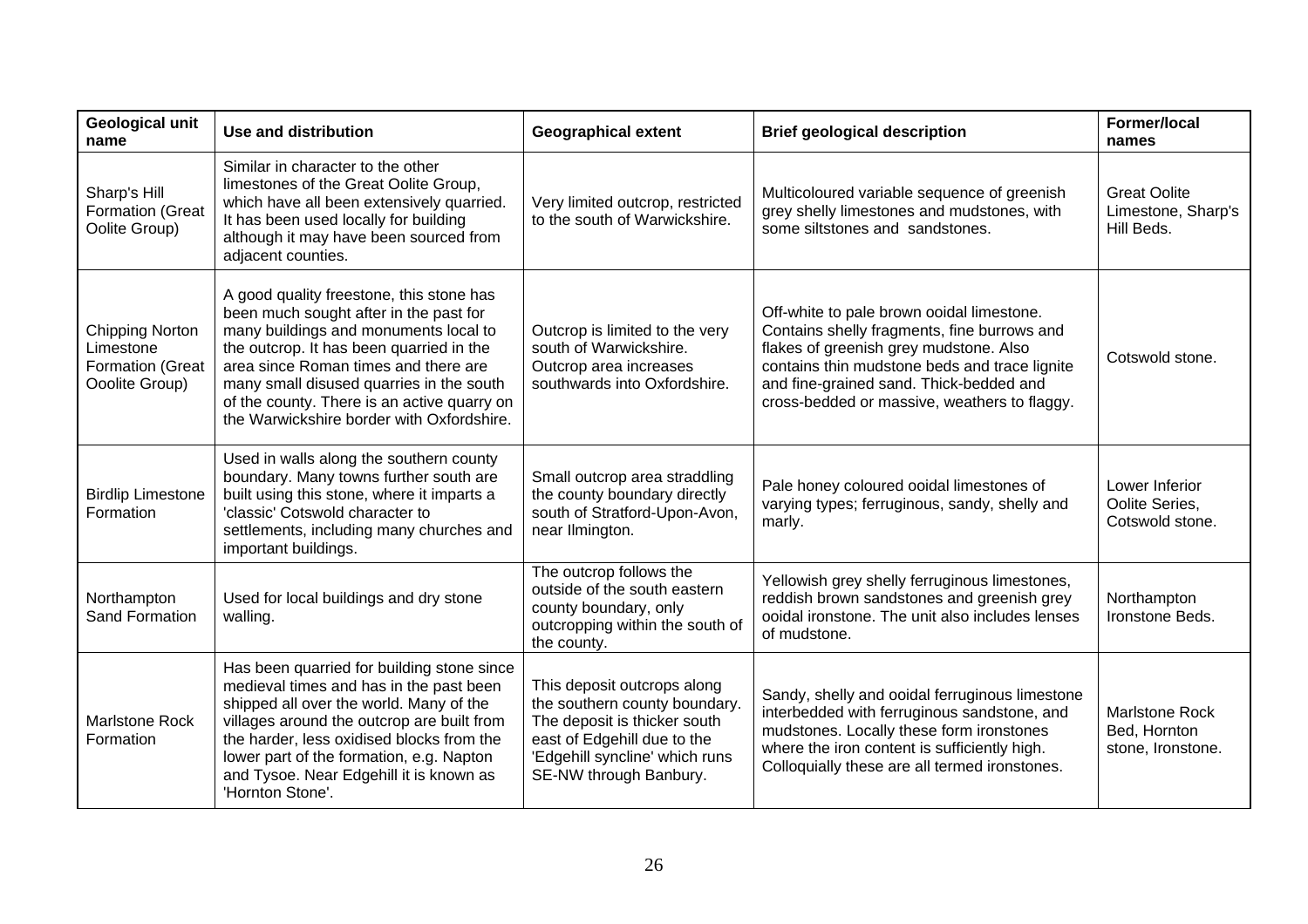| <b>Geological unit</b><br>name                           | <b>Use and distribution</b>                                                                                                                                                                                                                                                                                                                            | <b>Geological extent</b>                                                                                                                                                                                                                                                                        | <b>Brief geological description</b>                                                                                                                                                                                                                                                                  | <b>Former/local</b><br>names |
|----------------------------------------------------------|--------------------------------------------------------------------------------------------------------------------------------------------------------------------------------------------------------------------------------------------------------------------------------------------------------------------------------------------------------|-------------------------------------------------------------------------------------------------------------------------------------------------------------------------------------------------------------------------------------------------------------------------------------------------|------------------------------------------------------------------------------------------------------------------------------------------------------------------------------------------------------------------------------------------------------------------------------------------------------|------------------------------|
| Rugby<br>Limestone<br>Member (Blue<br>Lias Formation)    | Used in buildings and dry stone walls<br>locally around its outcrop. Particular<br>examples include Kineton village and<br>Southam Church (where it is mixed with<br>the Langport Member). The stone is not<br>particularly weather resistant (suffers from<br>exfoliation) and where it has been used<br>for building corners it tends to fall apart. | A strip (roughly 0.5-3 km wide)<br>running SE-NW from Shipston-<br>on-Stour to north of Rugby. On<br>the consultation map, it is<br>shown as part of the Blue Lias<br>Formation, where its<br>constituent Members have not<br>been differentiated.                                              | Grey mudstone with thinly interbedded<br>limestones typically less than 0.30 m thick.<br>Sandstone is locally dominant and there are<br>occasional traces of siltstone. The mudstone<br>units have been removed from the consultation<br>map.                                                        | Blue Lias.                   |
| <b>Saltford Shale</b><br>Member (Blue<br>Lias Formation) | The use and distribution of these<br>limestones is likely to be similar to<br>limestones of the Blue Lias Formation.                                                                                                                                                                                                                                   | Only the limestone-dominated<br>part of this formation has been<br>included on the consultation<br>map. This lies near Wilmcote,<br>north west of Stratford.                                                                                                                                    | The part of the unit shown on the map is grey<br>limestone. The main lithology type in the unit is<br>grey mudstones with some limestone nodules.<br>The mudstone units have been removed from<br>the consultation map.                                                                              |                              |
| Wilmcote<br>Limestone<br>Member (Blue<br>Lias Formation) | Limited use, very local to the outcrop in<br>the south west of the county and in the<br>Avon valley. Used for cement, lithographic<br>stone, flagstone and gravestones.<br>Examples of villages partly built from this<br>stone type include Bidford-on-Avon,<br>Temple Grafton and Aston Cantlow.                                                     | Limited outcrop area in the<br>south west of the county (west<br>of Stratford-Upon-Avon). The<br>area between Wilmcote and<br>Bidford-on Avon also contains<br>some of the Wilmcote<br>Member, however this is not<br>shown on the map because it<br>has not been differentiated by<br>mapping. | Alternating limestones and mudstones. It is<br>more clayey and shelly at the base and more<br>laminated ('paper shales') at the top. The Blue<br>Lias Formation is more limestone rich at the<br>base of the formation with increasing mudstone<br>intercallations towards the top of the formation. |                              |
| Langport<br>Member (Lilstock<br>Formation)               | Numerous quarries along its length, last<br>worked at Lighthorn in the 1960s. Used<br>extensively in the settlements along the<br>limestone ridge, in some cases used off<br>outcrop. Mostly for walling and some<br>churches, including the Southam church<br>(mixed with Blue Lias)                                                                  | The outcrop runs northeast-<br>southwest (east of Coventry to<br>south of Stratford-Upon-Avon)<br>in a thinner (0.1-0.5 km) strip<br>roughly parallel to the Rugby<br>Limestone Member.                                                                                                         | Cream and grey limestones.                                                                                                                                                                                                                                                                           | White Lias.                  |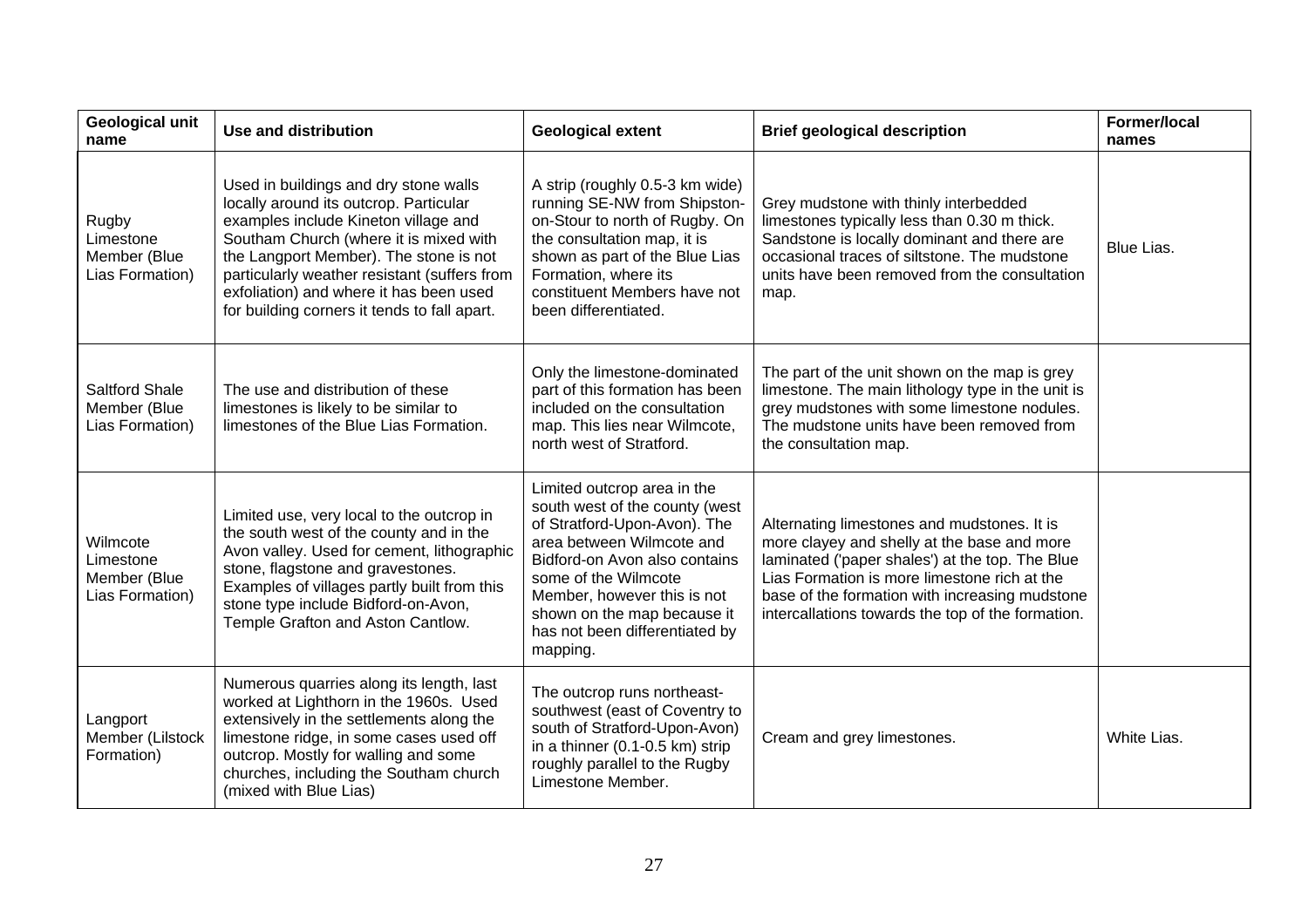| <b>Geological unit</b><br>name                                                                    | <b>Use and distribution</b>                                                                                                                                                                                                                                                                                   | <b>Geological extent</b>                                                                                                            | <b>Brief geological description</b>                                                                                                                                                                                                                                                                                 | Former/local<br>names                                                                 |
|---------------------------------------------------------------------------------------------------|---------------------------------------------------------------------------------------------------------------------------------------------------------------------------------------------------------------------------------------------------------------------------------------------------------------|-------------------------------------------------------------------------------------------------------------------------------------|---------------------------------------------------------------------------------------------------------------------------------------------------------------------------------------------------------------------------------------------------------------------------------------------------------------------|---------------------------------------------------------------------------------------|
| Arden Sandstone<br>Formation<br>(Mercia<br>Mudstone<br>Group)                                     | Although not used in many important<br>buildings, it has been used extensively for<br>local buildings and walling imparting<br>character to villages, churches and farms<br>in the area. Particular examples may be<br>found in Henley-in-Arden, Shrewley and<br>around Alcester and Wootton Wawen<br>church. | Mainly in the west of the<br>county, west of Warwick. Much<br>smaller, patchy outcrops east<br>of Leamington.                       | Greenish grey mudstones interbedded with<br>paler coloured siltstones and varicoloured<br>sandstones. Beds of conglomerate occur<br>locally. The thicker sandstone units, composed<br>of several individual beds, have a lenticular<br>geometry. The mudstone units have been<br>removed from the consultation map. | Keuper Sandstone,<br>Shrewley<br>Sandstone, Skerry<br>Sandstone.                      |
| Basal part of the<br>Mercia Mudstone<br>Group (Tarporley<br>Siltstone<br>Formation<br>equivalent) | A freestone used on eastern parts of<br>Nuneaton particularly at Chilvers Coton.<br>Several churches and town buildings were<br>built of this stone. It was also used in the<br>military barracks at Weedon<br>(Buckinghamshire).                                                                             | It lies in a narrow strip trending<br>NW-SE through Nuneaton.                                                                       | Interlaminated and interbedded grey-brown<br>siltstones, mudstones and sandstones.<br>Sandstone beds are generally less than 0.5 m<br>thick, although units consisting of several<br>individual sandstone beds, may reach over 5 m<br>thick. Mudclast conglomerates are common.                                     | Keuper<br>'Waterstones',<br>Attleborough Stone                                        |
| <b>Bromsgrove</b><br>Sandstone<br>Formation<br>(Sherwood<br>Sandstone<br>Group)                   | It makes a good freestone which has<br>been used extensively for buildings<br>throughout Warwick and Leamington, and<br>along its outcrop, including several canal<br>bridges and churches. It has also been<br>widely used in Birmingham.                                                                    | This unit extends from the<br>north of the county down to<br>Warwick, around the margins<br>of the Warwickshire coalfield<br>basin. | Sandstones, red, brown and grey, commonly<br>pebbly or conglomeratic at the bases of beds,<br>interbedded with red and brown siltstones and<br>mudstones. The mudstone units have been<br>removed from the consultation map.                                                                                        | Lower Keuper<br>Sandstone,<br>'Warwick' Stone,<br><b>White Triassic</b><br>Sandstone. |
| Polesworth<br>Formation<br>(Sherwood<br>Sandstone<br>Group)                                       | Generally too unconsolidated to be used<br>as a building stone, however some of the<br>more consolidated beds and large<br>cobbles have been used in local farm<br>buildings and walls.                                                                                                                       | Fairly limited outcrop in the<br>very north of the county.                                                                          | Poorly cemented, reddish-brown sandstone<br>with thin beds of red mudstone and<br>conglomerate.                                                                                                                                                                                                                     | <b>Bunter Pebble</b><br>Beds.                                                         |
| Ashow<br>Formation<br>(Warwickshire<br>Group)                                                     | Generally poorly cemented, but it has<br>been used locally where the there is a<br>high enough proportion of sandstone, for<br>example in Ashow village and Kenilworth<br>common.                                                                                                                             | The surface extent is limited to<br>the area immediately around<br>Kenilworth and Warwick.                                          | Locally thick red-brown and grey-green<br>sandstone. Only the mapped sandstones are<br>shown on the consultation map.                                                                                                                                                                                               |                                                                                       |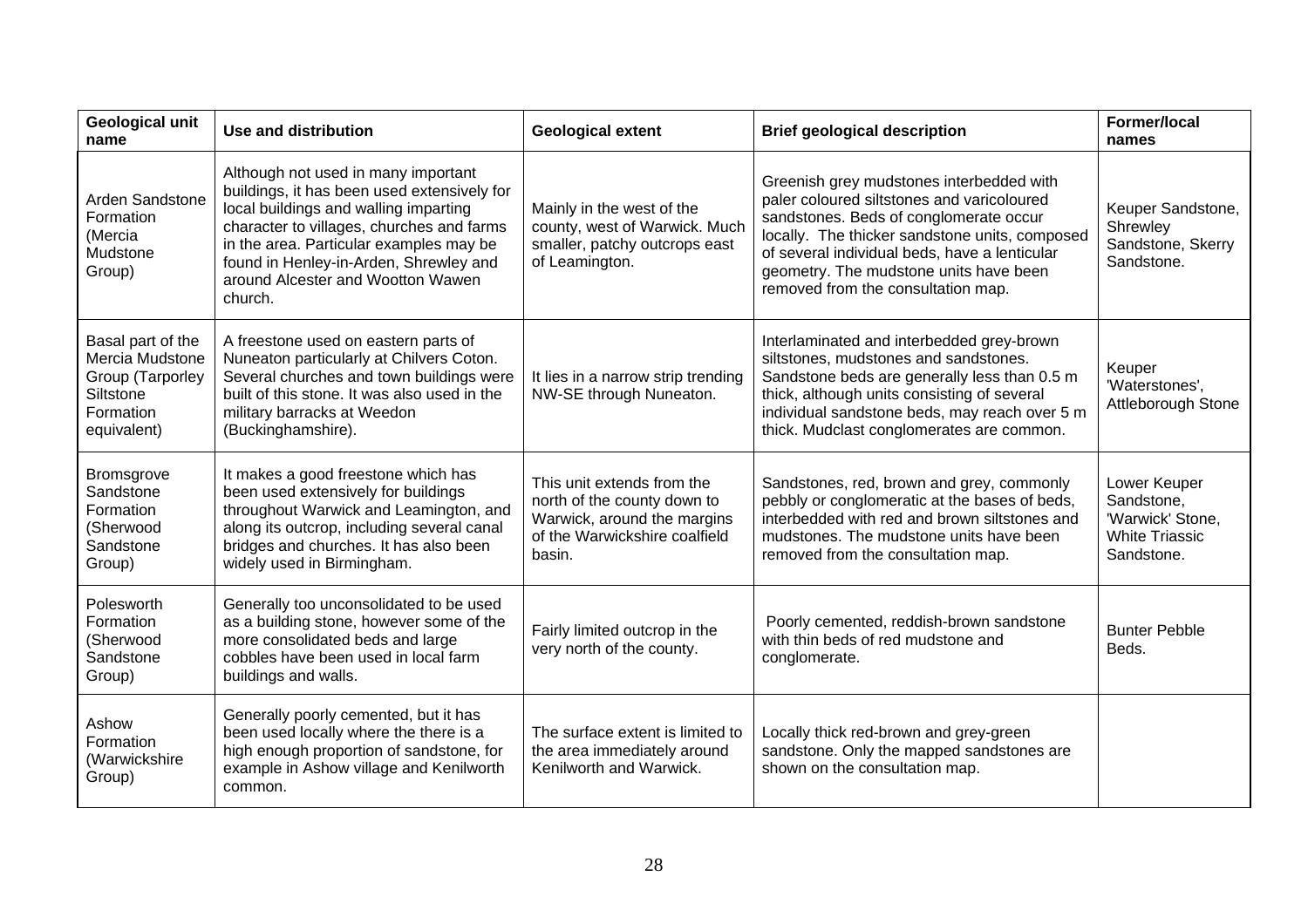| <b>Geological unit</b><br>name                                                                | <b>Use and distribution</b>                                                                                                                                                  | <b>Geological extent</b>                                                                                                               | <b>Brief geological description</b>                                                                                                                                                                                                                                                      | Former/local<br>names                                         |
|-----------------------------------------------------------------------------------------------|------------------------------------------------------------------------------------------------------------------------------------------------------------------------------|----------------------------------------------------------------------------------------------------------------------------------------|------------------------------------------------------------------------------------------------------------------------------------------------------------------------------------------------------------------------------------------------------------------------------------------|---------------------------------------------------------------|
| Kenilworth<br>Sandstone<br>Formation<br>(Warwickshire<br>Group)                               | Good quality durable freestone making it<br>an important building stone. Has been<br>worked extensively in the past. Kenilworth<br>Castle is built from this stone.          | The outcrop forms an arcuate<br>shape around the north of<br>Kenilworth in the middle of<br>Warwickshire.                              | Red-brown sandstone with some thin beds of<br>red mudstone. Conglomerate is locally present<br>towards the base and lenses of breccia occur<br>toward the top of the formation.                                                                                                          | <b>Gibbet Hill</b><br>Conglomerate<br>Group.                  |
| <b>Enville Member</b><br>(Salop<br>Formation)                                                 | Previously worked north of the county<br>border in Staffordshire. Used primarily for<br>walling.                                                                             | Outcrops in the northwest,<br>outside of the Warwickshire<br>county boundary.                                                          | Red mudstone and red-brown sandstone,<br>locally pebbly with lenticular beds of<br>conglomerate.                                                                                                                                                                                         | Enville Beds.                                                 |
| <b>Alveley Member</b><br>(Salop<br>Formation)                                                 | Previously worked more extensively in<br>neighbouring counties reflecting its<br>outcrop extent. Capable of yielding large<br>blocks where it outcrops in<br>Worcestershire. | Extremely limited outcrop<br>within Warwickshire.<br>Restricted to a narrow band<br>300m long in the far north of<br>the county.       | Red mudstone and sandstone with thin<br>'Spirobis' limestone beds. The mudstone units<br>have been removed from the consultation map.                                                                                                                                                    | Keele Beds, upper<br>part of Coventry<br>Sandstone.           |
| Whitacre<br>Member (Salop<br>Formation)                                                       | Many buildings in Coventry have been<br>built from these thinly bedded red<br>sandstones.                                                                                    | Forms the core of the<br>Warwickshire coalfield basin.<br>Only the thin sandstone beds<br>have been shown on the<br>consultation maps. | Red bed sequence of mudstones and<br>sandstones (the proportion of sandstone<br>increases towards the top of the formation).<br>Thin 'Spirorbis' limestones at some levels and<br>conglomerates in uppermost part. The<br>mudstone units have been removed from the<br>consultation map. | Lower part of<br>Coventry<br>Sandstone,<br>Meriden Formation. |
| Halesowen<br>Formation                                                                        | Used locally for building stone. Some<br>large disused quarries near Kingsbury.<br>The rock is relatively soft and friable.<br>Often attacked by masonry bees.               | Thin beds overlying the Coal<br>Measures within the<br>Warwickshire coalfield basin in<br>the north of the county.                     | Thin beds of grey-green (locally red),<br>micaceous sandstone, 'Spirorbis' limestone<br>beds and conglomerate.                                                                                                                                                                           | Keele Formation,<br>Meriden Formation.                        |
| <b>Midlands Minor</b><br><b>Intrusive Suite</b><br>(hosted by<br>Stockingford<br>Shale Group) | Used locally for walling in Hartshill village.<br>The shales have also been used where<br>contact metamorphism with the intrusives<br>has rendered them hard enough.         | Northwest of Nuneaton in the<br>in the north of the county,<br>running northwest-southeast.                                            | Numerous thin, steeply dipping sills of diorite<br>and lamprophyre intruded into Stockingford<br>Shales Group.                                                                                                                                                                           | Diorite sills.                                                |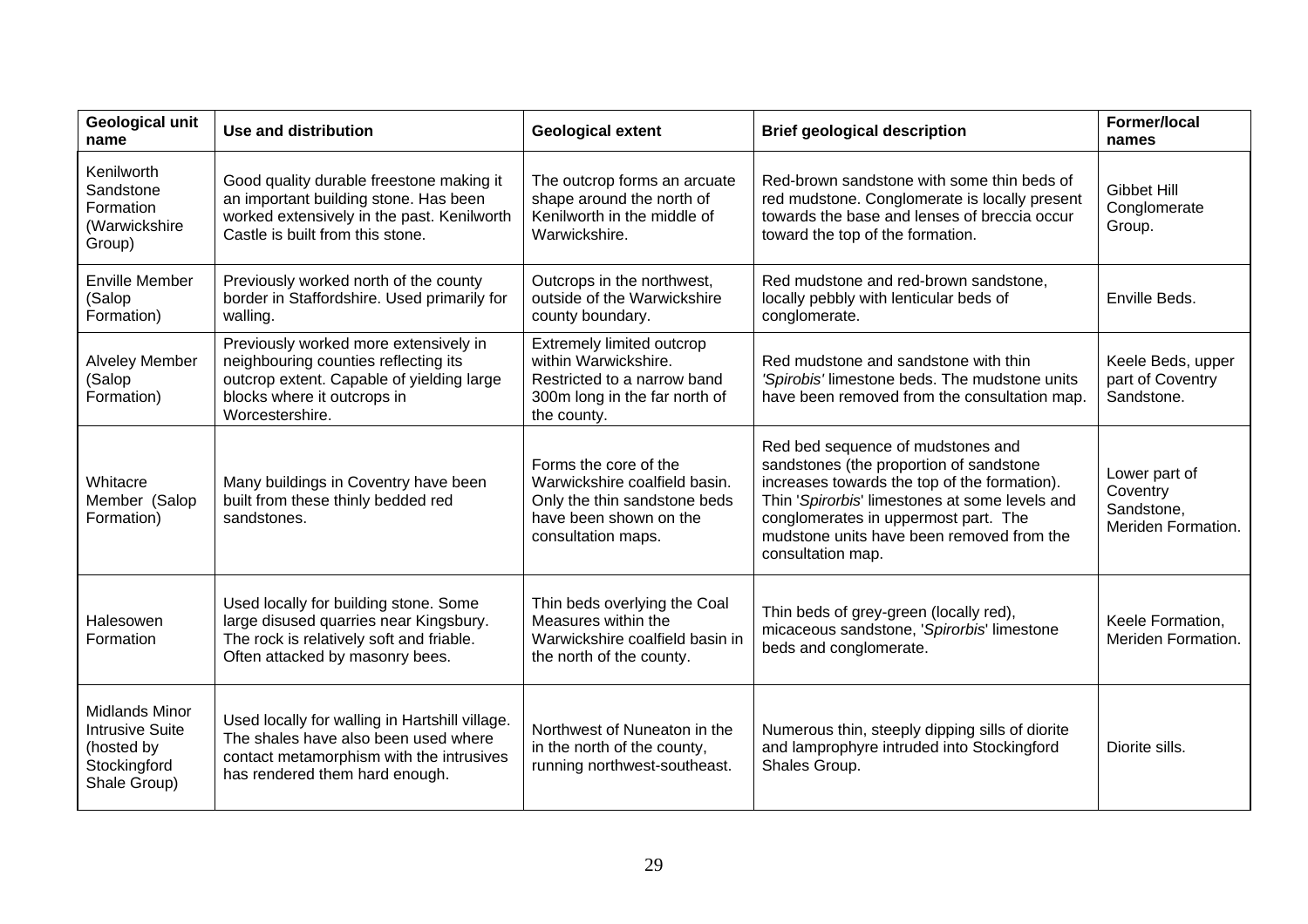| Geological unit<br>name             | Use and distribution                                                                                               | <b>Geological extent</b>                                                                                                                                                              | <b>Brief geological description</b>                                                                                                                                                    | Former/local<br>names |
|-------------------------------------|--------------------------------------------------------------------------------------------------------------------|---------------------------------------------------------------------------------------------------------------------------------------------------------------------------------------|----------------------------------------------------------------------------------------------------------------------------------------------------------------------------------------|-----------------------|
| Hartshill<br>Sandstone<br>Formation | Used locally for walling. Away from the<br>outcrop it has been used for cladding St.<br>John's church, Kenilworth. | Northwest of Nuneaton in the<br>in the north of the county. A<br>relatively thin surface extent of<br>the deposit, running northwest<br>southeast, approximately<br>4.5km x 0.45 km.  | Grey to purple-red hard sandstone. Thin<br>mudstones drape some of the sandstone beds.                                                                                                 | Hartshill Quartzite.  |
| Caldecote<br>Volcanic<br>Formation  | Used locally for walling.                                                                                          | Northwest of Nuneaton in the<br>in the north of the county. A<br>relatively thin surface extent of<br>the deposit, running northwest<br>south east, approximately<br>3.5km x 0.35 km. | Grey, massive tuff containing some reworked<br>lithic blocks with intercalations of grey to green,<br>fine, well-laminated to massive tuffaceous<br>mudstone, siltstone and sandstone. | Charnian volcanics.   |

**Table 3 Geological units identified as building stones in Warwickshire.**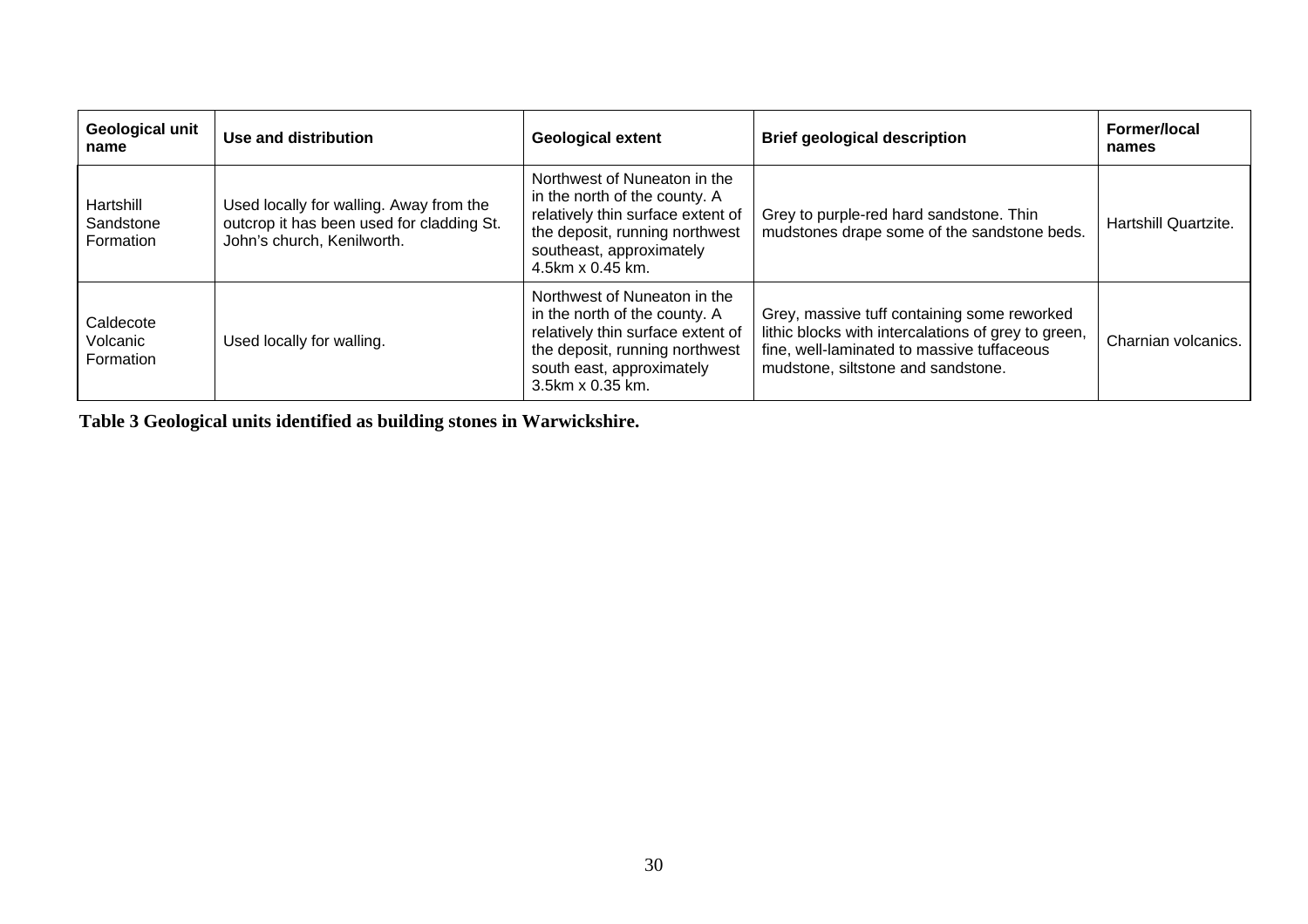#### **10.2 MINERAL SAFEGUARDING AREAS: DECISIONS AND JUSTIFICATIONS**

For this section, please refer to: Figure A1: 1999 published Warwickshire county resource map; Figure A7: Consultation map for building stone; Figure A9: Revised consultation map for building stone; Figure A15: Mineral Safeguarding Area map for building stone in Warwickshire.

**All units identified during the consultation phase have been included in the MSA, except for the Enville Member** of the Salop Formation because it does not outcrop within Warwickshire. The others were considered worth safeguarding in accordance with MPS1, Annex 3.

Mineral safeguarding decisions were based on the distribution of the stone use (how far from its source it has been used: locally, regionally, nationally), how extensively it was used or whether it was used for particular important buildings. For restoration and conservation work, it is generally considered favourable to use stone from the same source wherever possible. This is not only for aesthetic value, but using because using a different stone could result in more pronounced differential weathering either due to hardness differences or mineralogical reactions which may cause further damage. It is thus important to safeguard not only the stones that are considered to be high quality (in terms of durability etc) but also poorer quality stones because these are more likely to be needed for more regular reparation work.

#### **10.2.1 Proximal development buffer**

Following consultation it was decided that 150 m was an appropriate distance of buffer to avoid sterilisation of resources by proximal development. This reflects the typically intermittent and less intensive way in which building stone is likely to be worked in Warwickshire.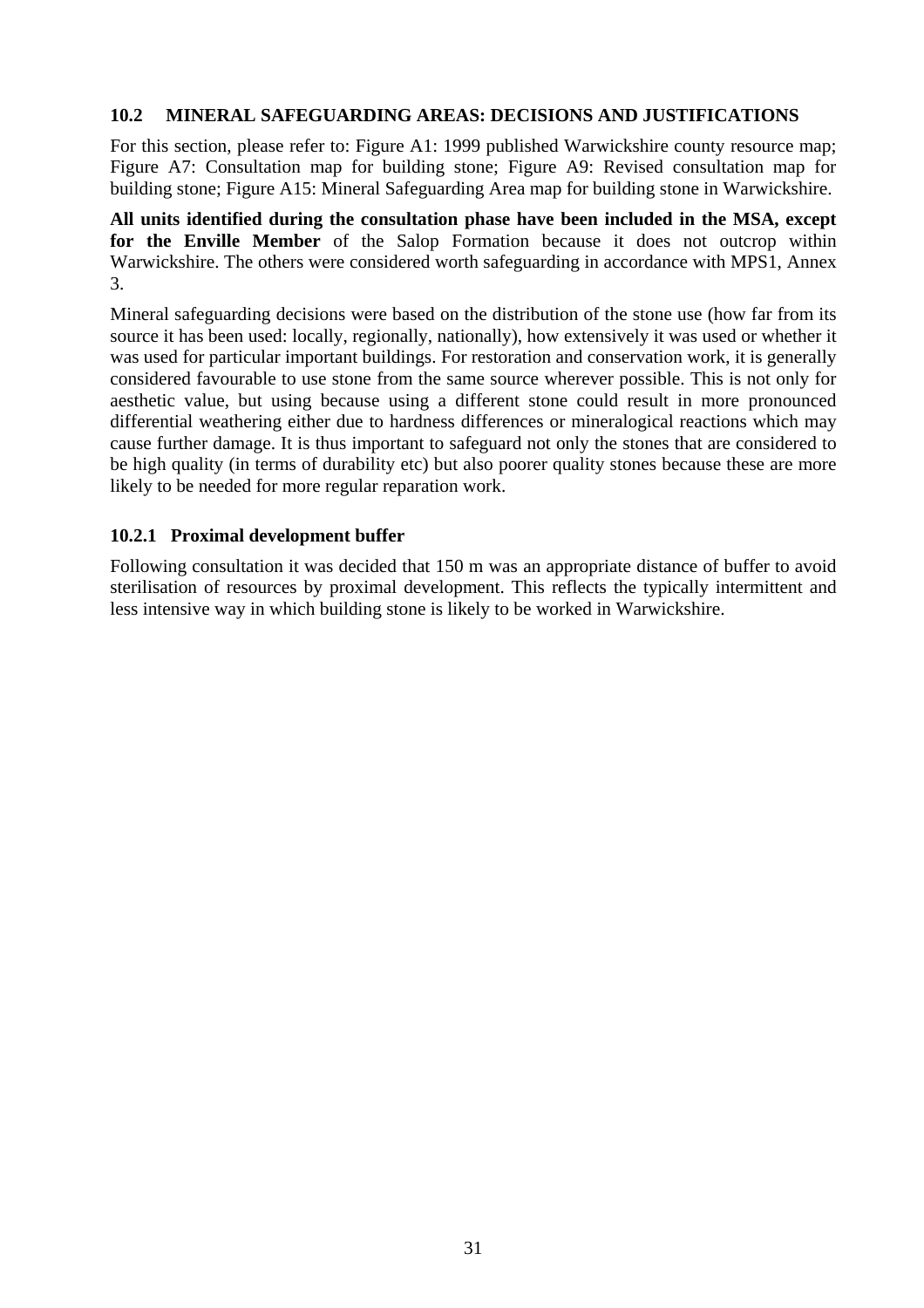## 11 Conclusions

This study has provided Warwickshire County Council with a clearly defined and delineated set of Mineral Safeguarding Areas. The project has followed recommendations and guidance, where possible, from 'A guide to mineral safeguarding in England' (McEvoy et al., 2007) in support of MPS1.

A summary of each geological unit considered for inclusion in the Mineral Safeguarding Areas can be found in Appendix 3.

Paper maps and Adobe PDF documents were provided to Warwickshire County Council showing the considered mineral resources and Mineral Safeguarding Areas within the Mineral Planning Authority. The digital data was supplied in the form of ESRI shapefiles for use in a Geographical Information Systems. Warwickshire County Council licensed the BGS mineral resource linework for the county for this project.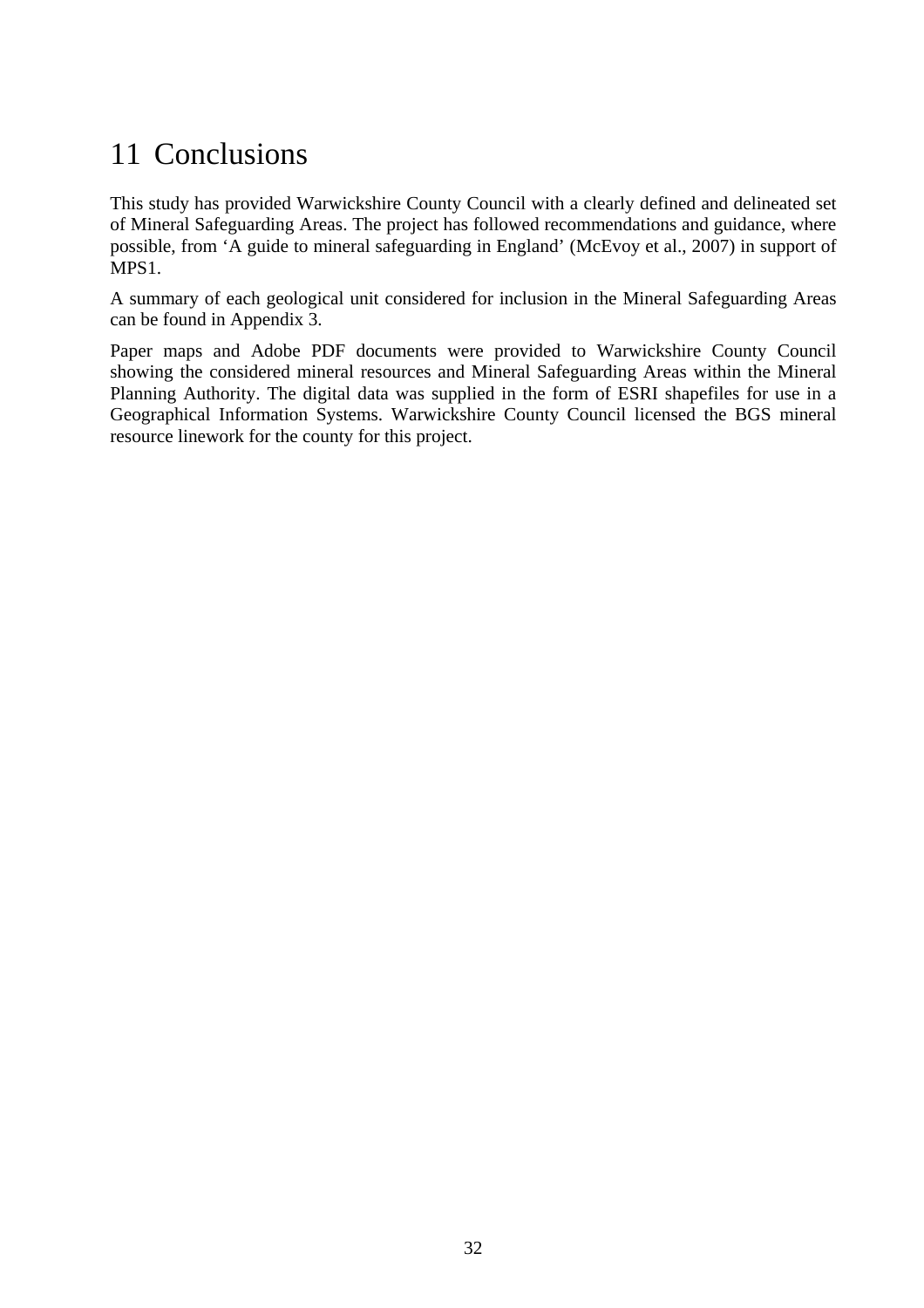### References

- Barron, A J M, et al. 2002. Geology of the Moreton-in-Marsh district. *Sheet description of the British Geological Survey 1:50 000 Series* Sheet 217 (England and Wales).
- Bloodworth, A J, Cowley, J F, Highley, D E, and Bowler, G K. 2001. Brick Clay: Issues for Planning. *British Geological Survey Commissioned Report CR/01/117N*.
- Bloodworth, A J, et al., 1999. Mineral Resource Information for Development Plans: Phase One Warwickshire: Resources and Constraints *British Geological Survey Technical Report Mineral Resources Series WF/99/2*.
- Bridge, D McC et al. 1998. Geology of the country around Coventry and Nuneaton. *Sheet description of the British Geological Survey 1:50 000 Series* Sheet 169 (England and Wales).
- British Geological Survey. 1922. Sheet 154 Lichfield. 1:63 360 series. Solid and drift ed. (British Geological Survey)
- British Geological Survey. 1982. Sheet 155 Coalville. 1:50 000 series. Solid and drift ed. (British Geological Survey)
- British Geological Survey. 1996. Sheet 168 Birmingham 1:50 000 series. Solid and drift ed. (British Geological Survey)
- British Geological Survey. 1994. Sheet 169 Coventry and Nuneaton. 1:50 000 series. Solid and drift ed. (British Geological Survey)
- British Geological Survey. 1988. Sheet 183 Redditch. 1:50 000 series. Solid and drift ed. (British Geological Survey)
- British Geological Survey. 1984. Sheet 184 Warwick. 1:50 000 series. Solid and drift ed. (British Geological Survey)
- British Geological Survey. 1974. Sheet 200 Stratford-Upon-Avon. 1:50 000 series. Solid and drift ed. (British Geological Survey)
- British Geological Survey. 1982. Sheet 201 Banbury and Edgehill. 1:50 000 series. Solid and drift ed. (British Geological Survey)
- British Geological Survey. 2000. Sheet 217 Moreton-in-Marsh. 1:50 000 series. Solid and drift ed. (British Geological Survey)
- British Geological Survey. 1968. Sheet 218 Chipping Norton. 1:50 000 series. Solid and drift ed. (British Geological Survey)
- Cannel, B and Crofts, R G. 1984. The sand and gravel resources of the country around Henleyin-Arden, Warwickshire. *British Geological Survey Mineral Assessment Report 142*.
- Communities and Local Government. 2006. MPS1 Practice Guide to accompany Mineral Planning Policy Statement 1.
- Communities and Local Government. 2006. MPS1 Mineral Planning Policy Statement 1: Planning and Minerals.
- Crofts, R G. 1982. The sand and gravel resources of the country between Coventry and Rugby, Warwickshire. *British Geological Survey Mineral Assessment Report 125*.
- Edmonds, E A, et al. 1965. Geology of the country around Banbury and Edgehill*. Sheet description of the British Geological Survey 1.63 360* Sheet 201 (England and Wales).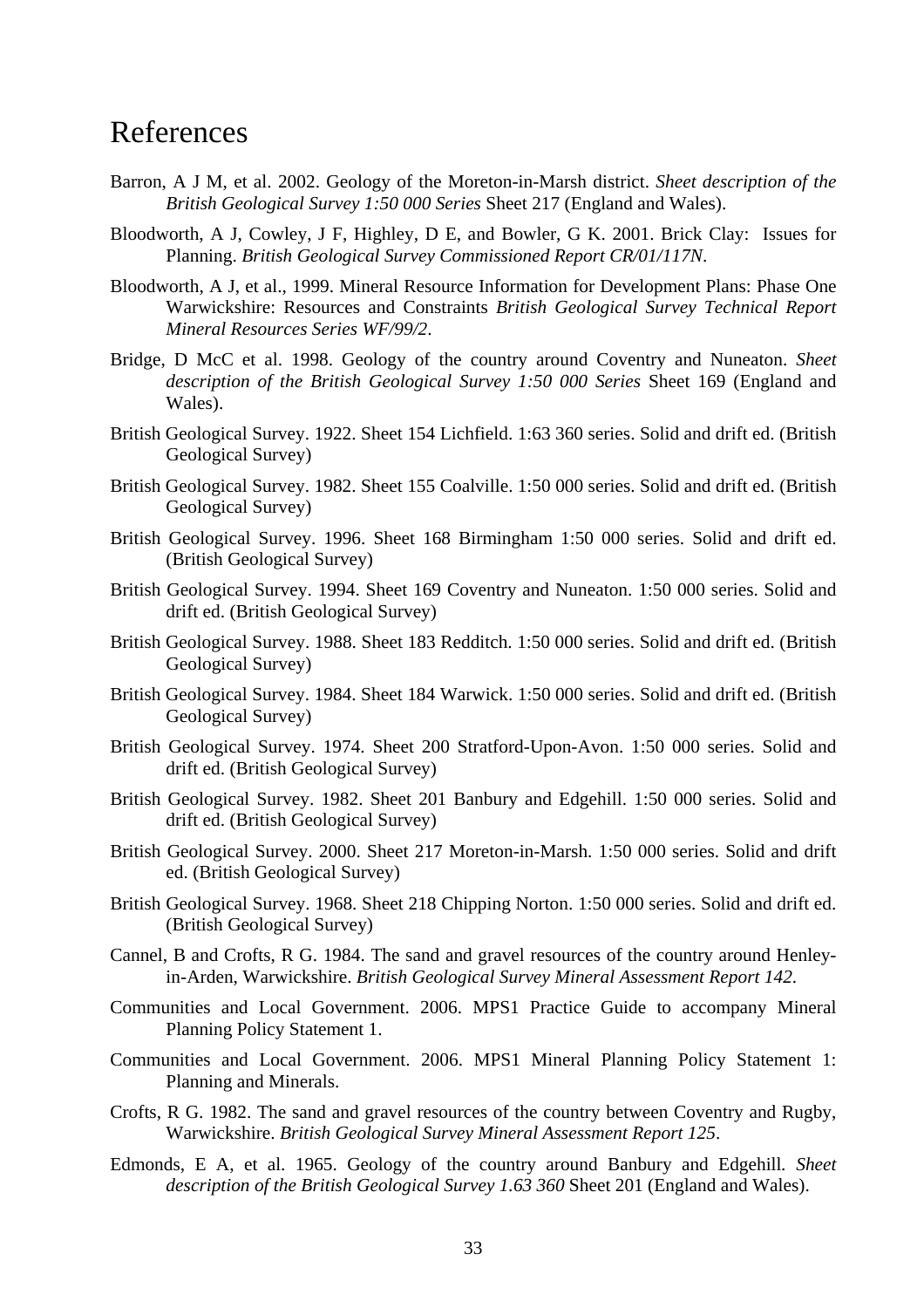- Haines, B A, and Horton, A. 1969. British Regional Geology: Central England. *Natural Environment Research Council Institute of Geological Sciences*.
- Horton, A. 1987. Geology of the country around Chipping Norton*. Sheet description of the British Geological Survey 1.50 000* Sheet 218 (England and Wales).
- McEvoy, F M, Cowley, J, Hobden, K, Bee, E J, and Hannis, S D. 2007. A guide to mineral safeguarding in England. *British Geological Survey Commissioned Report.*
- ODPM. 2004 Planning Policy Statement 12 Local Development Frameworks.
- Office for National Statistics. 2007. AMRI: Annual Minerals Raised Inquiry. Business Monitor PA1007.
- Old, R A, et al. 1987. Geology of the country around Warwick. *Memoirs of the British Geological Survey. 1:50* 000 Sheet 184 (England and Wales).
- Old, R A, et al. 1991. Geology of the country around Redditch. *Memoirs of the British Geological Survey. 1:50* 000 Sheet 183 (England and Wales).
- Powell, J H, et al. 2000. Geology of the Birmingham area. *Memoirs of the British Geological Survey. 1:50* 000 Sheet 168 (England and Wales).
- Warwickshire County Council. 1995. Warwickshire Minerals Local Plan.
- Williams, B J and Whittaker, A. 1974. Geology of the country around Stratford-Upon-Avon and Evesham. *Memoirs of the British Geological Survey. 1:50 000 Series* Sheet 200 (England and Wales).
- Worssam, B C and Old, R A. 1988. Geology of the country around Coalville *Memoirs of the British Geological Survey. 1:50 000 Series* Sheet 155 (England and Wales).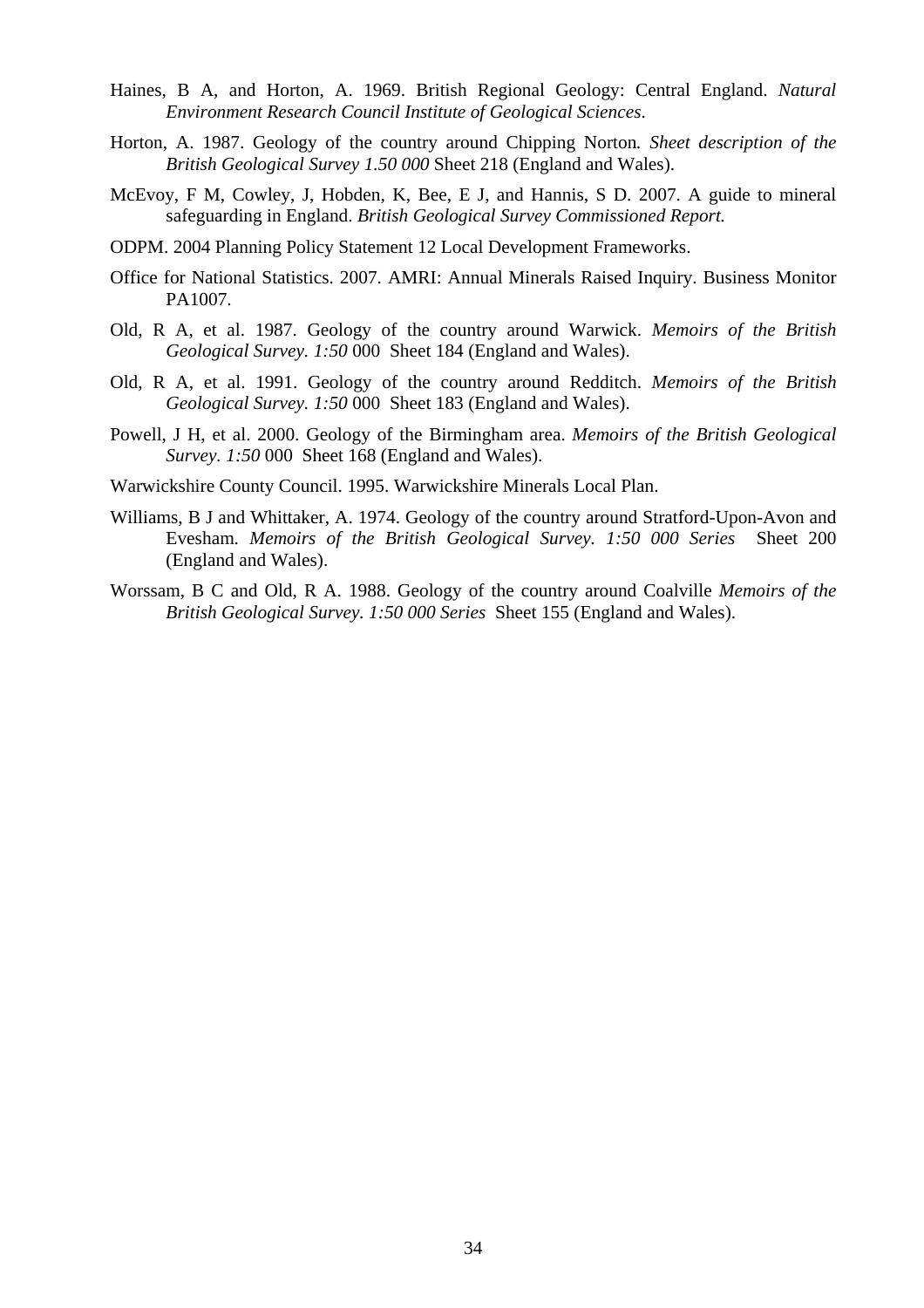## Appendix 1 Consultation letter with maps

### **Warwickshire County Council Mineral Safeguarding Areas**

Dear

Warwickshire County Council has asked the British Geological Survey (BGS) to assist them in delineating Mineral Safeguarding Areas (MSAs). The purpose of this correspondence is to inform you that this is taking place and that the BGS would be grateful if you would agree to help with this process as local knowledge is essential to the process.

MSAs will be delineated for each mineral resource in the county. A definition of MSAs is provided in Appendix 1 along with a list of related documents.

#### **Consultation process**

Consultation with industry and other stakeholders will be by letter, email, telephone and, where agreeable, onsite meetings. Specifically, the consultation aims to discuss:

- mineral resources and safeguarding
- local geological and operational considerations
- possible criteria for the delineation of MSAs

I will contact you shortly and if you agree to participate I will record any comments that you have on the content of the consultation maps and arrange meetings where appropriate. If you are not the most appropriate contact I would be grateful if you could forward this correspondence or let me know who I need to contact.

#### **Please find enclosed the following consultation maps:**

- Published map of the Mineral Resources of Warwickshire / West Midlands (1999)
- Brick clay consultation map
- Unconsolidated sand and gravel consultation map
- Coal consultation map (see Appendix 2 for further definitions)
- Crushed rock consultation map
- Cement Raw materials consultation map
- Building stone consultation map

I appreciate not all of these maps will be off interest to you, please disregard those that are not, but we want to make sure we give you the chance to comment on all minerals resources.

You will note that the individual mineral maps differ to those of the published map. The reason for this is that we taken the decision to include additional formations in their entirety at this stage of the process. Based on your local knowledge you may consider all or part of these formations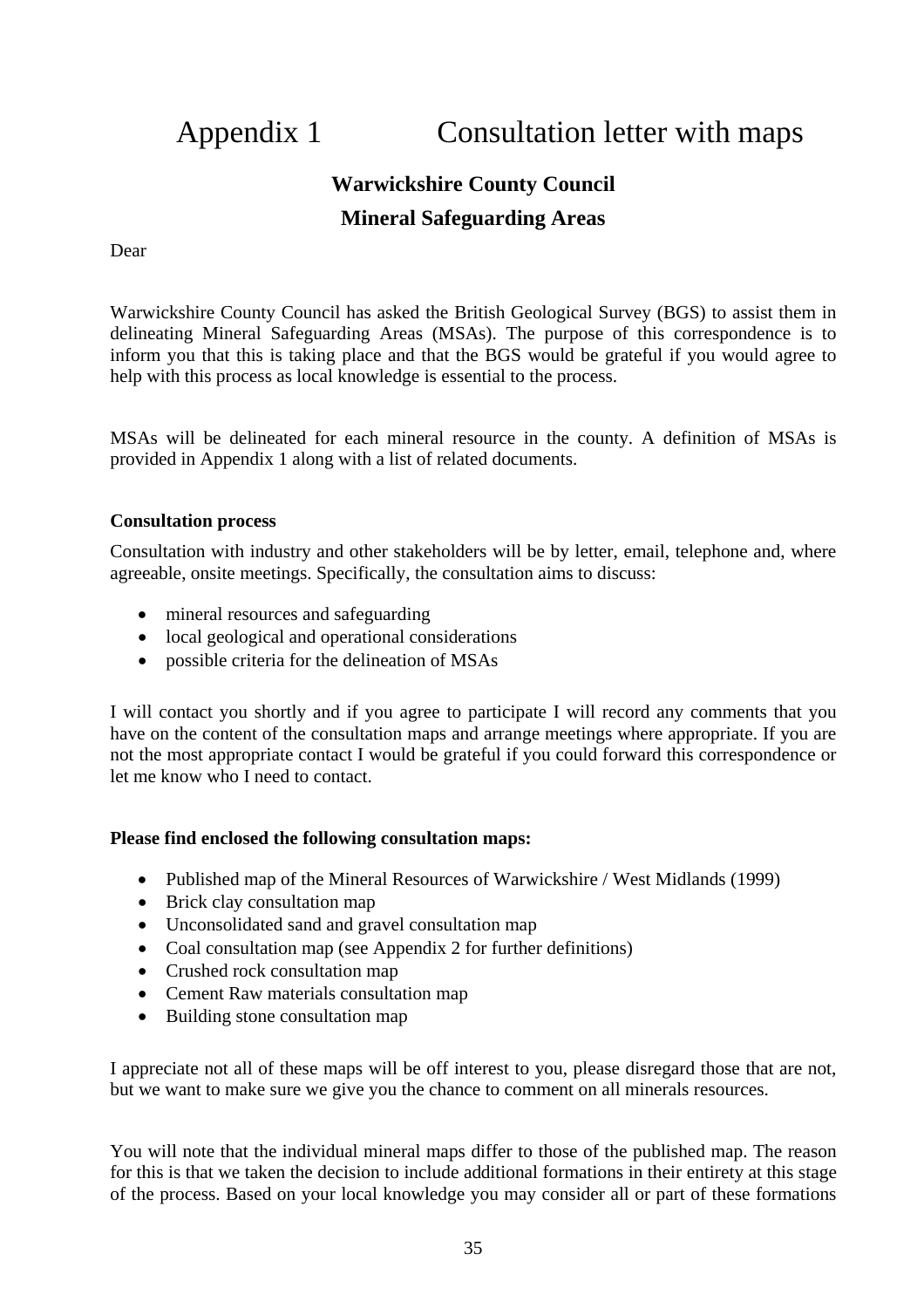to be classed as mineral resources. We would appreciate your views on what should or should not be safeguarded and therefore could be excluded or included on the final map.

Please feel free to annotate the maps and return to me at the address on the letterhead, or highlight areas of concern that you may wish to discuss further with me. **The deadline for**  comments is the 13<sup>th</sup> February 2009. The BGS is planning a visit to Warwickshire in the **week beginning 9th February 2009.** 

Please do not hesitate to contact me should you require any further information or would like to discuss anything in more detail.

Yours sincerely

#### Sarah Hannis

Project Leader, Warwickshire Mineral Safeguarding Areas

British Geological Survey

### **Appendix 1**

### **What are Mineral Safeguarding Areas (MSAs)**

MSAs are areas of known mineral resources that are of sufficient economic or conservation value to warrant protection for generations to come. The level of information used to prove the existence of a mineral resource can vary from geological mapping to more in depth geological investigations. The BGS Mineral Resource maps, for example, shows the surface extent of mineral resources inferred from available geological information and can be used to identify resources, for the purpose of defining MSAs.

#### **What is the purpose of MSAs?**

The purpose of MSAs is to ensure that mineral resources are adequately and effectively considered in land-use planning decisions, so that like other finite resources, they are not needlessly sterilised, compromising the ability of future generations to meet their needs. Defining MSAs carries no presumption for extraction and there is no presumption that any areas within MSAs will ultimately be environmentally acceptable for mineral extraction. (Areas of search, preferred areas, and specific sites are designated for that purpose; to indicate to mineral operators and others the places where mineral extraction is most likely to take place). MSAs will make relevant parties aware of the presence of mineral resources and will make specific local planning policies applicable to those areas.

#### **Documents of interest**

Minerals Policy Statement 1 (MPS1) http://www.communities.gov.uk/documents/planningandbuilding/pdf/152993.pdf Planning and Minerals: Practice Guidance

http://www.communities.gov.uk/documents/planningandbuilding/pdf/153421.pdf

A Guide to Mineral Safeguarding http://www.bgs.ac.uk/mineralsuk/downloads/guide\_to\_mineral\_safeguarding\_08.pdf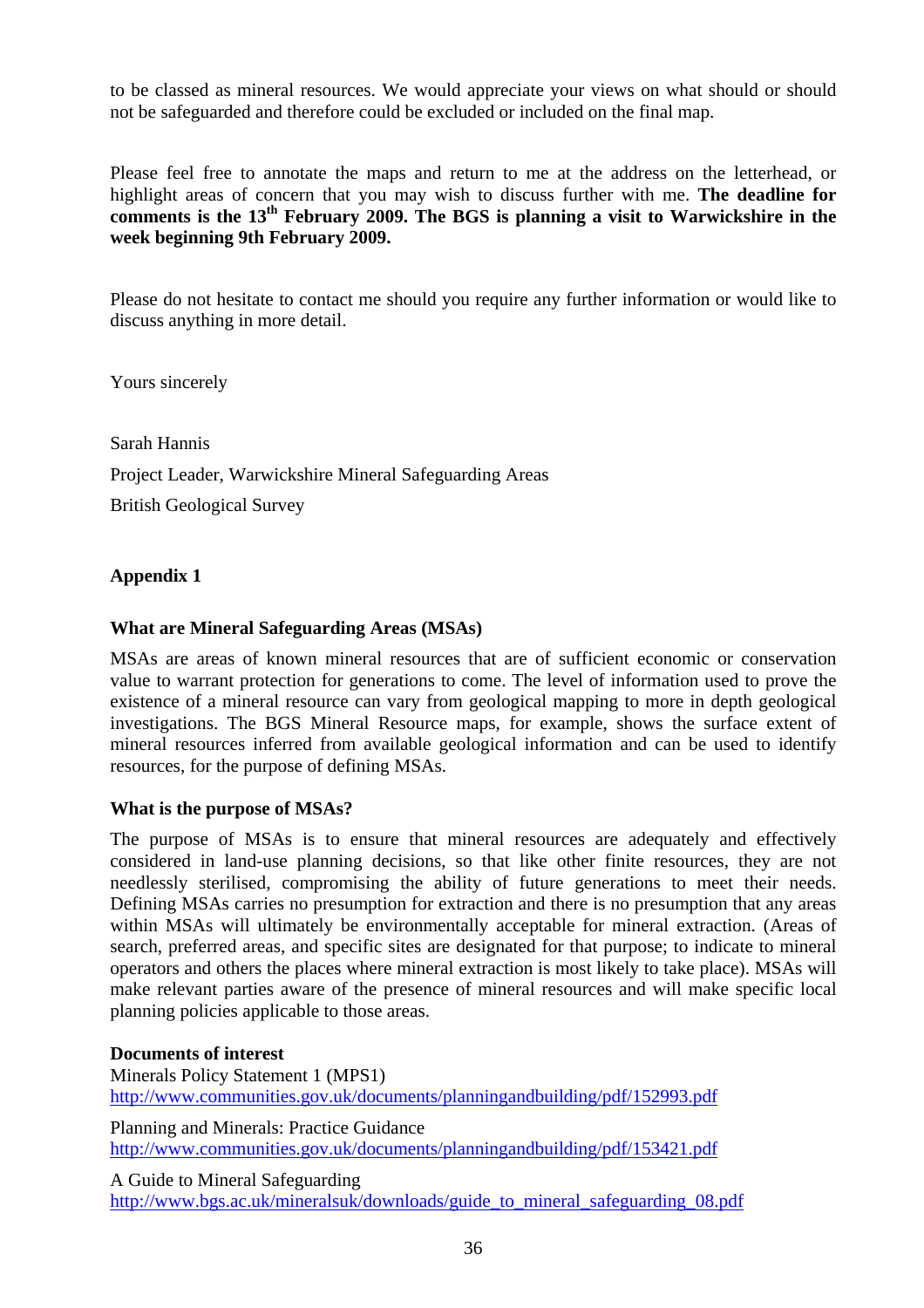### **Appendix 2**

#### **Warwickshire coal consultation map.**

The following categories are based on the published Coal Resource Appraisal Map for NW Leicestershire, S Derbyshire & Warwickshire (British Geological Survey, 2007)

**Primary opencast coal resource area:** comprises a relatively closely spaced succession of variable but generally thick coals. These coals typically occur within a certain discrete stratigraphic interval, which comprises the succession from the middle to upper part of the Pennine Lower Coal Measures Formation to the Pennine Middle Coal Measures Formation.

**Secondary opencast coal resource area:** represents the area in which the coals are generally thinner and less concentrated in vertical and aerial distribution. The zone spans the lower part of the Pennine Lower Coal Measures Formation and parts of the Pennine Middle Coal Measures Formation.

**Buried coals resource overlain by up to 50 m overburden**: In some areas, particularly downdip of the main area of mapped resources, coals are present in the subsurface covered by younger strata. This zone represents the area where these coals are overlain by less than 50 m of overburden. Coals in this zone have not been ranked as primary, secondary or tertiary. In this case the overburden is defined as bedrock; the thickness of superficial deposits is not considered here.

**Underground coal resource area (seams at least 2 m thick between 600 m and 1200 m**  depth): These represent areas where boreholes indicate that coals of 2 m or greater thickness are present between the depths of 600-1200 m below surface.

**Underground coal resource area (greater than 50 m overburden):** These represent coals in the subsurface, buried by greater than 50 m of overburden. The thickness of superficial deposits is not considered here.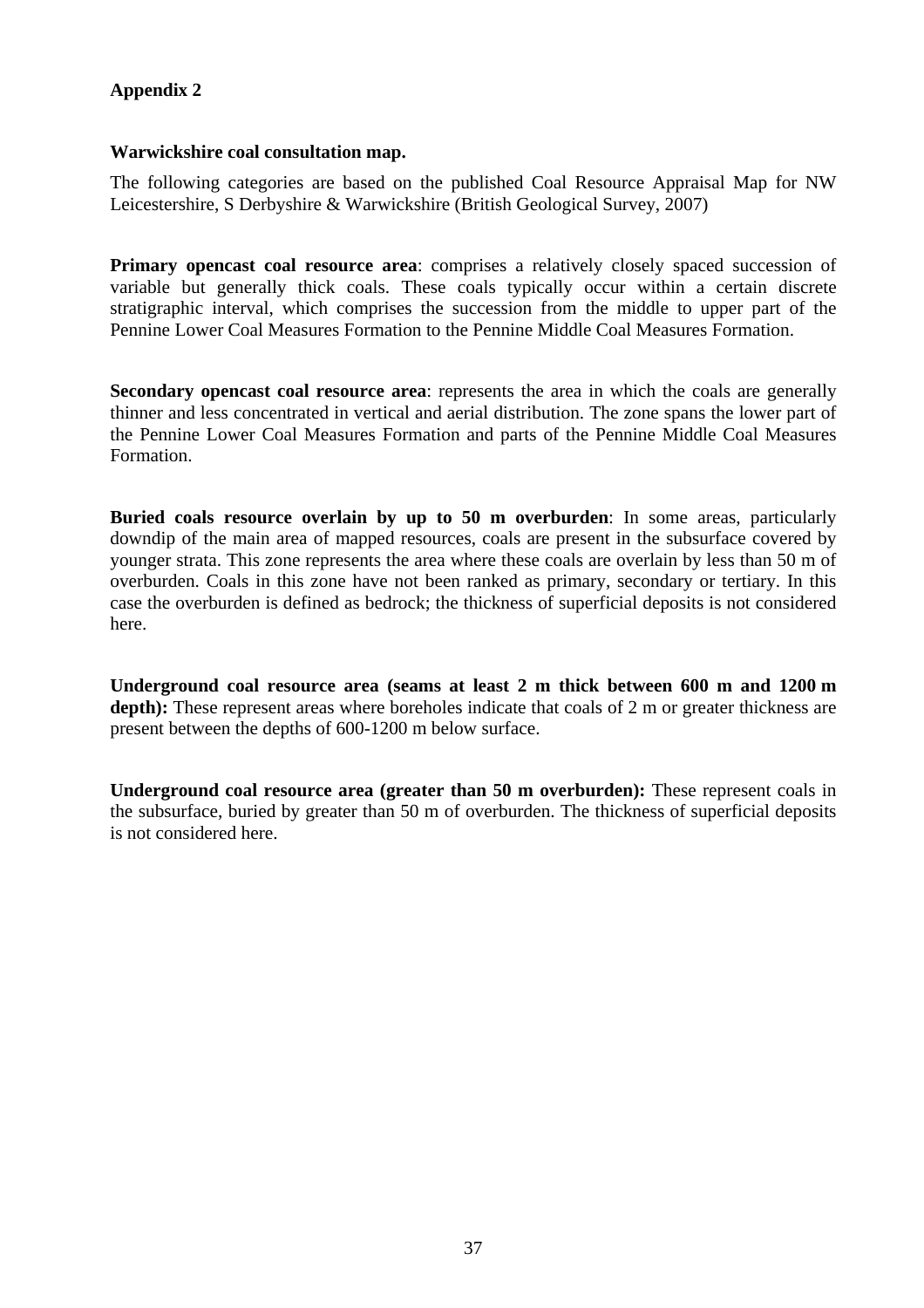## Appendix 2 Consultation follow up e-mail

Re: Consultation for Warwickshire Mineral Safeguarding Areas

Dear

I hope that you have received the consultation maps for Warwickshire Mineral Safeguarding Areas (MSAs) that I sent to you last week.

MSAs will be delineated for each mineral resource in the county. These are sand and gravel, crushed rock, coal, brick clay, cement raw materials and building stone. Consultation with key stakeholders is an important part of this delineation process. I hope you will agree to participate.

Would it be convenient to arrange a phone interview with you the week beginning 2nd February to discuss your views, please? If you would prefer to meet in person to discuss this, I will be in Warwickshire between 9th -13th February. Your local knowledge and insight into what may or may not be considered a resource in Warwickshire for the present and foreseeable future is very important to us.

Thank you for your time, I look forward to hearing from you soon,

Best regards,

Sarah Hannis

**Sarah Hannis Economic Geologist** British Geological Survey Keyworth, Nottingham NG12 5GG United Kingdom

**\_\_\_\_\_\_\_\_\_\_\_\_\_\_\_\_\_\_\_\_\_\_\_\_**

Tel: +44 (0)115 936 3051 Fax: +44 (0)115 936 3446 E-mail: s.hannis@bgs.ac.uk Website: www.MineralsUK.com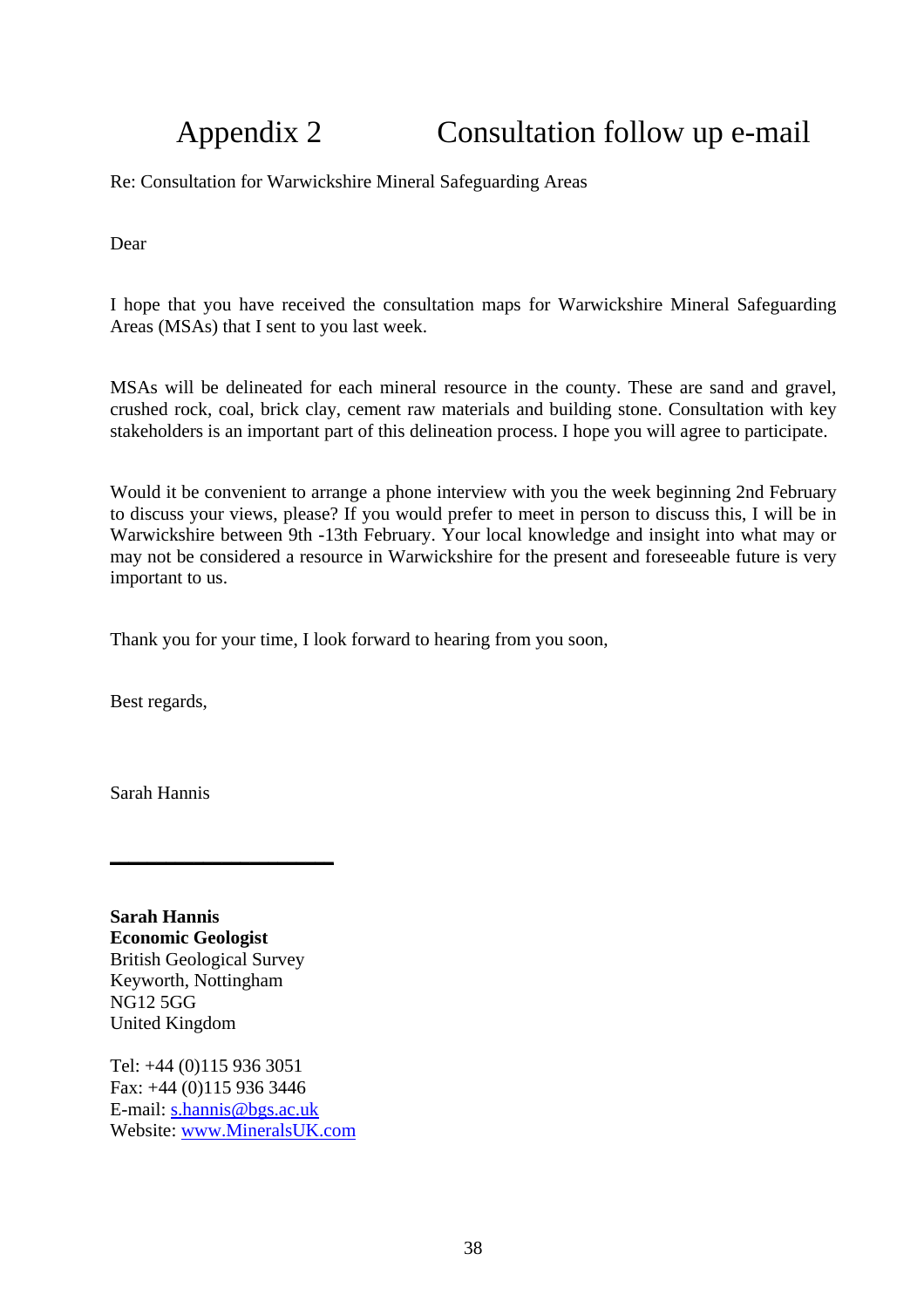## Appendix 3 Geological units included in MSAs in Warwickshire.

| Category / geological unit               | Units shown on the<br>consultation map | Units included in the MSA | <b>Proposed proximal</b><br>development buffer |
|------------------------------------------|----------------------------------------|---------------------------|------------------------------------------------|
| <b>Brick clay</b>                        |                                        |                           | 250                                            |
| Glaciolacustrine deposits                | included                               | excluded                  |                                                |
| <b>Wolston Clay</b>                      | included                               | excluded                  |                                                |
| <b>Bridport Sand Formation</b>           | included                               | excluded                  |                                                |
| <b>Whitby Mudstone Formation</b>         | included                               | excluded                  |                                                |
| <b>Charmouth Mudstone Formation</b>      | included                               | excluded                  |                                                |
| Mercia Mudstone Group                    | included                               | excluded                  |                                                |
| <b>Bromsgrove Sandstone Formation</b>    | included                               | <b>Brick clay MSA</b>     |                                                |
| <b>Ashow Formation</b>                   | included                               | <b>Brick clay MSA</b>     |                                                |
| Aveley Member (Salop Formation)          | included                               | <b>Brick clay MSA</b>     |                                                |
| <b>Whitacre Member (Salop Formation)</b> | included                               | <b>Brick clay MSA</b>     |                                                |
| <b>Etruria Formation</b>                 | included                               | <b>Brick clay MSA</b>     |                                                |
| Pennine Middle Coal Measures Formation   | added following consultation           | <b>Brick clay MSA</b>     |                                                |
| Pennine Lower Coal Measures Formation    | included                               | <b>Brick clay MSA</b>     |                                                |
| <b>Outwoods Shale Formation</b>          | included                               | <b>Brick clay MSA</b>     |                                                |
| <b>Merevale Shale Formation</b>          | added following consultation           | <b>Brick clay MSA</b>     |                                                |
| <b>Sand and gravel</b>                   |                                        |                           | 250                                            |
| Sub-alluvial river terrace deposits      | included                               | Sand and gravel MSA       |                                                |
| River terrace deposits                   | included                               | Sand and gravel MSA       |                                                |
| Glaciofluvial deposits                   | included                               | Sand and gravel MSA       |                                                |
| Northampton Sandstone Formation          | included                               | excluded                  |                                                |
| <b>Bromsgrove Sandstone Formation</b>    | included                               | excluded                  |                                                |
| <b>Wildmoor Sandstone Formation</b>      | included                               | excluded                  |                                                |
| <b>Kidderminster Formation</b>           | included                               | Sand and gravel MSA       |                                                |
| <b>Polesworth Formation</b>              | included                               | Sand and gravel MSA       |                                                |
| <b>Hopwas Breccia Formation</b>          | included                               | excluded                  |                                                |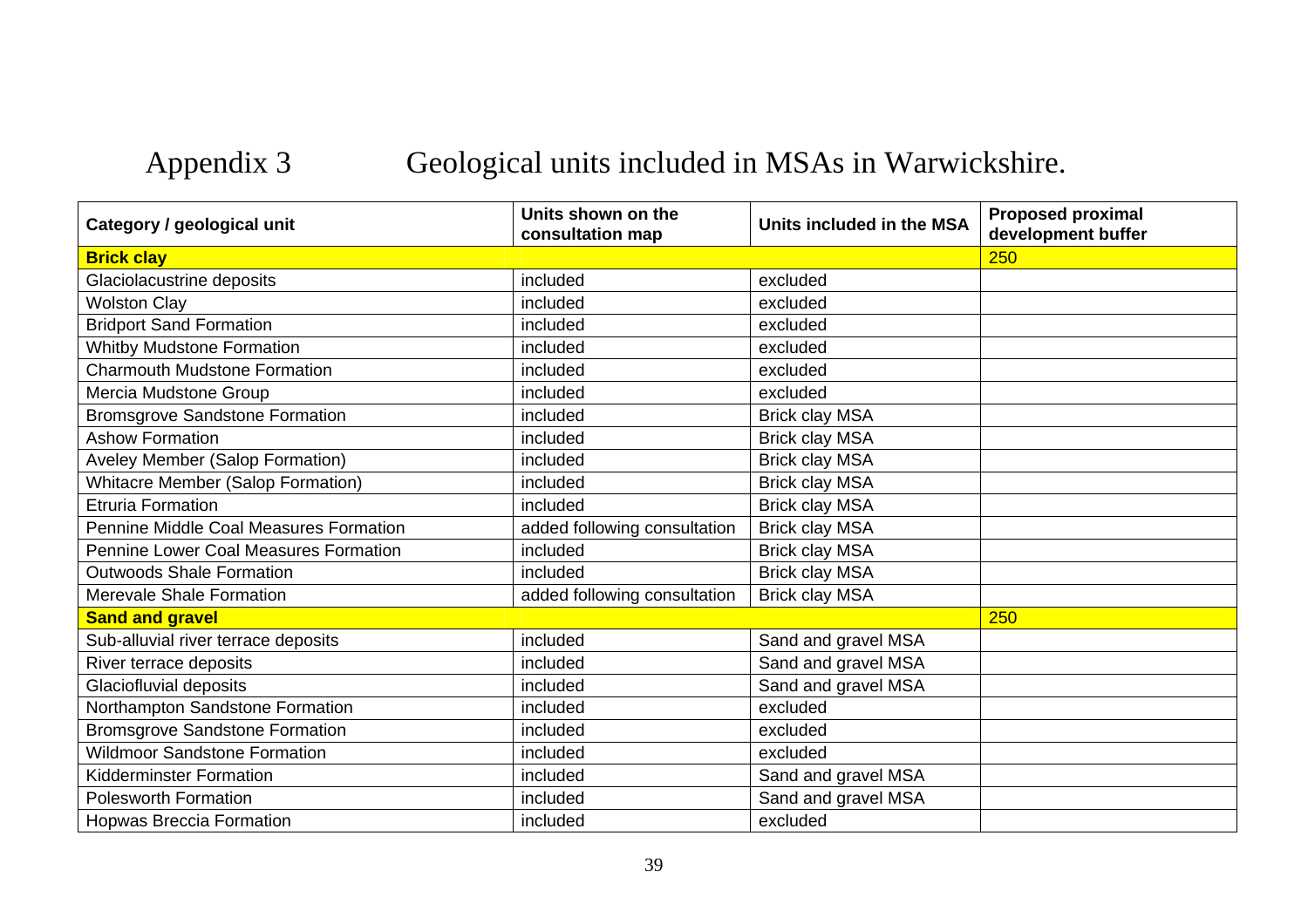| Category / geological unit                                         | Units shown on the<br>consultation map | Units included in the MSA | <b>Proposed proximal</b><br>development buffer |
|--------------------------------------------------------------------|----------------------------------------|---------------------------|------------------------------------------------|
| <b>Crushed rock</b>                                                | 500                                    |                           |                                                |
| <b>Chipping Norton Limestone Formation</b>                         | included                               | <b>Crushed rock MSA</b>   |                                                |
| <b>Birdlip Limestone Formation</b>                                 | included                               | <b>Crushed rock MSA</b>   |                                                |
| <b>Marlstone Rock Formation</b>                                    | included                               | <b>Crushed rock MSA</b>   |                                                |
| <b>Oldbury Farm Sandstone Formation</b>                            | included                               | <b>Crushed rock MSA</b>   |                                                |
| Midlands Minor Intrusive Suite                                     | included                               | <b>Crushed rock MSA</b>   |                                                |
| Stockingford Shale Group (hosts Midlands Minor<br>Intrusive Suite) | included                               | <b>Crushed rock MSA</b>   |                                                |
| <b>Hartshill Sandstone Formation</b>                               | included                               | <b>Crushed rock MSA</b>   |                                                |
| <b>Caldecote Volcanic Formation</b>                                | included                               | <b>Crushed rock MSA</b>   |                                                |
| <b>Building stone</b>                                              |                                        |                           | 150                                            |
| <b>Sharp's Hill Formation</b>                                      | added following consultation           | <b>Building stone MSA</b> |                                                |
| Chipping Norton Limestone Formation                                | included                               | <b>Building stone MSA</b> |                                                |
| <b>Birdlip Limestone Formation</b>                                 | included                               | <b>Building stone MSA</b> |                                                |
| Northampton Sand Formation                                         | added                                  | <b>Building stone MSA</b> |                                                |
| <b>Marlstone Rock Formation</b>                                    | included                               | <b>Building stone MSA</b> |                                                |
| <b>Blue Lias Formation (undifferentiated)</b>                      | included                               | <b>Building stone MSA</b> |                                                |
| Rugby Limestone Member (Blue Lias Formation)                       | included                               | <b>Building stone MSA</b> |                                                |
| Saltford Shale Member (Blue Lias Formation)                        | included                               | <b>Building stone MSA</b> |                                                |
| Wilmcote Limestone Member (Blue Lias Formation)                    | included                               | <b>Building stone MSA</b> |                                                |
| Langport Member (Lilstock Formation)                               | included                               | <b>Building stone MSA</b> |                                                |
| <b>Arden Sandstone Formation</b>                                   | included                               | <b>Building stone MSA</b> |                                                |
| <b>Bromsgrove Sandstone Formation</b>                              | included                               | <b>Building stone MSA</b> |                                                |
| <b>Polesworth Formation</b>                                        | included                               | <b>Building stone MSA</b> |                                                |
| <b>Ashow Formation</b>                                             | added following consultation           | <b>Building stone MSA</b> |                                                |
| Kenilworth Sandstone Formation                                     | included                               | <b>Building stone MSA</b> |                                                |
| Alveley Member (Salop Formation)                                   | included                               | <b>Building stone MSA</b> |                                                |
| <b>Whitacre Member (Salop Formation)</b>                           | included                               | <b>Building stone MSA</b> |                                                |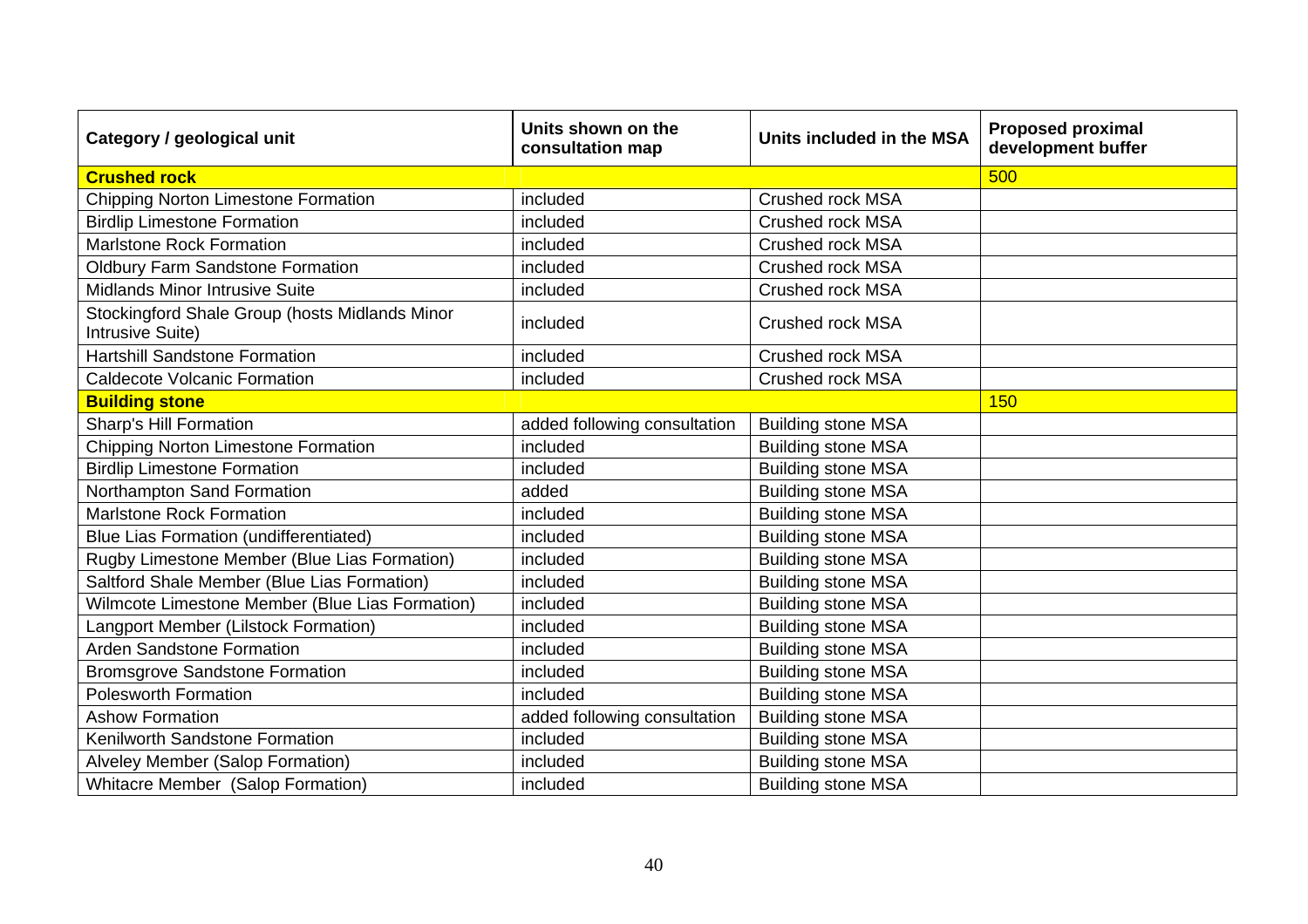| Category / geological unit                                                                   | Units shown on the<br>consultation map | Units included in the MSA | <b>Proposed proximal</b><br>development buffer |
|----------------------------------------------------------------------------------------------|----------------------------------------|---------------------------|------------------------------------------------|
| <b>Halesowen Formation</b>                                                                   | included                               | <b>Building stone MSA</b> |                                                |
| <b>Midlands Minor Intrusive Suite</b>                                                        | added following consultation           | <b>Building stone MSA</b> |                                                |
| <b>Hartshill Sandstone Formation</b>                                                         | included                               | <b>Building stone MSA</b> |                                                |
| <b>Caldecote Volcanic Formation</b>                                                          | added following consultation           | <b>Building stone MSA</b> |                                                |
| Tarporley Siltstone Formation (Warwickshire<br>equivalent)                                   | added following consultation           | <b>Building stone MSA</b> |                                                |
| <b>Cement raw materials</b>                                                                  |                                        |                           | 250                                            |
| Blue Lias Formation (undifferentiated)                                                       | included                               | Cement raw materials MSA  |                                                |
| Rugby Limestone Member (Blue Lias Formation)                                                 | included                               | Cement raw materials MSA  |                                                |
| Wilmcote Limestone Member (Blue Lias Formation)                                              | included                               | excluded                  |                                                |
| Langport Member (Lilstock Formation)                                                         | included                               | excluded                  |                                                |
| <b>Coal</b>                                                                                  |                                        |                           |                                                |
| Primary opencast coal resource area                                                          | included                               | Shallow coal MSA          | 250                                            |
| Secondary opencast coal resource area                                                        | included                               | <b>Shallow coal MSA</b>   | 250                                            |
| Buried coals resource overlain by up to 50 m<br>overburden                                   | included                               | Shallow coal MSA          | 250                                            |
| Underground coal resource area (greater than 50 m<br>overburden):                            | included                               | Deep coal MSA             | 500                                            |
| Underground coal resource area (seams at least 2 m<br>thick between 600 m and 1200 m depth): | included                               | Deep coal MSA             | 500                                            |

### **Table 4 Summary of the geological units included or excluded from MSAs in Warwickshire**